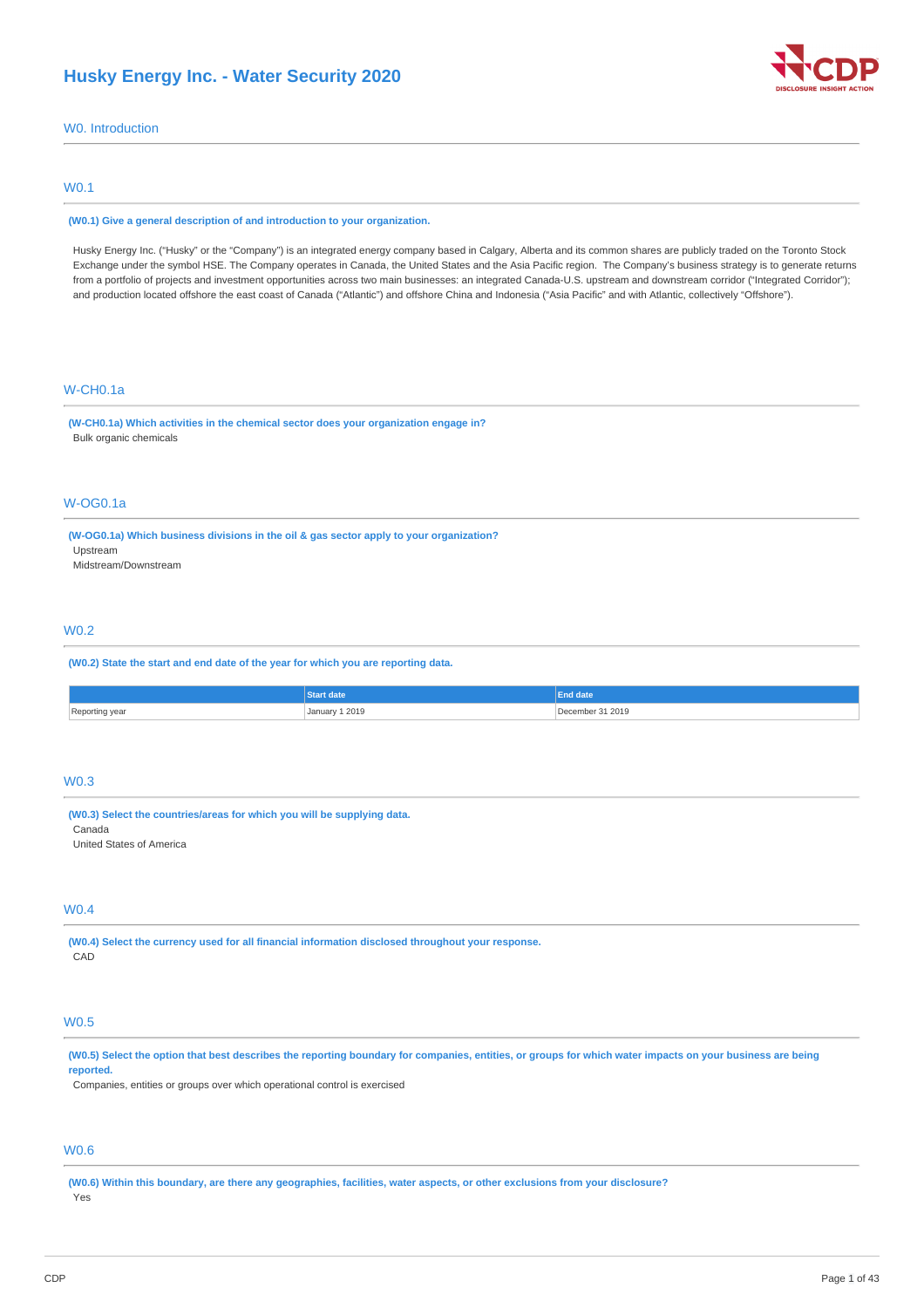# **(W0.6a) Please report the exclusions.**

| <b>Exclusion</b>           | Please explain                                                                                                                                                                                                                                                  |
|----------------------------|-----------------------------------------------------------------------------------------------------------------------------------------------------------------------------------------------------------------------------------------------------------------|
| Asia Pacific<br>Operations | Water data for this region is not currently consolidated at the corporate level. Water withdrawals and discharges at Husky-operated Asia Pacific activities (drilling and completions) are expected<br>to be immaterial to the Company's overall water metrics. |
| Retail Operations          | Retail operations are a mix of corporate and franchised locations. Water withdrawals and discharges at these facilities are expected to be immaterial to the Company's overall water metrics.                                                                   |
| Rainwater,<br>domestic use | These sources are not consistently tracked and are therefore not included for the purpose of consistency. Domestic and rainwater consumption are expected to be immaterial to the Company's<br>overall water consumption.                                       |
|                            | Divested Facilities Water data is not accounted for after operational control has been transferred.                                                                                                                                                             |

# W1. Current state

# W1.1

(W1.1) Rate the importance (current and future) of water quality and water quantity to the success of your business.

|                                                                                                           | Direct use<br>importance use<br>rating | <b>Indirect</b><br><i>importance</i><br>rating | Please explain                                                                                                                                                                                                                                                                                                                                                                                                                                                                                                                                                                                                                                                                                                                                                                                                                                                                                                                                                                                                                   |
|-----------------------------------------------------------------------------------------------------------|----------------------------------------|------------------------------------------------|----------------------------------------------------------------------------------------------------------------------------------------------------------------------------------------------------------------------------------------------------------------------------------------------------------------------------------------------------------------------------------------------------------------------------------------------------------------------------------------------------------------------------------------------------------------------------------------------------------------------------------------------------------------------------------------------------------------------------------------------------------------------------------------------------------------------------------------------------------------------------------------------------------------------------------------------------------------------------------------------------------------------------------|
| Sufficient<br>amounts of<br>good quality<br>freshwater<br>available for<br>luse                           | Vital                                  | Important                                      | Good quality freshwater is an integral part of Husky's onshore operations and facilities. It is used in operational processes where alternatives are not feasible or economic,<br>and therefore considered vital. Upstream, the Company's primary use of freshwater is at its thermal projects in Saskatchewan. The primary downstream uses of freshwater<br>are at the Lima Refinery and the Husky Lloydminster Upgrader. Freshwater dependency is expected to remain steady at the Upgrader, and increase at the Saskatchewan<br>thermal projects in tandem with production increases. Freshwater is also important to Husky's indirect operations. The Company accounts for freshwater used by<br>contractors conducting indirect drilling and completion operations – these sources are important to executing exploration and development. Freshwater volumes for<br>onshore drilling and completions are expected to decrease in the near term as Husky executes its business plan.                                        |
| Sufficient<br>amounts of<br>recycled,<br>brackish<br>and/or<br>produced<br>water<br>available for<br>luse | Vital                                  | Important                                      | Recycled, produced, and brackish water is used in a variety of processes, including offshore and onshore production. The Sunrise Energy Project and the Lima Refinery<br>are Husky's two largest users of recycled industrial water. Sunrise and the Tucker Thermal Projects are Husky's two largest users of produced water. Tucker and Husky's<br>offshore Atlantic operations are the two largest users of brackish water. These water sources are considered vital to operations and are being utilized as the best<br>alternative. Non-freshwater use is expected to remain consistent for future operations until it increases with the planned start-up of the West White Rose Project.<br>Contractors conducting indirect completions operations use recycled produced water and flowback water to supplement water source needs for hydraulic fracturing, and<br>therefore this water is important to indirect operations. These volumes are expected to decrease in the near term as Husky executes its business plan. |

# W1.2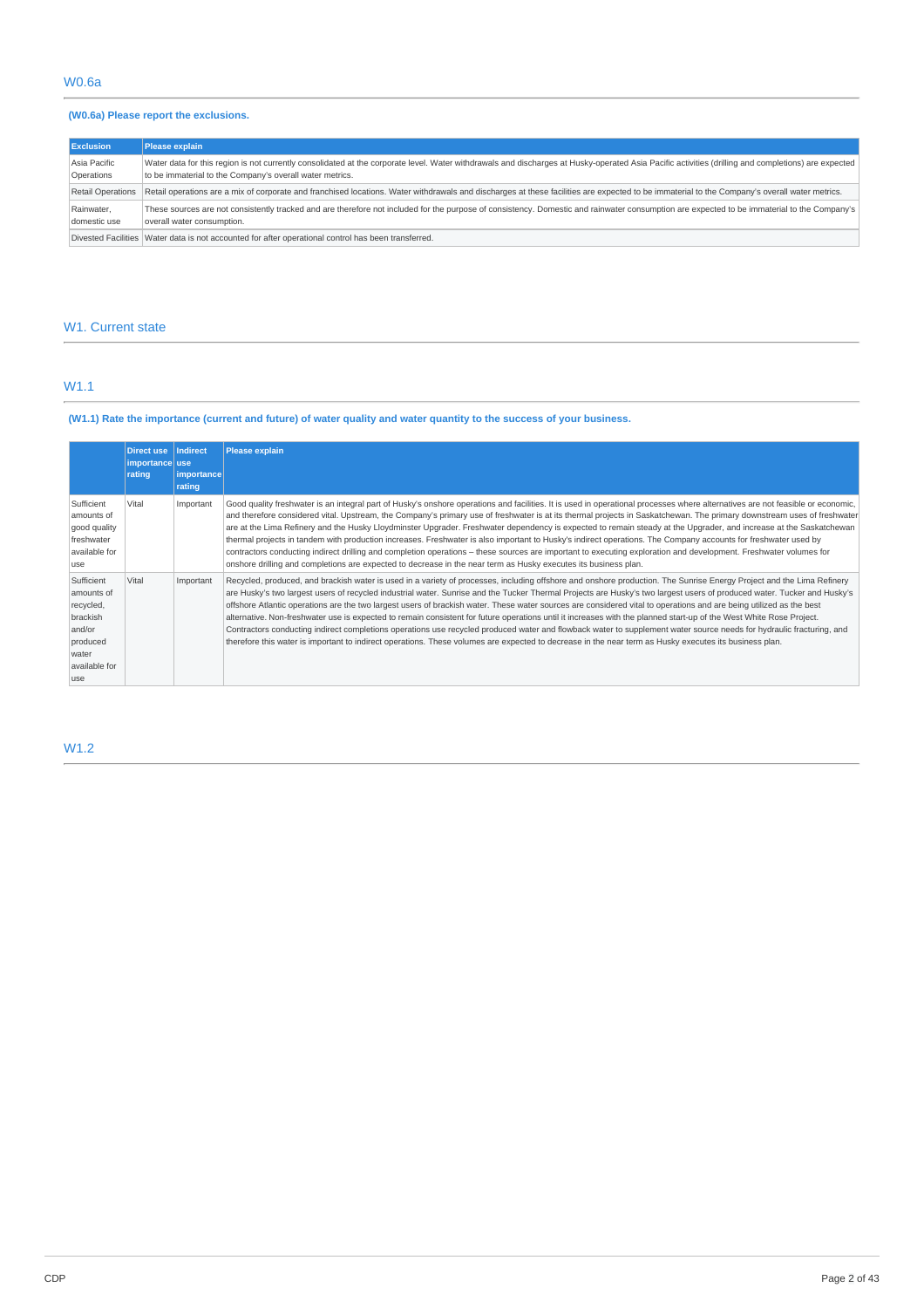# (W1.2) Across all your operations, what proportion of the following water aspects are regularly measured and monitored?

|                                                                                                                                                                  | % of<br>sites/facilities/operations | <b>Please explain</b>                                                                                                                                                                                                                                                                                                                                                                                                                                                                                                                                                                                                                   |
|------------------------------------------------------------------------------------------------------------------------------------------------------------------|-------------------------------------|-----------------------------------------------------------------------------------------------------------------------------------------------------------------------------------------------------------------------------------------------------------------------------------------------------------------------------------------------------------------------------------------------------------------------------------------------------------------------------------------------------------------------------------------------------------------------------------------------------------------------------------------|
| Water withdrawals - total<br>volumes                                                                                                                             | 76-99                               | Husky uses its Environmental Performance Reporting System (EPRS) to organize and store water withdrawal volumes for compliance, corporate<br>reporting and to inform water management. Water withdrawal volumes for upstream, downstream, and chemical processes are collected via SCADA<br>interface or operator input to corporate data systems on, at minimum, a daily basis and are stored in the EPRS system on a monthly basis. Water<br>withdrawal volumes for drilling, completion, and construction activities are tracked at the site level on a daily basis, and input to corporate data systems<br>by site representatives. |
| Water withdrawals - volumes<br>by source                                                                                                                         | 76-99                               | The source of water is tracked for each water withdrawal recorded, at the same frequency (either daily or monthly frequency, if not more frequently). If a<br>water source changes, methods are in place to update automated data systems with the correct water source. Where water volumes are input manually,<br>the water source is required with each volume entry, which is tracked daily.                                                                                                                                                                                                                                        |
| Entrained water associated with <not applicable=""><br/>your metals &amp; mining sector<br/>activities - total volumes [only<br/>metals and mining sector]</not> |                                     | <not applicable=""></not>                                                                                                                                                                                                                                                                                                                                                                                                                                                                                                                                                                                                               |
| Produced water associated with 100%<br>your oil & gas sector activities -<br>total volumes [only oil and gas<br>sector                                           |                                     | Produced water volumes are collected in Husky's corporate data system. Volumes are collected via SCADA interface or operator input, on at least a<br>daily basis.                                                                                                                                                                                                                                                                                                                                                                                                                                                                       |
| Water withdrawals quality                                                                                                                                        | $1 - 25$                            | Water quality is measured at the water source selection stage of a project to quide water management decisions, identify requlatory requirements, and<br>for process design. Following that, source water quality is monitored on an ongoing basis if there is a process or regulatory need, with varying frequency.<br>Regulatory needs are typically on an annual basis.                                                                                                                                                                                                                                                              |
| Water discharges - total<br>volumes                                                                                                                              | 76-99                               | Husky uses its Environmental Performance Reporting System (EPRS) to organize and store water discharge volumes for compliance, for corporate<br>reporting, and to inform water management. Water discharge volumes for upstream and downstream processes are collected via SCADA interface or<br>operator input to corporate data systems on, at minimum, a daily basis and stored in EPRS on a monthly basis. Water discharge volumes for drilling,<br>completion, and construction activities are tracked at the site level on a daily basis, and input to corporate data systems by site representatives.                            |
| Water discharges - volumes<br>by destination                                                                                                                     | 76-99                               | The destination of water is tracked for each water discharge recorded, at the same frequency that the discharge volume is recorded (on at least a daily<br>or monthly basis). Where water discharge volumes are input manually, the discharge destination is required with each volume entry.                                                                                                                                                                                                                                                                                                                                           |
| Water discharges - volumes<br>by treatment method                                                                                                                | 100%                                | Husky treats water that is discharged from its facilities into regulated water bodies. Discharged treated water is tracked at the facilities on, at minimum, a<br>daily basis and volumes are stored in EPRS on a monthly basis.                                                                                                                                                                                                                                                                                                                                                                                                        |
| Water discharge quality - by<br>standard effluent parameters                                                                                                     | 76-99                               | Several Husky facilities discharge water to regulated surface water. These facilities manage water data quality and frequency according to their<br>regulatory requirements. Some non-regulated parameters are also measured for the purposes of treatment system operation, but are not reported<br>externally.                                                                                                                                                                                                                                                                                                                        |
| Water discharge quality -<br>temperature                                                                                                                         | 76-99                               | Several Husky facilities discharge water to regulated surface water. These facilities manage water data quality parameter measurements, such as<br>temperature and frequency, according to their regulatory requirements. Some non-regulated parameters are also measured for the purposes of<br>treatment system operation but are not reported externally.                                                                                                                                                                                                                                                                            |
| Water consumption - total<br>volume                                                                                                                              | 76-99                               | Water data for withdrawal and discharge volumes are tracked in Husky data systems on, at minimum, a daily basis and are stored in EPRS on a<br>monthly basis. These are used to determine water consumption.                                                                                                                                                                                                                                                                                                                                                                                                                            |
| Water recycled/reused                                                                                                                                            | 76-99                               | Husky tracks use of recycled water at its thermal production facilities, conventional oil facilities, and in drilling and completion operations. Recycled<br>water volumes for upstream and downstream processes are collected via SCADA interface to corporate data systems on, at minimum, a daily basis and<br>are stored monthly in EPRS. Water recycle volumes for drilling, completion, and construction activities are tracked at the site level on a daily job basis,<br>and input to corporate data systems by site representatives.                                                                                           |
| The provision of fully-<br>functioning, safely managed<br>WASH services to all workers                                                                           | 100%                                | Husky provides Water, Sanitation, and Hygiene (WASH) services for all workers, in accordance with Occupational Health and Safety requirements in all<br>its operating areas.                                                                                                                                                                                                                                                                                                                                                                                                                                                            |

# W1.2b

(W1.2b) What are the total volumes of water withdrawn, discharged, and consumed across all your operations, and how do these volumes compare to the **previous reporting year?**

|                      | <b>Volume</b><br>(megaliters/year) with | previous<br>reporting<br>year | Comparison Please explain                                                                                                                                                                                                                                                                                                                                                                                                                                                                                                                                                                                                                                                                                                                                                                                                                                                                          |
|----------------------|-----------------------------------------|-------------------------------|----------------------------------------------------------------------------------------------------------------------------------------------------------------------------------------------------------------------------------------------------------------------------------------------------------------------------------------------------------------------------------------------------------------------------------------------------------------------------------------------------------------------------------------------------------------------------------------------------------------------------------------------------------------------------------------------------------------------------------------------------------------------------------------------------------------------------------------------------------------------------------------------------|
| Total<br>withdrawals | 106235                                  | About the<br>same             | Commissioning of the water recycling project at the Lima Refinery in March 2019 lead to a decrease in fresh water withdrawals. This decrease was offset by start-up<br>of a new thermal project in Saskatchewan and the first full year of operation at another, as well as increased saline water withdrawal due to the re-start of the<br>SeaRose floating production, storage and offloading (FPSO) vessel in the Atlantic region and more water being reguired to cool marine systems. The total withdrawal<br>is expected to remain steady or decrease in 2020, reflecting Husky's adjustments to production and throughput in response to market conditions in the first half of<br>2020. The total withdrawal is expected to increase in the years following 2020 with the start-up of new thermal facilities in Saskatchewan and recommencement of<br>operations at the Superior Refinery. |
| Total<br>discharges  | 98496                                   | About the<br>same             | Commissioning of the water recycling project at the Lima Refinery and deep well injection in early 2019 led to a decrease in fresh water discharge. This was offset by<br>the resumption of operations on the SeaRose FPSO (following a temporary shut-in), as well as increased water use to cool marine systems. The total discharge is<br>expected to remain steady or decrease in 2020, reflecting Husky's adjustments to production and throughput in response to market conditions in the first half of<br>2020. The total discharge is expected to increase in the years following 2020 with the recommencement of operations at the Superior Refinery.                                                                                                                                                                                                                                     |
| Total<br>consumption | 7739                                    | About the<br>same             | This volume is expected to decrease in the next year as a result of the new water recycle project at the Lima Refinery, and increase in the years following 2020 with<br>recommencement of operations at the Superior Refinery.                                                                                                                                                                                                                                                                                                                                                                                                                                                                                                                                                                                                                                                                    |

# W-OG1.2c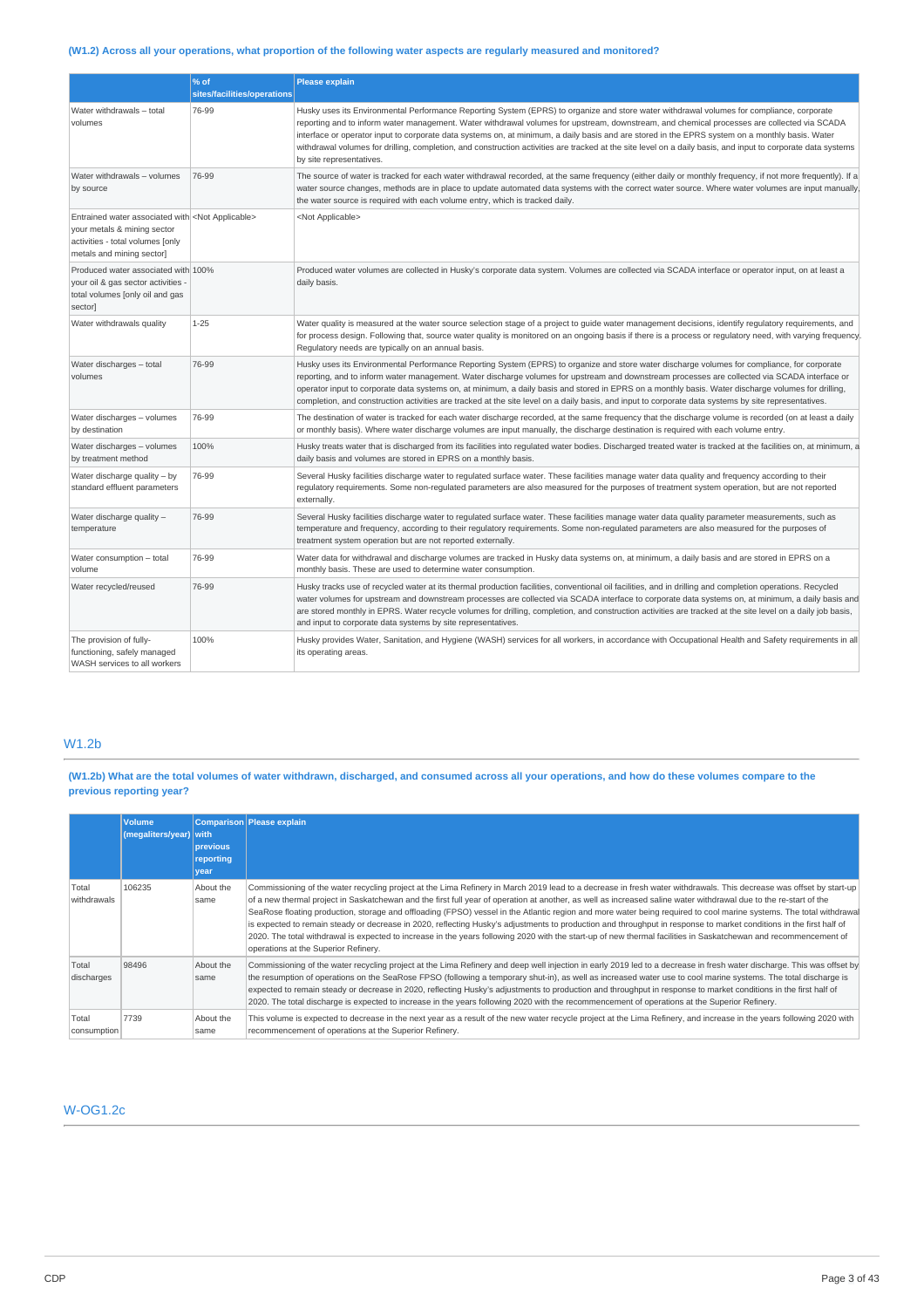### (W-OG1.2c) In your oil & gas sector operations, what are the total volumes of water withdrawn, discharged, and consumed - by business division - and what are **the trends compared to the previous reporting year?**

|                                                | <b>Volume</b><br>(megaliters/year) with | previous<br>reporting<br>year % | Comparison Please explain                                                                                                                                                                                                                                                                                                                                                                                                                                                                                                                                                                                                                                                                                                                                                         |
|------------------------------------------------|-----------------------------------------|---------------------------------|-----------------------------------------------------------------------------------------------------------------------------------------------------------------------------------------------------------------------------------------------------------------------------------------------------------------------------------------------------------------------------------------------------------------------------------------------------------------------------------------------------------------------------------------------------------------------------------------------------------------------------------------------------------------------------------------------------------------------------------------------------------------------------------|
| Total withdrawals -<br>upstream                | 98016                                   | About the<br>same               | An increase in withdrawals was due to the start-up of a new thermal facility in Saskatchewan and the first full year of operation at another, as well as<br>increased saline water withdrawal at the SeaRose FPSO. This was offset by a decrease in produced water due to the decommissioning of the Pikes Peak<br>thermal project, lower production at conventional oil facilities as well as a higher oil cut at Sunrise. Total upstream withdrawals are expected to remain<br>steady or decrease in 2020, reflecting Husky's adjustments to production and throughput in response to market conditions in the first half of 2020. The<br>total withdrawal is expected to increase in the few years following 2020 with the start-up of new thermal facilities in Saskatchewan. |
| Total discharges -<br>upstream                 | 94714                                   | About the<br>same               | An increase in seawater discharge due to the resumption of operations on the SeaRose FPSO in January 2019 (following a temporary shut-in) as well as<br>increased water use to cool marine systems was offset by a decrease in steam injection. The total discharge is expected to remain steady or decrease in<br>2020 reflecting Husky's adjustments to production and throughput in response to market conditions in the first half of 2020. The total discharge is expected<br>to increase in the years following 2020 with the start-up of new thermal facilities in Saskatchewan.                                                                                                                                                                                           |
| Total consumption -<br>upstream                | 3302                                    | Lower                           | Only ~3% of withdrawn water is consumed, based on the CDP definition, therefore the percentage change in consumption is influenced more by minor<br>changes in the withdrawal values than by operational changes related to water consumption. The total consumption is expected to remain steady or<br>decrease in 2020 reflecting Husky's adjustments to production and throughput in response to market conditions in the first half of 2020. The total<br>consumption is expected to increase in the years following 2020 with the start-up of new thermal facilities in Saskatchewan.                                                                                                                                                                                        |
| Total withdrawals -<br>midstream/downstream    | 7169                                    | Much Lower                      | The volume decreased primarily due to commissioning of the water recycling project at the Lima Refinery in March 2019. It is expected to decrease slightly<br>next year due to the divestment of the Prince George Refinery, as well as the full year of operation of the Lima Refinery recycle facility. The total<br>withdrawal is expected to increase in the years following 2020 with the recommencement of operations at the Superior Refinery.                                                                                                                                                                                                                                                                                                                             |
| Total discharges -<br>midstream/downstream     | 3781                                    | Much Lower                      | The volume decreased primarily due to commissioning of the water recycling facility at the Lima Refinery, which became operational in March 2019, as<br>well as deep well injection. It is expected to decrease slightly next year due to the 2019 divestment of the Prince George Refinery, as well as the full year<br>of operation of the Lima Refinery recycle project. The total discharge is expected to increase in the years following 2020 with the recommencement of<br>operations at the Superior Refinery.                                                                                                                                                                                                                                                            |
| Total consumption -<br>midstream/downstream    | 3388                                    | Higher                          | Only ~3% of withdrawn water is consumed, therefore the percent change in consumption is influenced more by minor changes in the withdrawal values<br>than by operational changes related to water consumption. This volume is expected to decrease in the next year as a result of the new Lima Refinery<br>water recycling project. The total consumption is expected to increase in the years following 2020 with the recommencement of operations at the Superior<br>Refinery.                                                                                                                                                                                                                                                                                                 |
| Total withdrawals -<br>chemicals               | <not applicable=""></not>               | $<$ Not<br>Applicable>          | <not applicable=""></not>                                                                                                                                                                                                                                                                                                                                                                                                                                                                                                                                                                                                                                                                                                                                                         |
| Total discharges -<br>chemicals                | <not applicable=""></not>               | $<$ Not<br>Applicable>          | <not applicable=""></not>                                                                                                                                                                                                                                                                                                                                                                                                                                                                                                                                                                                                                                                                                                                                                         |
| Total consumption -<br>chemicals               | <not applicable=""></not>               | $<$ Not<br>Applicable>          | <not applicable=""></not>                                                                                                                                                                                                                                                                                                                                                                                                                                                                                                                                                                                                                                                                                                                                                         |
| Total withdrawals -<br>other business division | <not applicable=""></not>               | $<$ Not<br>Applicable>          | <not applicable=""></not>                                                                                                                                                                                                                                                                                                                                                                                                                                                                                                                                                                                                                                                                                                                                                         |
| Total discharges -<br>other business division  | <not applicable=""></not>               | $<$ Not<br>Applicable>          | <not applicable=""></not>                                                                                                                                                                                                                                                                                                                                                                                                                                                                                                                                                                                                                                                                                                                                                         |
| Total consumption -<br>other business division | <not applicable=""></not>               | $<$ Not<br>Applicable>          | <not applicable=""></not>                                                                                                                                                                                                                                                                                                                                                                                                                                                                                                                                                                                                                                                                                                                                                         |

# W1.2d

**(W1.2d) Indicate whether water is withdrawn from areas with water stress and provide the proportion.**

|         | Withdrawals are % withdrawn Comparison Identification Please explain |               |                    |            |                                                                                                                                   |
|---------|----------------------------------------------------------------------|---------------|--------------------|------------|-----------------------------------------------------------------------------------------------------------------------------------|
|         | from areas with from areas                                           |               | with previous tool |            |                                                                                                                                   |
|         | <b>water stress</b>                                                  | with water    | reporting year     |            |                                                                                                                                   |
|         |                                                                      | <b>stress</b> |                    |            |                                                                                                                                   |
| Row Yes |                                                                      | $1 - 10$      | About the          | <b>WRI</b> | Assessed using the WRI Aqueduct Physical Risk Quantity map. Husky defined "stressed areas" as areas with high to extremely high   |
|         |                                                                      |               | same               | Aqueduct   | physical risk quantity on the WRI map. The calculation only includes freshwater withdrawals in the numerator and denominator. WRI |
|         |                                                                      |               |                    |            | Aqueduct released an updated model in 2019 and as such, the 2018 volume was updated to provide an accurate comparison.            |

# W1.2h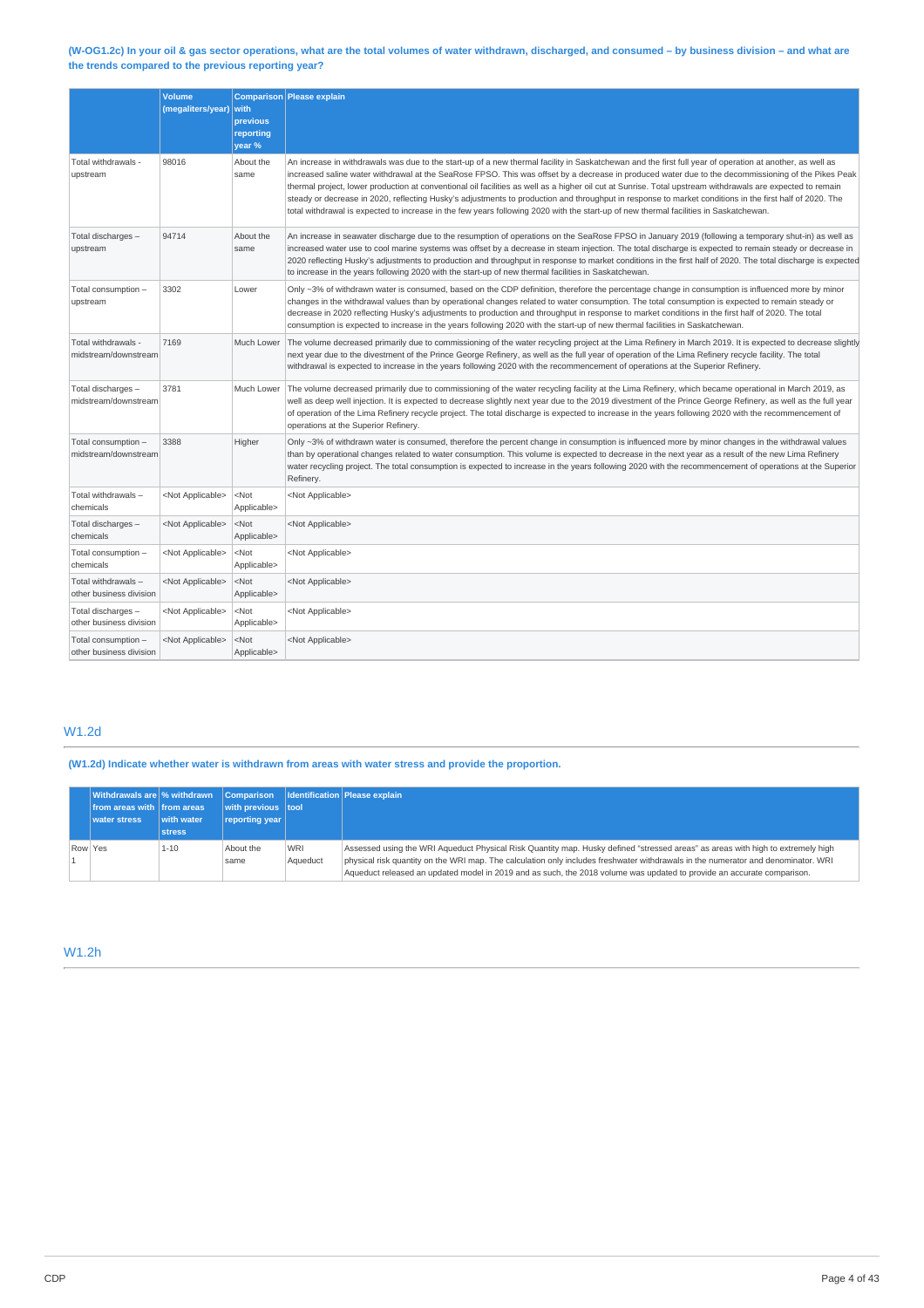|                                                                                              | <b>Relevance Volume</b> | (megaliters/year) with | <b>previous</b><br>reporting<br>year | Comparison Please explain                                                                                                                                                                                                                                                                                                                                                                                                                                                                                                                                                                                                                                                                                                                                                                                |
|----------------------------------------------------------------------------------------------|-------------------------|------------------------|--------------------------------------|----------------------------------------------------------------------------------------------------------------------------------------------------------------------------------------------------------------------------------------------------------------------------------------------------------------------------------------------------------------------------------------------------------------------------------------------------------------------------------------------------------------------------------------------------------------------------------------------------------------------------------------------------------------------------------------------------------------------------------------------------------------------------------------------------------|
| Fresh surface<br>water, including<br>rainwater, water<br>from wetlands.<br>rivers, and lakes | Relevant                | 25356                  | Lower                                | Husky's withdrawals from fresh surface water bodies are critical to operations and are highly regulated. In addition to meeting regulatory<br>compliance, measurement of these volumes informs Husky's water management decisions. The volume decreased primarily due to the<br>commissioning of the water recycling project at the Lima Refinery in March 2019.                                                                                                                                                                                                                                                                                                                                                                                                                                         |
| <b>Brackish surface</b><br>water/Seawater                                                    | Relevant                | 18247                  | Much higher                          | Seawater withdrawals are critical to Husky's operations offshore, where produced water is limited and there is no other accessible water source.<br>Measurement of this volume informs ongoing offshore water management. The volume increased this year due to the re-start of the SeaRose<br>FPSO facility in January 2019 (following a temporary shut-in) as well as increased water use to cool marine systems.                                                                                                                                                                                                                                                                                                                                                                                      |
| Groundwater -<br>renewable                                                                   | Relevant                | 2982                   | Much lower                           | Husky groundwater withdrawals are critical to operations. For example, the Tucker Thermal Project sources brackish water from a deep<br>groundwater aquifer. In addition to meeting regulatory compliance, measurement of these volumes informs Husky's water management<br>decisions. The overall volume of groundwater withdrawal decreased with less groundwater (about 1 million m <sup>3</sup> ) being used for both downstream<br>and upstream operations and drilling, primarily due to a planned turnaround at the Lima Refinery. Groundwater is obtained from aquifers at<br>depths ranging from 20m to 805m, with varying water quality from fresh to saline. Due to the variation in definition of renewable versus non-<br>renewable, all groundwater withdrawals are reported as renewable. |
| Groundwater-<br>non-renewable                                                                | Relevant                | $\Omega$               | About the<br>same                    | Groundwater is obtained from aquifers at depths ranging from 20m to 805m, with varying water quality from fresh to saline. Due to the variation in<br>definition of renewable versus non-renewable, all groundwater withdrawals are reported as renewable.                                                                                                                                                                                                                                                                                                                                                                                                                                                                                                                                               |
| Produced/Entrained Relevant<br>water                                                         |                         | 58476                  | Lower                                | Produced water is inherent to the extraction of hydrocarbons, and its measurement enables regulatory compliance and informs water<br>management. For example, produced water is important to Husky's operations at the Sunrise Energy Project, Tucker Thermal Project, and at the<br>Wainwright Waterflood Project, all which use produced water for oil production. The decrease in produced water was due to the decommissioning<br>of the Pikes Peak thermal project, lower production at conventional oil facilities, and higher oil cut at Sunrise.                                                                                                                                                                                                                                                 |
| Third party sources Relevant                                                                 |                         | 1173                   | Much higher                          | Third-party sources are important to Husky's operations, and measurement of the volume supports water management. This value represents<br>wastewater obtained from another operator for use at the Sunrise Energy Project. An increased amount of wastewater was used at Sunrise which<br>offset the decreased fresh water and produced water use at this facility.                                                                                                                                                                                                                                                                                                                                                                                                                                     |

# W1.2i

# **(W1.2i) Provide total water discharge data by destination.**

|                                              | Relevance Volume | (megaliters/year)         | with<br>previous       | Comparison Please explain                                                                                                                                                                                                                                                                                                                                                                                                                                                                        |
|----------------------------------------------|------------------|---------------------------|------------------------|--------------------------------------------------------------------------------------------------------------------------------------------------------------------------------------------------------------------------------------------------------------------------------------------------------------------------------------------------------------------------------------------------------------------------------------------------------------------------------------------------|
|                                              |                  |                           | reporting              |                                                                                                                                                                                                                                                                                                                                                                                                                                                                                                  |
|                                              |                  |                           | year                   |                                                                                                                                                                                                                                                                                                                                                                                                                                                                                                  |
| Fresh surface<br>water                       | Relevant         | 969                       | Much lower             | Discharge to fresh surface water is highly regulated. The volume decreased primarily due to commissioning of the water recycling project at the Lima<br>Refinery in March 2019.                                                                                                                                                                                                                                                                                                                  |
| <b>Brackish</b><br>surface<br>water/seawater | Relevant         | 18210                     | Much higher            | Some volumes of discharged seawater are regulated for Husky's offshore Atlantic operations. Volumes are tracked for regulatory compliance and to<br>inform water management decisions. There was an increase in the amount of seawater withdrawn and discharged at Husky's offshore Atlantic<br>operations, due to the SeaRose FPSO re-starting in January 2019 following a temporary shut-in, as well as increased water use to cool marine<br>systems.                                         |
| Groundwater                                  | Relevant         | 79316                     | About the<br>same      | Measurement of water volumes disposed in deep groundwater formations are critical to many of Husky's upstream and downstream projects,<br>including the Saskatchewan thermal projects, Sunrise Energy Project, the Tucker Thermal Project and the Lima Refinery. Volumes are tracked for<br>requlatory compliance and to inform water management, including water reuse opportunities. There was a decrease in steam injection in 2019 which<br>was offset by an increase in deep well disposal. |
| Third-party<br>destinations                  | Not<br>relevant  | <not applicable=""></not> | $<$ Not<br>Applicable> | Less than 1% of Husky's upstream operational wastewater is sent to a third party for deep well disposal. This volume is not accounted for and is<br>offset by wastewater Husky receives from other operators, which are included in overall discharge volumes.                                                                                                                                                                                                                                   |

# W-CH1.3

**(W-CH1.3) Do you calculate water intensity for your activities in the chemical sector?** Yes

# W-CH1.3a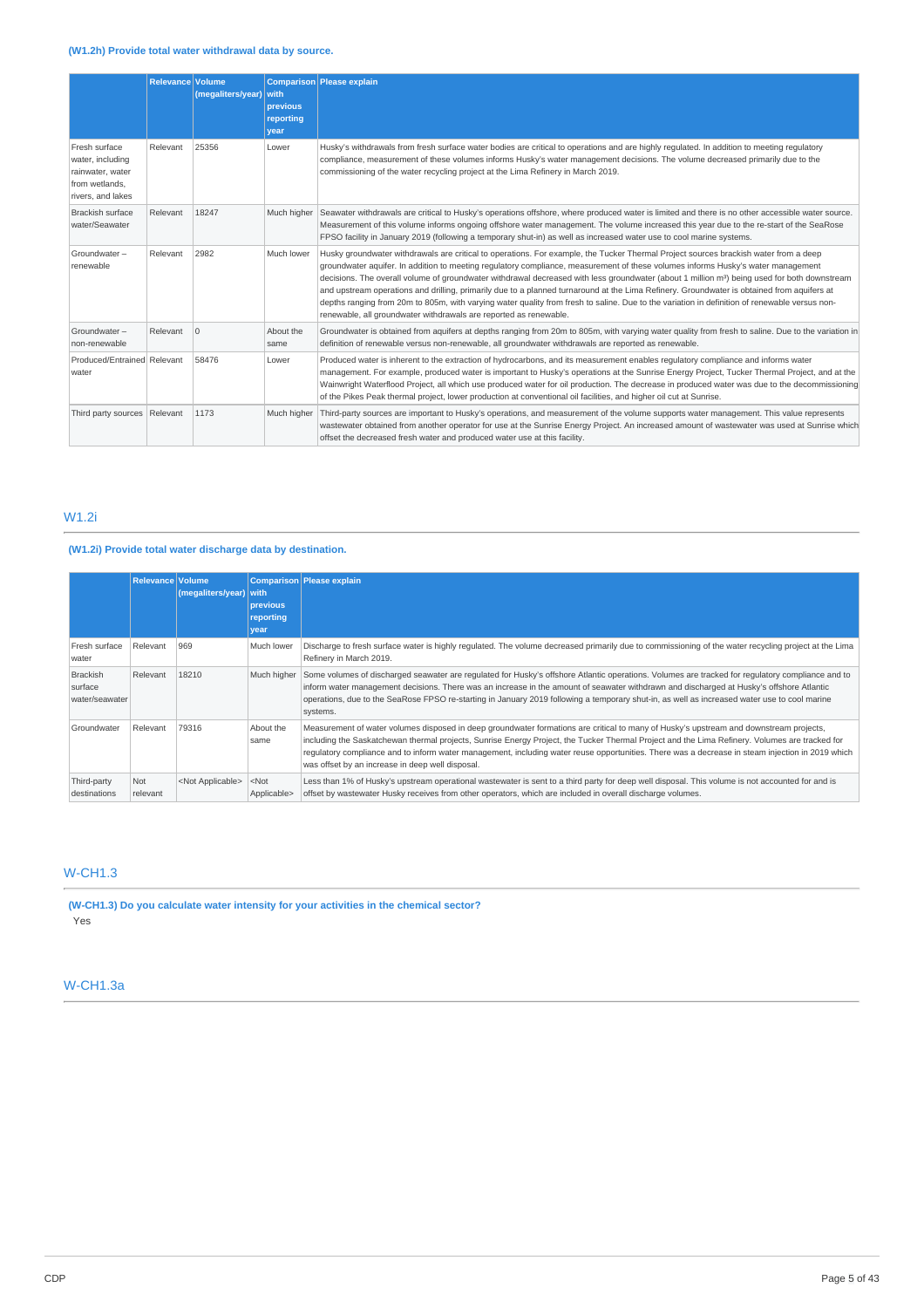(W-CH1.3a) For your top five products by production weight/volume, provide the following water intensity information associated with your activities in the **chemical sector.**

**Product type** Bulk organic chemicals

**Product name** Fuel Ethanol

**Water intensity value (m3)** 3.5

**Numerator: water aspect** Freshwater withdrawals

**Denominator** m3

**Comparison with previous reporting year** About the same

#### **Please explain**

The intensity of water withdrawal to fuel ethanol produced is relatively consistent year to year and remained about the same due to consistent production. The water intensity value is used to confirm water process efficiency. The intensity is represented as m<sup>3</sup> water withdrawn / m<sup>3</sup> fuel ethanol produced. Water intensity for ethanol production is expected to remain relatively consistent throughout the next few years.

# W-OG1.3

**(W-OG1.3) Do you calculate water intensity for your activities associated with the oil & gas sector?** Yes

# W-OG1.3a

**(W-OG1.3a) Provide water intensity information associated with your activities in the oil & gas sector.**

**Business division** Upstream

**Water intensity value (m3)**

1.2

**Numerator: water aspect** Freshwater withdrawals

**Denominator** Other, please specify (m<sup>3</sup> of oil equivalent production)

**Comparison with previous reporting year Higher** 

#### **Please explain**

Husky uses fresh water intensity metrics on a project basis to assess fresh water efficiency and to inform water management. This is also tracked and assessed annually through the Husky Operational Integrity Management System (HOIMS) Environmental Reporting and Action Planning initiative and through Husky's Water Management Critical Competency Network. The intensity is represented as  $m^3$  water withdrawn /  $m^3$  oil equivalent production. The intensity increased this year due to a new thermal project starting up in Saskatchewan. The total intensity is expected to remain steady or decrease in 2020, reflecting Husky's adjustments to production and throughput in response to market conditions in the first half of 2020. The intensity is expected to increase in the years following 2020 with the start-up of new thermal facilities in Saskatchewan.Husky is assessing technologies that could improve freshwater efficiency in future thermal operations. As an example, a pilot program at three thermal projects in Saskatchewan that uses artificial intelligence to enhance steam utilization reduced steam requirements by about 10%, while improving production by approximately 2%. Based on the pilot results, the program is being rolled out at other Saskatchewan thermal projects.

**Business division** Midstream/Downstream

**Water intensity value (m3)** 0.5

**Numerator: water aspect** Freshwater withdrawals

**Denominator**

Other, please specify (m<sup>3</sup> of crude oil throughput)

**Comparison with previous reporting year** Much lower

#### **Please explain**

Husky uses fresh water intensity metrics on a facility basis to assess fresh water efficiency. This value is typically steady at Husky's refineries and upgrader, except when major process changes are made that impact water use. The metric is assessed annually through the Water Management Critical Competency Network. The intensity is represented as m<sup>3</sup> water withdrawn / m<sup>3</sup> oil throughput. The freshwater intensity decreased significantly due to commissioning of the water recycling project at the Lima Refinery in March 2019, and this intensity is expected to decrease in 2020 due to further efficiency improvements. The intensity is expected to increase slightly when the Superior Refinery resumes operations in 2020.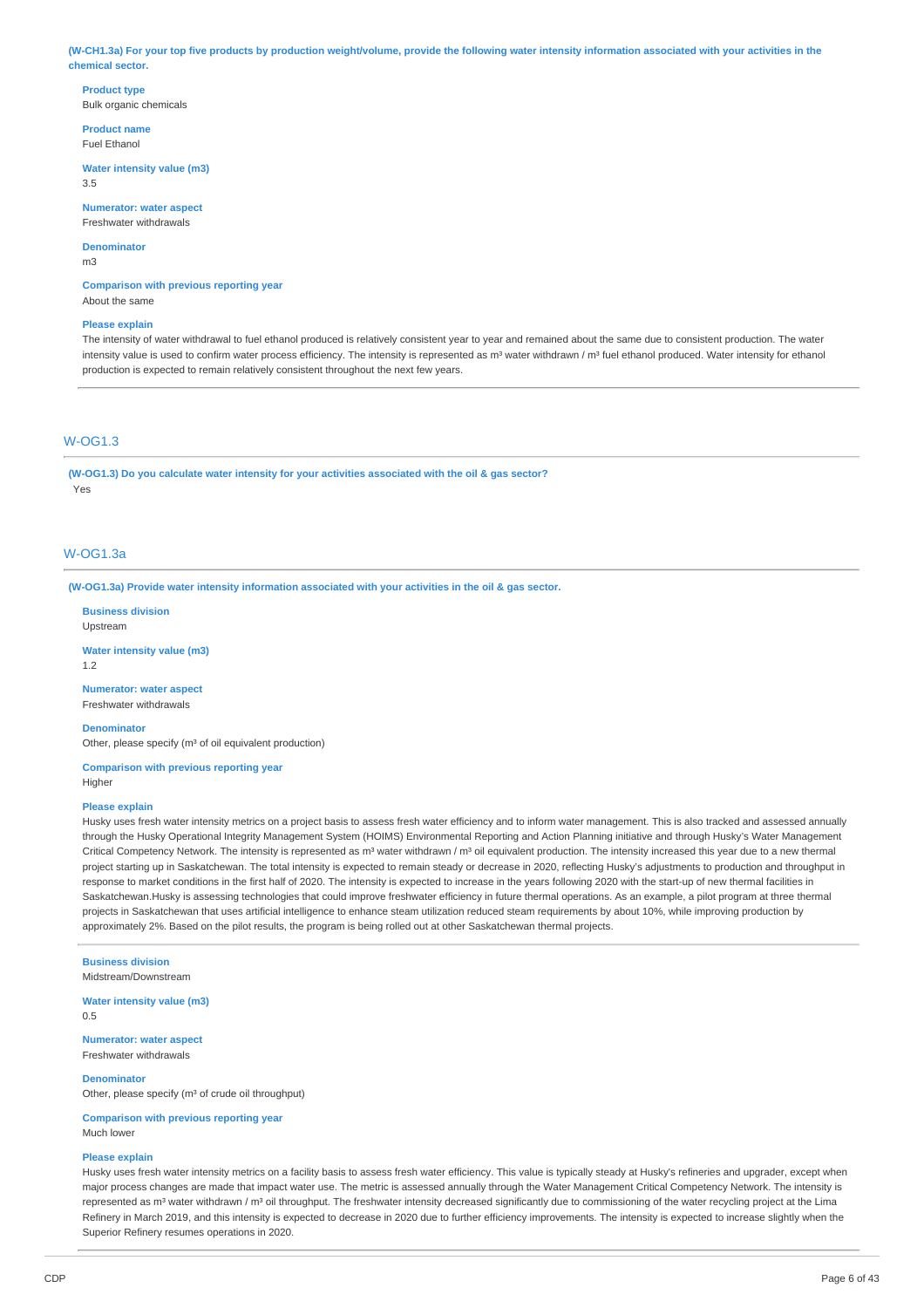# W1.4

**(W1.4) Do you engage with your value chain on water-related issues?** Yes, our suppliers

Yes, our customers or other value chain partners

# W1.4a

(W1.4a) What proportion of suppliers do you request to report on their water use, risks and/or management information and what proportion of your procurement **spend does this represent?**

#### **Row 1**

**% of suppliers by number**

1-25

**% of total procurement spend**

1-25

#### **Rationale for this coverage**

Husky uses a supplier pre-qualification and qualification questionnaire that requires all new suppliers to submit their company sustainability information for Husky's review. This questionnaire is a requirement for new suppliers. In the questionnaire, suppliers are asked whether they disclose their water-related information specifically to CDP.

#### **Impact of the engagement and measures of success**

In the questionnaire, suppliers are asked whether they disclose their water-related information specifically to CDP. They are also asked if they comply with all applicable environmental laws and regulations, which include water-related regulations within their jurisdiction. Suppliers become aware that Husky is interested in their water management disclosure related to their operations. Husky uses the information to understand the Environmental, Social and Governance (ESG) maturity of potential suppliers. Husky measures the success of this initiative by measuring the number of new suppliers completing the questionnaire.

#### **Comment**

100% of new suppliers onboarded in 2019. New supplier spend and suppliers onboarded in 2019 represent 5% of the total procurement spend in 2019.

# W1.4b

**(W1.4b) Provide details of any other water-related supplier engagement activity.**

**Type of engagement** Onboarding & compliance

#### **Details of engagement**

Requirement to adhere to our code of conduct regarding water stewardship and management

**% of suppliers by number**

1-25

**% of total procurement spend**

1-25

## **Rationale for the coverage of your engagement**

Husky focuses on supply chain aspects that have the most immediate potential to impact water, such as hauling services that convey fluids to and from Husky facilities.

#### **Impact of the engagement and measures of success**

Impact: Suppliers become aware that Husky has environmental stewardship requirements. Measure of success: Reduced incidents impacting water that are related to hauling.

**Comment**

#### W1.4c

(W1.4c) What is your organization's rationale and strategy for prioritizing engagements with customers or other partners in its value chain?

Husky undertakes several water related initiatives endorsed through its Corporate Water Standard, such as contributing to joint industry value chain water management initiatives and water research. For example, at the Sunrise Energy Project, Husky collaborates with nearby oil sands operators on water recycling processes. Specifically, Husky uses process affected water (PAW) from one operator's tailings ponds, and basal McMurray groundwater that is in contact with bitumen mined by the operation of an adjacent oil sands mining project. This initiative demonstrates excellent collaboration with nearby operators. The agreements that have been put in place are mutually beneficial to the operators involved. This project won the Husky CEO Award of Excellence for Corporate Responsibility. In 2019, Husky began the process of joining the Canadian Oil Sands Innovation Alliance (COSIA) to further engage with its industry partners and became an official participant in 2020. Husky prioritizes water stewardship engagement with value chain partners where there are risks related to exposure to regulatory changes, water quality and water quantity issues. Success of these engagements is measured by meeting regulatory obligations, disposal limitations and stakeholder commitments.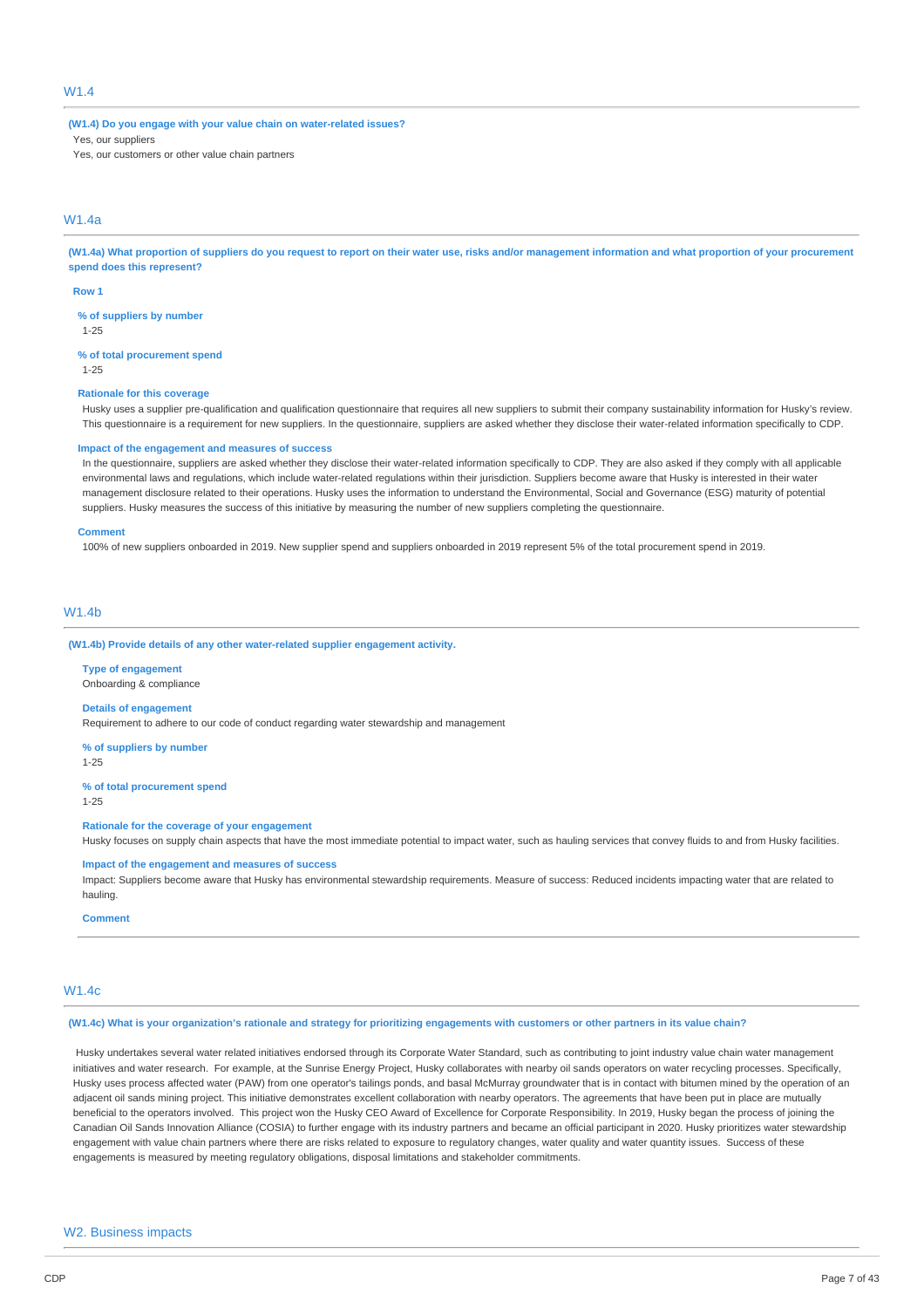# W2.1

**(W2.1) Has your organization experienced any detrimental water-related impacts?** Yes

### W2.1a

(W2.1a) Describe the water-related detrimental impacts experienced by your organization, your response, and the total financial impact.

| <b>Country/Area &amp; River basin</b>         |                                      |  |  |  |  |  |
|-----------------------------------------------|--------------------------------------|--|--|--|--|--|
| Canada                                        | Other, please specify (Maumee River) |  |  |  |  |  |
|                                               |                                      |  |  |  |  |  |
| Type of impact driver & Primary impact driver |                                      |  |  |  |  |  |
|                                               |                                      |  |  |  |  |  |
| Physical<br>Pollution incident                |                                      |  |  |  |  |  |

# **Primary impact**

Increased compliance costs

#### **Description of impact**

In 2019, the Lima Refinery experienced 30 violations of its water discharge permit and was fined \$19,950. These violations have been resolved with the environmental regulator and the refinery remains compliant with its water discharge permit. The Lima Refinery experienced two petroleum releases to surface water in 2019 resulting in a notice of violation and a \$3,325 fine. These violations have been resolved with the environmental regulator.

#### **Primary response**

Comply with local regulatory requirements

# **Total financial impact**

23275

#### **Description of response**

For the water discharge permit violations, the Lima Refinery has committed to prepare an environmental compliance tracking system to help ensure compliance with regulatory obligations. Following the two petroleum releases, the Lima Refinery is currently evaluating options for improvement projects. The refinery has already implemented short-term mitigation measures and is working on a longer-term option to prevent future incidents of this nature.

# W2.2

(W2.2) In the reporting year, was your organization subject to any fines, enforcement orders, and/or other penalties for water-related regulatory violations? Yes, fines

# W2.2a

**(W2.2a) Provide the total number and financial value of all water-related fines.**

### **Row 1**

**Total number of fines** 3

**Total value of fines** 3820000

**% of total facilities/operations associated** 0.05

**Number of fines compared to previous reporting year** Much higher

#### **Comment**

Background for the % metric: Based on the Corporate Responsibility definition, there are 2,171 facilities across the Company, ranging from single well batteries to large complex refineries.

# W2.2b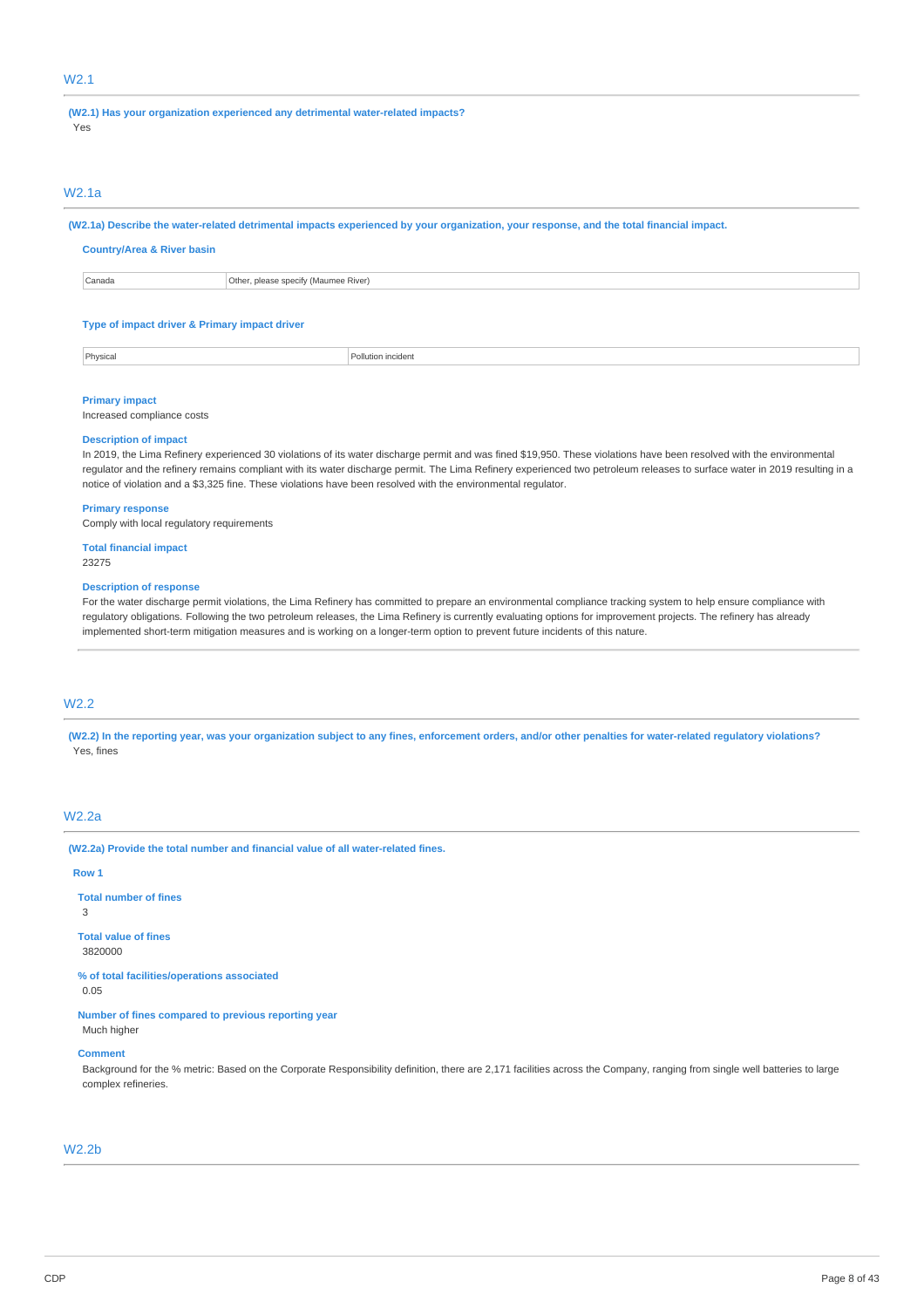(W2.2b) Provide details for all significant fines, enforcement orders and/or other penalties for water-related regulatory violations in the reporting year, and your **plans for resolving them.**

| <b>Type of penalty</b><br>Fine        |                                                  |
|---------------------------------------|--------------------------------------------------|
| <b>Financial impact</b><br>3820000    |                                                  |
| <b>Country/Area &amp; River basin</b> |                                                  |
| Canada                                | Other, please specify (North Saskatchewan River) |
|                                       |                                                  |

#### **Type of incident**

Spillage, leakage or discharge of potential water pollutant

#### **Description of penalty, incident, regulatory violation, significance, and resolution**

Husky was issued fines totaling \$3.82 million CAD relating to the 2016 oil spill in Saskatchewan. On July 21, 2016 a leak was discovered on a pipeline crossing the North Saskatchewan River. The pipeline was isolated at the river crossing and spill response crews were dispatched. Approximately 225 cubic metres (225,000 litres) of crude blended with condensate were released, with about 60% of the volume contained on land. The cause was determined to be ground movement over time. More than one million hours were worked on the cleanup response in 2016, involving about 2,600 personnel. At peak, more than 900 people were working simultaneously on the response. Husky has used the lessons learned from this incident to improve its pipeline operations. These improvements include an updated leak response protocol, regular geotechnical reviews of pipelines and fibre optic sensing technology installed on all new large diameter and higher consequence projects.

### W3. Procedures

### W-CH3.1

(W-CH3.1) How does your organization identify and classify potential water pollutants associated with its activities in the chemical sector that could have a **detrimental impact on water ecosystems or human health?**

Potential water pollutants associated with Husky's ethanol plants are identified through processes, standards, regulations, and monitoring programs. Chemicals on site are identified and labelled in accordance with the Workplace Hazardous Materials Information System (WHMIS) and Transportation of Dangerous Goods (TDG) requirements, and Safety Data Sheets are available on site to advise of response actions. Husky participates in the Government of Canada's Chemicals Management Plan, which provides an inventory of chemicals used in operations.

#### W-CH3.1a

(W-CH3.1a) Describe how your organization minimizes adverse impacts of potential water pollutants on water ecosystems or human health. Report up to ten **potential pollutants associated with your activities in the chemical sector.**

| <b>Potential</b><br>water | <b>Value</b><br>chain | <b>Description of water pollutant and potential impacts</b>                                                                                                                                                                                                                                                                                                                                         | Management<br><b>procedures</b> | <b>Please</b><br>explain       |
|---------------------------|-----------------------|-----------------------------------------------------------------------------------------------------------------------------------------------------------------------------------------------------------------------------------------------------------------------------------------------------------------------------------------------------------------------------------------------------|---------------------------------|--------------------------------|
| pollutant                 | stage                 |                                                                                                                                                                                                                                                                                                                                                                                                     |                                 |                                |
| Nitrogen                  | <b>Direct</b>         | Lloydminster Ethanol Plant: Nitrogen and phosphorous discharged in the water from the plant are considered to be valuable nutrients for agricultural purposes.<br>operations This water is spread as fertilizer on the land adjacent to the plant. There is a potential detriment to soil quality if excessive concentrations are present. Minnedosa specify<br>Ethanol Plant: No potential impacts | Other, please<br>(Monitoring)   | Soil<br>  quality<br>monitorin |
| Phosphoro Direct<br>l us  |                       | Lloydminster Ethanol Plant: Nitrogen and phosphorous discharged in the water from the plant are considered to be valuable nutrients for agricultural purposes.<br>operations This water is spread as fertilizer on the land adjacent to the plant. There is a potential detriment to soil quality if excessive concentrations are present. Minnedosa specify<br>Ethanol Plant: No potential impacts | Other, please<br>(Monitoring)   | Soil<br>quality<br>monitorin   |

#### W-OG3.1

(W-OG3.1) How does your organization identify and classify potential water pollutants associated with its activities in the oil & gas sector that may have a **detrimental impact on water ecosystems or human health?**

Potential water pollutants associated with Husky's exploration, development, production, transportation, upgrading, and refining (hydrocarbons, produced water, drilling fluids, completion fluids) are identified through processes, standards, regulations, and monitoring programs. Chemicals on site are identified and labelled in accordance with the Workplace Hazardous Materials Information System (WHMIS) and Transportation of Dangerous Goods (TDG) requirements, and Safety Data Sheets are available on site to advise response actions in case of any incidents. Husky participates in the Government of Canada's Chemicals Management Plan, which provides an inventory of chemicals used in operations. Husky is also required to identify and report hydraulic fracturing chemicals to regulatory databases. Husky conducts groundwater monitoring and sampling programs at facilities across its operations and value chain, including thermal oil production facilities, gas plants, refineries, pipeline terminals, and the Lloydminster Upgrader. The major chemicals assessed in these programs are similar across operations (hydrocarbons, salts, metals), with some local differences (for example, naphthenic acids are monitored at the Sunrise Energy Project and Tucker Thermal Project, while these are not contaminants of concern at the refineries). Surface or shallow groundwater may be impacted by releases of these chemicals; potential ecosystem and human health impacts depend on the receptors present and risks are assessed in greater detail in the event of a release. Most chemicals have regulatory guidelines for concentrations in surface water and groundwater based on toxicological studies; monitoring results are assessed in the context of these guidelines.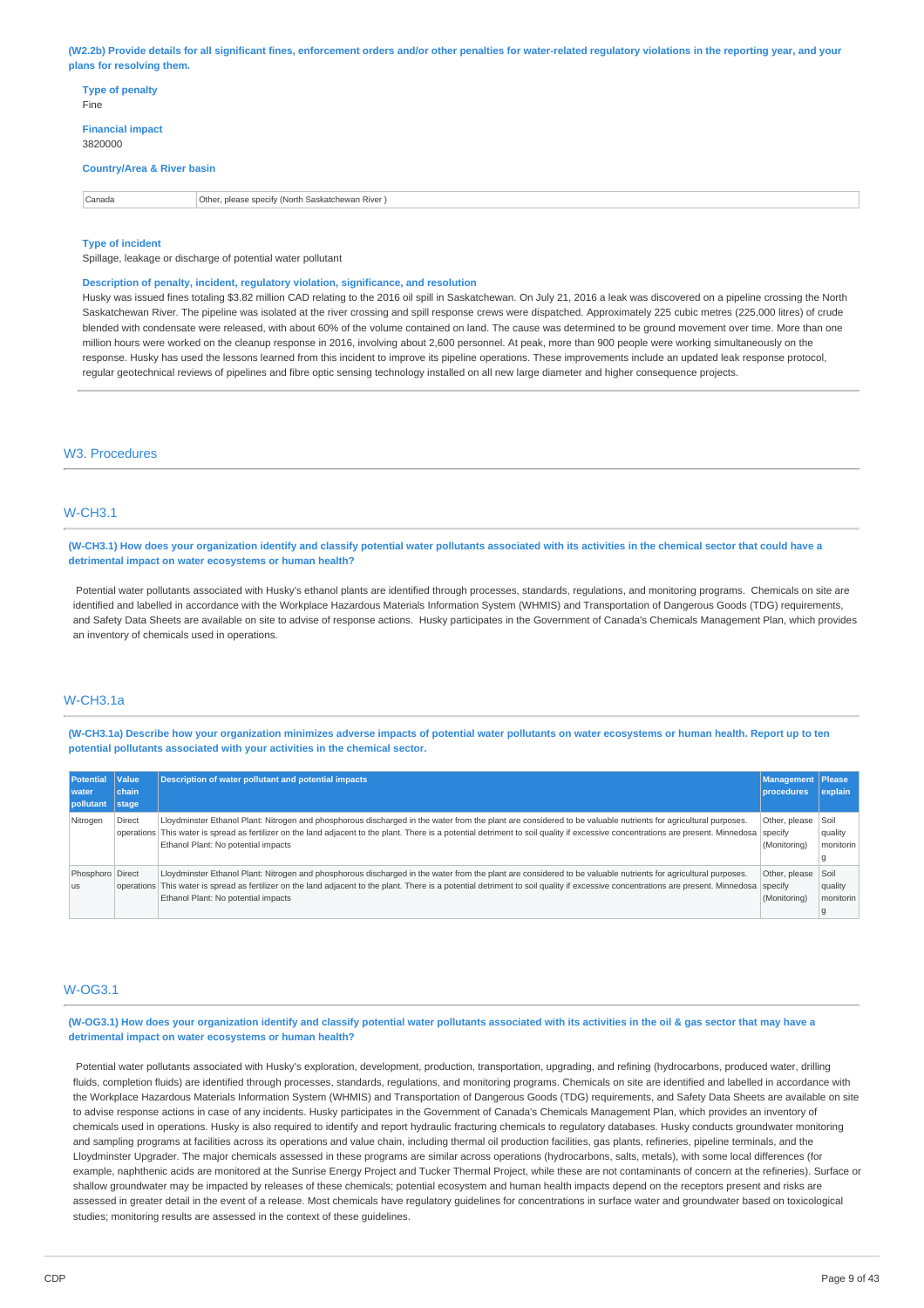(W-OG3.1a) For each business division of your organization, describe how your organization minimizes the adverse impacts on water ecosystems or human **health of potential water pollutants associated with your oil & gas sector activities.**

| <b>Potential</b><br>water<br>pollutant                   | <b>Business division</b>         | Description of water pollutant and potential impacts                                                                                                                                                                                                                                                                                                                                                                                                                                                                                                                                                                                                                                                                                                                                                                                                                                                                                                                                                                                                                                                                                                                                                                                                                                                                                                                                                                                                                                                                | procedures                                                                                                                                    | Management Please explain                                                                                                                                                                                                                                                                                                                                                                                                                                                                                                                                                                                                                                                                                                                                                                                                                                                                                                                                                                                                                                                                                                                                                                                                                                                                                                                                                                        |
|----------------------------------------------------------|----------------------------------|---------------------------------------------------------------------------------------------------------------------------------------------------------------------------------------------------------------------------------------------------------------------------------------------------------------------------------------------------------------------------------------------------------------------------------------------------------------------------------------------------------------------------------------------------------------------------------------------------------------------------------------------------------------------------------------------------------------------------------------------------------------------------------------------------------------------------------------------------------------------------------------------------------------------------------------------------------------------------------------------------------------------------------------------------------------------------------------------------------------------------------------------------------------------------------------------------------------------------------------------------------------------------------------------------------------------------------------------------------------------------------------------------------------------------------------------------------------------------------------------------------------------|-----------------------------------------------------------------------------------------------------------------------------------------------|--------------------------------------------------------------------------------------------------------------------------------------------------------------------------------------------------------------------------------------------------------------------------------------------------------------------------------------------------------------------------------------------------------------------------------------------------------------------------------------------------------------------------------------------------------------------------------------------------------------------------------------------------------------------------------------------------------------------------------------------------------------------------------------------------------------------------------------------------------------------------------------------------------------------------------------------------------------------------------------------------------------------------------------------------------------------------------------------------------------------------------------------------------------------------------------------------------------------------------------------------------------------------------------------------------------------------------------------------------------------------------------------------|
| Hydrocarbons Upstream                                    |                                  | Description: Petroleum hydrocarbons ranging from C1 to C60+. Potential Impact:<br>Midstream/Downstream Petroleum hydrocarbons are handled at all of Husky's upstream and downstream<br>facilities. Accidental release of hydrocarbons into surface or groundwater during<br>handling could result in dissolved or non-aqueous phase hydrocarbons in water. These leaching and<br>have the potential to negatively impact aquatic species and/or human health, if the<br>chemical is present at concentrations above regulated quideline values, and if<br>receptors are present (aquatic species, human interaction with the waterbody, drinking preparedness<br>water intakes, etc.). The magnitude of these impacts can be minor and long term at<br>low concentrations, to major and immediate at high concentrations. Description:<br>Metals, trace elements and salts in hydrocarbons. Potential Impact: Dissolved metals,<br>trace elements and salts transferred from hydrocarbons to water during hydrocarbon<br>extraction and/or processing have the potential to negatively impact aquatic species<br>and/or human health if present at concentrations above guideline values.                                                                                                                                                                                                                                                                                                                           | Measures to<br>prevent<br>spillage,<br>leakages<br>Emergency<br>Other, please<br>specify (See<br>explanation)                                 | Management procedures include secondary containment of storage<br>vessels to prevent releases to ecosystems; operational procedures<br>to ensure the integrity of hydrocarbon handling and storage<br>equipment; spill response procedures, reporting, and preparedness<br>to prevent or mitigate impacts to water bodies; regulated and<br>unregulated environmental monitoring programs at facilities to detect<br>and manage impacts; the Husky environmental auditing program;<br>standard operating procedures developed under the Husky<br>Operational Integrity Management System (HOIMS); well servicing<br>standard operating procedures, and the job/task safety permitting<br>process. Many of these initiatives are endorsed under the Husky<br>Operational Integrity Management System (HOIMS). Specifically,<br>HOIMS Element 5 outlines the policies, procedures and standards<br>around responsible operations to ensure consistent operational<br>integrity and stringent environmental performance, including water-<br>related issues. The effectiveness of these procedures is measured<br>and evaluated through the HOIMS Environmental Reporting and<br>Action Planning Process, and the HuskySafe incident reporting and<br>tracking system. HuskySafe provides data that can be compared to<br>pre-set goals and targets, allowing Husky to evaluate its<br>performance. |
| Other, please Upstream<br>specify<br>(Produced<br>Water) |                                  | Description: Produced water contains high levels of salts, metals and trace elements.<br>Potential Impact: Water with levels of salts exceeding regulated guidelines can<br>negatively impact vegetation, with impacts ranging from minor to major based on the<br>concentration of salts present. Dissolved metals and trace elements in produced water<br>have the potential to negatively impact aquatic species and/or human health, if present leakages<br>at concentrations above guideline values, with impacts ranging from minor to major<br>based on the concentration of dissolved metals and trace elements present. Produced<br>water is mostly handled by upstream operations, where it is produced with<br>hydrocarbons, and then separated and disposed of before refining or upgrading. There specify (See<br>is a risk of release during handling of the produced water in upstream operations.                                                                                                                                                                                                                                                                                                                                                                                                                                                                                                                                                                                                   | Measures to<br>prevent<br>spillage,<br>leaching and<br>Emergency<br>preparedness<br>Other, please<br>explanation)                             | Management procedures include secondary containment of storage<br>vessels to prevent releases to ecosystems; operational procedures<br>to ensure the integrity of produced water handling and storage<br>equipment; spill response procedures, reporting, and preparedness<br>to prevent or mitigate impacts to water bodies; regulated and<br>unregulated environmental monitoring programs at facilities to detect<br>and manage impacts; the Husky environmental auditing program;<br>standard operating procedures developed under the Husky<br>Operational Integrity Management System (HOIMS); well servicing<br>standard operating procedures, and the job/task safety permitting<br>program. Many of these initiatives are endorsed under the Husky<br>Operational Integrity Management System (HOIMS). Specifically,<br>HOIMS Element 5 outlines the policies, procedures and standards<br>around responsible operations to ensure consistent operational<br>integrity and stringent environmental performance, including water-<br>related issues. Impacts are measured and evaluated through the<br>HOIMS Environmental Reporting and Action Planning Process, and<br>the HuskySafe incident reporting and tracking system. HuskySafe<br>provides data that can be compared to pre-set goals and targets,<br>allowing Husky to evaluate its performance.                              |
| Chemicals                                                | Upstream<br>Midstream/Downstream | Description: Numerous chemicals are used in the exploration (upstream), extraction<br>(upstream), transportation (upstream and downstream), and processing (downstream)<br>of hydrocarbons. These include chemicals used in upstream hydraulic fracturing (e.g.<br>biocides, corrosion inhibitors, or friction reducers) that are at risk of being released to<br>natural water bodies during onsite handling and transportation. An example of a<br>chemical present at upstream and downstream operations is glycol, which could be a<br>risk if released in an uncontrolled manner to local water bodies. An example of a<br>chemical that may be present at upstream, midstream, and downstream facilities are<br>Perfluorooctane sulfonate (PFOS) and Perfluorooctanoic acid (PFOA) compounds<br>which are at risk of contaminating ground water when used for fire suppression.<br>Potential Impact: Accidental release of chemicals to surface or groundwater during<br>handling in upstream and downstream operations could result in dissolved or non-<br>aqueous phase chemicals in water. These have the potential to negatively impact<br>aquatic species and/or human health, if the chemical is present at concentrations<br>above guideline values, and if receptors are present (aquatic species, human<br>interaction with the waterbody, etc.). Magnitude of impact will vary with the<br>concentration of the chemical released and may vary from minor and long term to<br>major and immediate. | Measures to<br>prevent<br>spillage,<br>leaching and<br>leakages<br>Emergency<br>preparedness<br>Other, please<br>specify (See<br>explanation) | Management procedures include secondary containment of storage<br>vessels to prevent releases to ecosystems; operational procedures<br>to ensure the integrity of chemical handling and storage equipment;<br>spill response procedures, reporting, and preparedness to prevent or<br>mitigate impacts to water bodies; regulated and unregulated<br>environmental monitoring programs at facilities to detect and<br>manage impacts; the Husky environmental auditing program;<br>standard operating procedures developed under the Husky<br>Operational Integrity Management System (HOIMS); well servicing<br>standard operating procedures, and the job/task safety permitting<br>program. Many of these initiatives are endorsed under the Husky<br>Operational Integrity Management System (HOIMS). Specifically,<br>HOIMS Element 5 outlines the policies, procedures and standards<br>around responsible operations to ensure consistent operational<br>integrity and stringent environmental performance, including water-<br>related issues. Impacts are measured and evaluated through the<br>HOIMS Environmental Reporting and Action Planning Process, and<br>the HuskySafe incident reporting and tracking system. HuskySafe<br>provides data that can be compared to pre-set goals and targets,<br>allowing Husky to evaluate its performance.                                    |

# W3.3

**(W3.3) Does your organization undertake a water-related risk assessment?** Yes, water-related risks are assessed

# W3.3a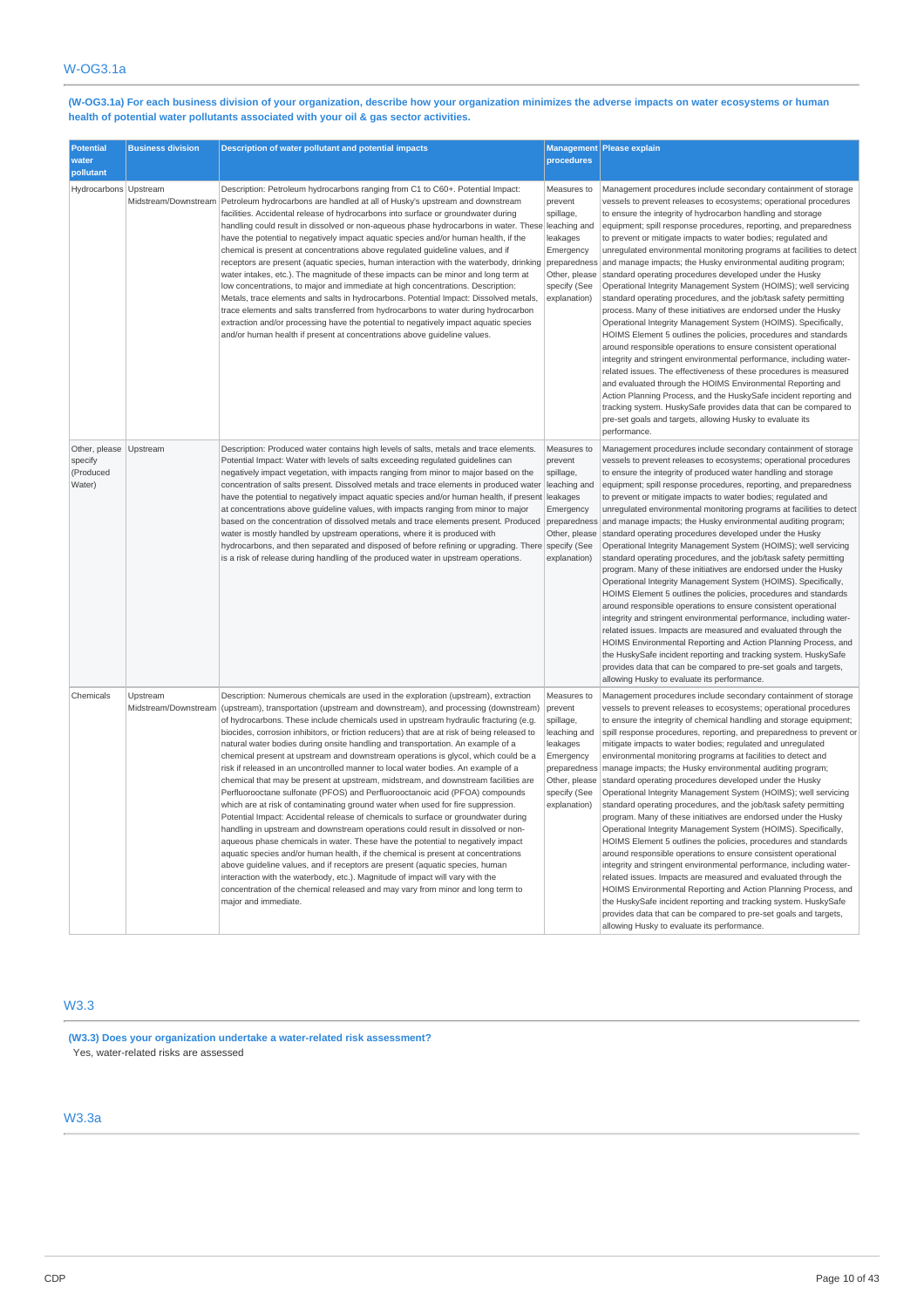#### **(W3.3a) Select the options that best describe your procedures for identifying and assessing water-related risks.**

#### **Direct operations**

**Coverage**

Full

#### **Risk assessment procedure**

Water risks are assessed as a standalone issue

#### **Frequency of assessment** Annually

**How far into the future are risks considered?** More than 6 years

#### **Type of tools and methods used**

Enterprise Risk Management International methodologies Databases

### **Tools and methods used**

Regional government databases

#### **Comment**

Husky conducts an annual preliminary assessment of water-related risks for all of its operations. Material water-related risks are identified in accordance with the Company's Corporate Water Standard and Water Risk Assessment Procedure. Facilities deemed to be potentially at higher risk are prioritized for a more detailed water risk assessment. The Company's Corporate Risk Matrix includes environmental, reputational, financial, legal, regulatory, and health and safety aspects.

### **Supply chain**

**Coverage**

Partial

#### **Risk assessment procedure**

Water risks are assessed as a standalone issue

**Frequency of assessment** Not defined

**How far into the future are risks considered?** 1 to 3 years

**Type of tools and methods used** Other

**Tools and methods used**

# Internal company methods

#### **Comment**

Overall this is not currently an issue or a priority for Husky. However, Husky does assess supply chain water risks for specific operations, where warranted. As an example, Husky relies on third-party disposal facilities for hydraulic fracturing operations. These facilities can have capacity issues in areas of hydraulic fracturing. Husky considers this in assessing options to mitigate the cost of this risk. Also, refer back to previous supply chain comments in Section 1.4.

#### **Other stages of the value chain**

**Coverage** Partial

**Risk assessment procedure** Water risks are assessed as a standalone issue

#### **Frequency of assessment** Not defined

**How far into the future are risks considered?** More than 6 years

**Type of tools and methods used** Other

#### **Tools and methods used** Internal company methods

#### **Comment**

Water risk assessments for other operators within our industry are assessed as they relate to touchpoints with Husky's operations. For example, Husky relies on agreements with neighbouring producers for water supply for the Sunrise Energy Project. Water risks for these operators are assessed as part of the Sunrise water risk assessment process.

# W3.3b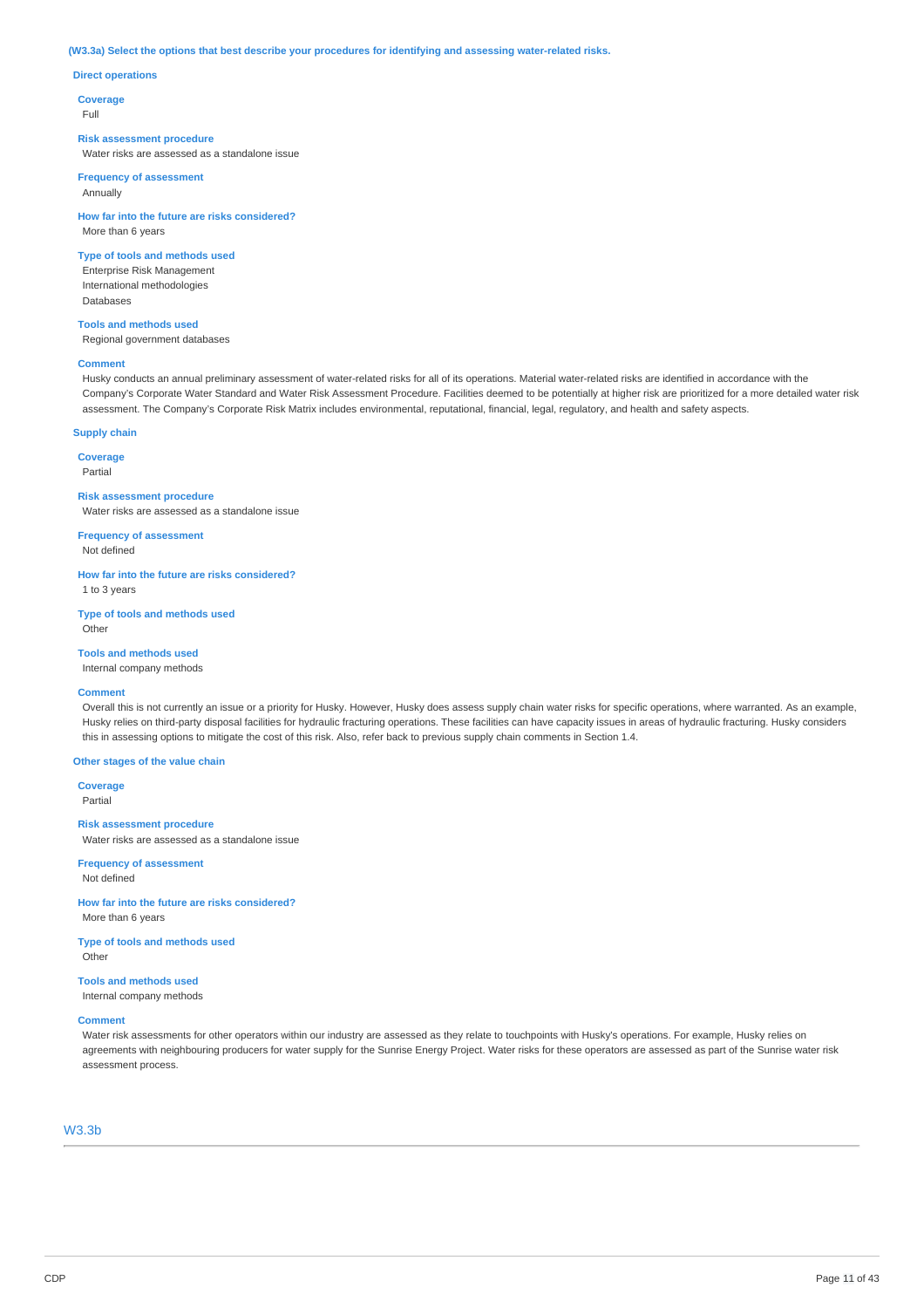# **(W3.3b) Which of the following contextual issues are considered in your organization's water-related risk assessments?**

|                                                                                                 |                                    | Relevance Please explain                                                                                                                                                                                                                                                                                                                                                                                                                                                                                                                                                                                                                                                                                                                                                                                                                                                                                                                                                                                                                                                                                                                                                                                                                                                                                                                                                                                     |
|-------------------------------------------------------------------------------------------------|------------------------------------|--------------------------------------------------------------------------------------------------------------------------------------------------------------------------------------------------------------------------------------------------------------------------------------------------------------------------------------------------------------------------------------------------------------------------------------------------------------------------------------------------------------------------------------------------------------------------------------------------------------------------------------------------------------------------------------------------------------------------------------------------------------------------------------------------------------------------------------------------------------------------------------------------------------------------------------------------------------------------------------------------------------------------------------------------------------------------------------------------------------------------------------------------------------------------------------------------------------------------------------------------------------------------------------------------------------------------------------------------------------------------------------------------------------|
|                                                                                                 | $\mathbf{g}$<br>inclusion          |                                                                                                                                                                                                                                                                                                                                                                                                                                                                                                                                                                                                                                                                                                                                                                                                                                                                                                                                                                                                                                                                                                                                                                                                                                                                                                                                                                                                              |
| Water<br>availability at a<br>basin/catchment<br>level                                          | Relevant,<br>always<br>included    | These aspects are critical for many upstream and downstream operations and are subject to regulatory scrutiny in Husky's operating areas and are considered in risk assessments.<br>Husky utilizes internal company knowledge, published literature, government databases, and WRI Aqueduct data. Facility locations are assessed against the water risk database<br>designation of water availability.                                                                                                                                                                                                                                                                                                                                                                                                                                                                                                                                                                                                                                                                                                                                                                                                                                                                                                                                                                                                      |
| Water quality at<br>a<br>basin/catchment included<br>level                                      | Relevant,<br>always                | These aspects are important for many upstream and downstream operations and are subject to regulatory scrutiny in Husky's operating areas and are considered in risk assessments<br>Husky utilizes internal company knowledge, published literature, government databases, and regulatory permits. As an example, detailed historical water quality data has been<br>collected in cases where risks depend on these factors. Water quality is important with respect to technical feasibility of water source, for example, brackish groundwater may have<br>high availability in Saskatchewan in the vicinity of Husky's thermal operations, but is not a feasible source for steam generation for these smaller facilities (5,000 and 10,000 bpd).<br>Water quality in surface water bodies influences conditions of water discharge permits such as at the Lima Refinery, where selenium and phosphorous are regulated parameters.                                                                                                                                                                                                                                                                                                                                                                                                                                                                        |
| Stakeholder<br>conflicts<br>concerning<br>water resources<br>at a<br>basin/catchment<br>level   | Relevant,<br>always<br>included    | Stakeholder values and concerns (and conflicts) are included in risk assessments as stakeholder concerns can impact Husky's social license to operate. For example, for a North<br>Saskatchewan River water risk assessment, a stakeholder matrix was prepared as a tool to track stakeholders with interest in Husky's water management performance, and to<br>evaluate if Husky's existing strategies and communication adequately address their interests.                                                                                                                                                                                                                                                                                                                                                                                                                                                                                                                                                                                                                                                                                                                                                                                                                                                                                                                                                |
| Implications of<br>water on your<br>key<br>commodities/raw<br>materials                         | Relevant.<br>sometimes<br>included | Husky's water-related risk assessments consider the implications of water on key commodities and raw materials. A significant raw material to be impacted by water quality and<br>availability is steam, which is a key input in Husky's thermal (SAGD) oil production projects, and for utility use at Husky's downstream facilities such as refineries. Availability of water<br>for steam is assessed using tools such as WRI Aqueduct. Contextual issues such as the impact of water sourcing for steam and blowdown disposal to local communities are<br>addressed through adherence to local regulations, open houses, and the implementation of recycle and reuse systems to reduce the amount of water withdrawn from local sources.<br>For example, Husky's Tucker thermal facility sources water from a deep, saline aquifer for steam. Most of the water is recycled for reuse as steam, and what must be disposed is<br>injected into the same deep, saline aquifer. This approach protects the surrounding wetland from impact from water sourcing for steam. The Company also manages water aspects of<br>third-party services at its sites (for example, on drilling and completions operations). An assessment of potential supply chain risk is undertaken annually, and elements of the supply<br>chain thought to be potentially at elevated risk are highlighted for further assessment. |
| Water-related<br>regulatory<br>frameworks                                                       | Relevant,<br>always<br>included    | Regulatory aspects are one of the fundamental criteria evaluated in risk assessments because Husky must comply with regulations to operate. For example, the Water Conservation<br>Policy and associated quidelines significantly affect freshwater licensing in Alberta. Freshwater licensing is a requirement for the water used in steam generation at Saskatchewan<br>thermal facilities. The potential for requlatory changes at a local, provincial or federal level are included in risk assessments based on internal Company methods for monitoring<br>regulatory changes, which includes a regulatory monitoring committee and internal communications protocols. Husky engages with regulators on an ongoing basis (both directly and<br>through industry associations such as the Canadian Association of Petroleum Producers) to help anticipate these potential changes. Where regulatory change cannot be clearly<br>anticipated (e.g. in the long term), different scenarios are evaluated for their potential impact on operations.                                                                                                                                                                                                                                                                                                                                                         |
| Status of<br>ecosystems and<br>habitats                                                         | Relevant,<br>always<br>included    | Biophysical context for operations is included in risk assessments (for example, impacts to riparian environments related to water use) as they can impact the timing, location, and<br>methods of operation and development of projects. Federal and regional government databases are utilized, in addition to international databases including WRI Aqueduct. The<br>Species at Risk Public Registry is used to identify species sensitivity near facilities using or discharging water. For example, trumpeter swan nesting areas can be present near<br>hydraulic fracturing operations in Northern Alberta.                                                                                                                                                                                                                                                                                                                                                                                                                                                                                                                                                                                                                                                                                                                                                                                            |
| Access to fully-<br>functioning,<br>safely managed<br><b>WASH</b> services<br>for all employees | Relevant,<br>always<br>included    | Providing access to WASH services for all employees is a minimum standard for all operations. Husky has a Water Supply Integrity Program designed to ensure water supply for staff<br>is of a suitable quality.                                                                                                                                                                                                                                                                                                                                                                                                                                                                                                                                                                                                                                                                                                                                                                                                                                                                                                                                                                                                                                                                                                                                                                                              |
| Other contextual Please<br>issues, please<br>specify                                            | select                             |                                                                                                                                                                                                                                                                                                                                                                                                                                                                                                                                                                                                                                                                                                                                                                                                                                                                                                                                                                                                                                                                                                                                                                                                                                                                                                                                                                                                              |

# W3.3c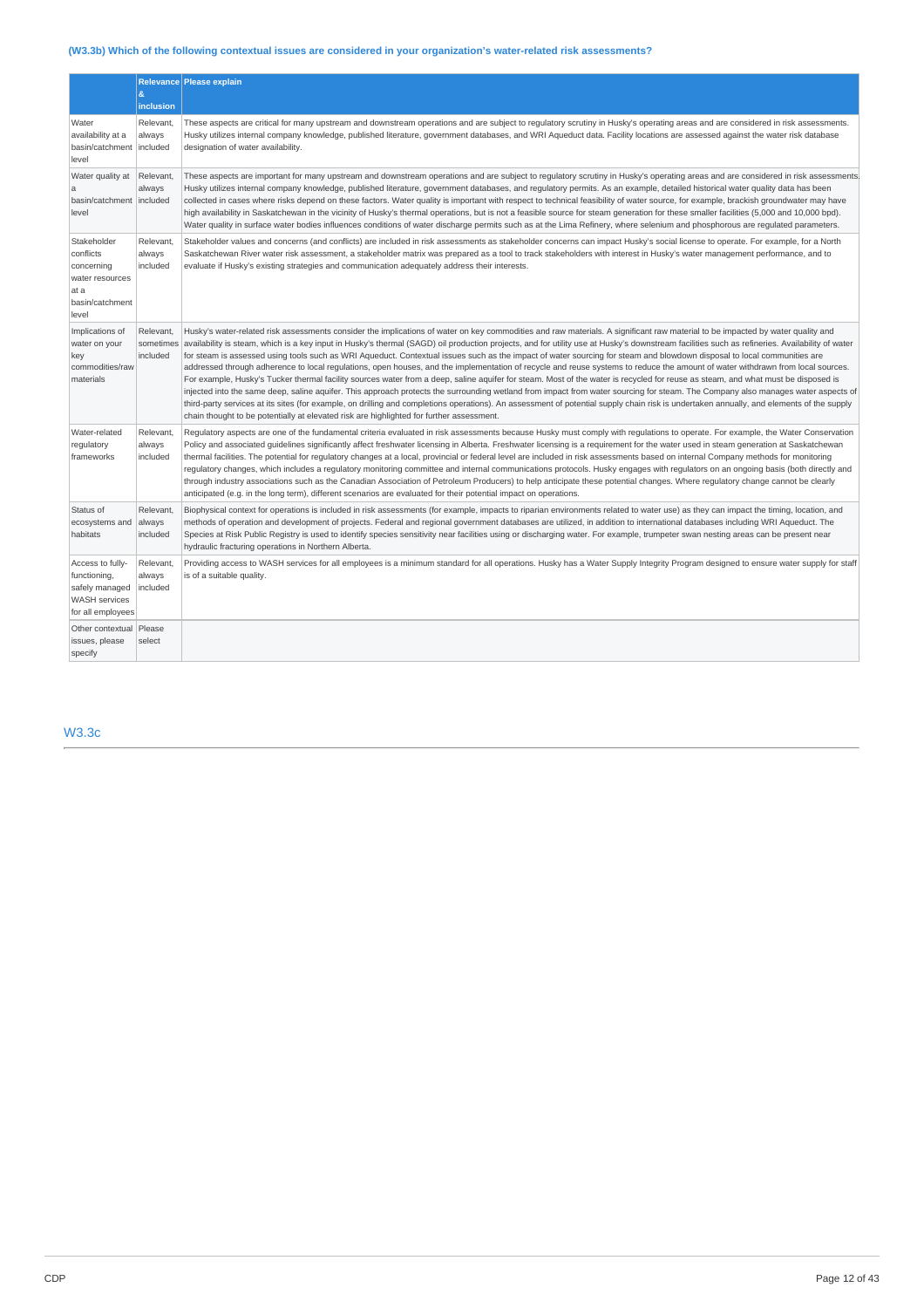#### **(W3.3c) Which of the following stakeholders are considered in your organization's water-related risk assessments?**

|                                                                | $\mathbf{g}$                       | Relevance Please explain                                                                                                                                                                                                                                                                                                                                                                                                                                                                                                                                                                                                                                                             |
|----------------------------------------------------------------|------------------------------------|--------------------------------------------------------------------------------------------------------------------------------------------------------------------------------------------------------------------------------------------------------------------------------------------------------------------------------------------------------------------------------------------------------------------------------------------------------------------------------------------------------------------------------------------------------------------------------------------------------------------------------------------------------------------------------------|
|                                                                | inclusion                          |                                                                                                                                                                                                                                                                                                                                                                                                                                                                                                                                                                                                                                                                                      |
| Customers                                                      | Relevant,<br>always<br>included    | Husky's reputational risk with respect to water is considered. Customers are informed of water-related risks through Husky's Environmental, Social and Governance (ESG) report.                                                                                                                                                                                                                                                                                                                                                                                                                                                                                                      |
| Employees                                                      | Relevant.<br>always<br>included    | Employees provide local knowledge and operational expertise when conducting risk assessments. Employees are engaged through risk assessment workshops, invitations to<br>participate in a formal interdisciplinary network for knowledge exchange related to water (The Water Management Critical Competency Network), intranet communication of risk<br>assessment results, and a social web platform open to all employees where water risks are discussed.                                                                                                                                                                                                                        |
| Investors                                                      | Relevant,<br>always<br>included    | The perspectives of investors are considered when conducting risk assessments. Husky monitors external standards of disclosure, including the CDP Water response, to ensure its risk<br>assessment and management process is aligned with best practices and emerging investor expectations. Husky receives investor inquiries about how water risks are identified and<br>managed. Husky responds to these inquiries, which inform its water risk assessment and disclosure.                                                                                                                                                                                                        |
| Local<br>communities                                           | Relevant.<br>always<br>included    | Local communities may provide important insights into water risk (e.g. through data or observations about water availability), and as key stakeholders may also directly influence the<br>Company's water risk. As an example, local communities provide feedback to Husky's Saskatchewan thermal projects through open houses.                                                                                                                                                                                                                                                                                                                                                      |
| <b>NGOs</b>                                                    | Relevant,<br>always<br>included    | Non-Governmental Organizations (NGOs) may influence the Company's water risk. This includes local groups (such as watershed planning and advisory councils) and provincial or<br>national groups, any of which may influence policy or requlation. For example, Husky engages with the North Saskatchewan Watershed Alliance in Alberta. This group sets watershed<br>management plans for the watershed upstream of Husky's Saskatchewan thermal operations, where access to a reliable source water is vital.                                                                                                                                                                      |
| Other water<br>users at a<br>basin/catchment included<br>level | Relevant,<br>always                | Other water users may be influencers of water risk, particularly in areas of high competition for a limited resource, or where Husky's water use is perceived to be in conflict with other<br>water user(s). For example, Husky engages and shares water data with local operators in the area of the Sunrise Energy Project through the COSIA Aquifer Working Group.                                                                                                                                                                                                                                                                                                                |
| Regulators                                                     | Relevant,<br>always<br>included    | Regulators may be influencers of water risk, particularly through regulating access to source and disposal options. The potential for regulatory changes at a local, provincial or federal<br>level are included in risk assessments and are based on internal Company methods for monitoring regulatory changes, which includes a regulatory monitoring committee and internal<br>communications protocols.                                                                                                                                                                                                                                                                         |
| River basin<br>management<br>authorities                       | Relevant.<br>always<br>included    | River basin management authorities may provide important insights into water risk (e.g. through data or observations about water availability), and as a key stakeholder may also<br>directly influence the Company's water risk. For example, Husky engages with the North Saskatchewan Watershed Alliance in Alberta on a monthly basis through participation in the<br>board. This group sets watershed management plans for the watershed upstream of Husky's Saskatchewan thermal operations, where reliable source water is vital.                                                                                                                                             |
| Statutory<br>special interest<br>groups at a<br>local level    | Relevant,<br>always<br>included    | Local special interest groups may provide important insights into water risk (e.g. through data or observations about water availability), and as key stakeholders may also directly<br>influence the Company's water risk. As an example, for the Sunrise Energy Project, Husky made the commitment to local First Nations stakeholders to avoid the use of freshwater for<br>steam production for all phases of the project unless Husky demonstrates a net environmental benefit in specific circumstances.                                                                                                                                                                       |
| Suppliers                                                      | Relevant,<br>sometimes<br>included | Husky understands that suppliers may be vulnerable to water risk. To date, this has not resulted in detrimental effects and based on initial review has not been evaluated in detail as a<br>substantive risk. However, this has been considered for specific operations. For example, Husky relies on third-party disposal facilities for hydraulic fracturing operations. These<br>facilities can have capacity issues in areas of hydraulic fracturing, and Husky considers this in assessing options to mitigate the cost of this risk. Additionally, Husky manages water<br>aspects of third-party services at its sites (for example, on drilling and completions operations). |
| Water utilities at<br>a local level                            | Relevant,<br>always<br>included    | Where facilities are located in developed settlements, Husky considers local water utilities in water risk assessments. As an example, Husky collaborates and has an ongoing<br>relationship (via meetings and contracts) with the City of Lloydminster on water delivery to the Husky Lloydminster Upgrader.                                                                                                                                                                                                                                                                                                                                                                        |
| Other<br>stakeholder.<br>please specify                        | Please<br>select                   |                                                                                                                                                                                                                                                                                                                                                                                                                                                                                                                                                                                                                                                                                      |

# W3.3d

(W3.3d) Describe your organization's process for identifying, assessing, and responding to water-related risks within your direct operations and other stages of **your value chain.**

Husky conducts an annual preliminary assessment of water-related risks for all of its operations. Material water-related risks are identified in accordance with the Company's Corporate Water Standard and Water Risk Assessment Procedure. Facilities deemed to be potentially at higher risk are prioritized for a more detailed water risk assessment within the year. The Company's Corporate Risk Matrix includes environmental, reputational, financial, legal, regulatory, and health and safety aspects. Tools used include government databases (e.g. Alberta water well database for assessing impact to domestic users), international methods, and databases (e.g. WRI Aqueduct for assessing water stress associated with water sources), and internal processes (Corporate Water Standard). Outcomes of the risk assessment are used to develop the Water Management Plan for a facility/operation, which identifies specific risk mitigation actions with associated timelines and stewards. Where water risk assessments are conducted for potential developments, the results of the risk assessment inform water management decisions for the project (such as water sourcing or disposal).

#### W4. Risks and opportunities

# W4.1

(W4.1) Have you identified any inherent water-related risks with the potential to have a substantive financial or strategic impact on your business? Yes, both in direct operations and the rest of our value chain

# W4.1a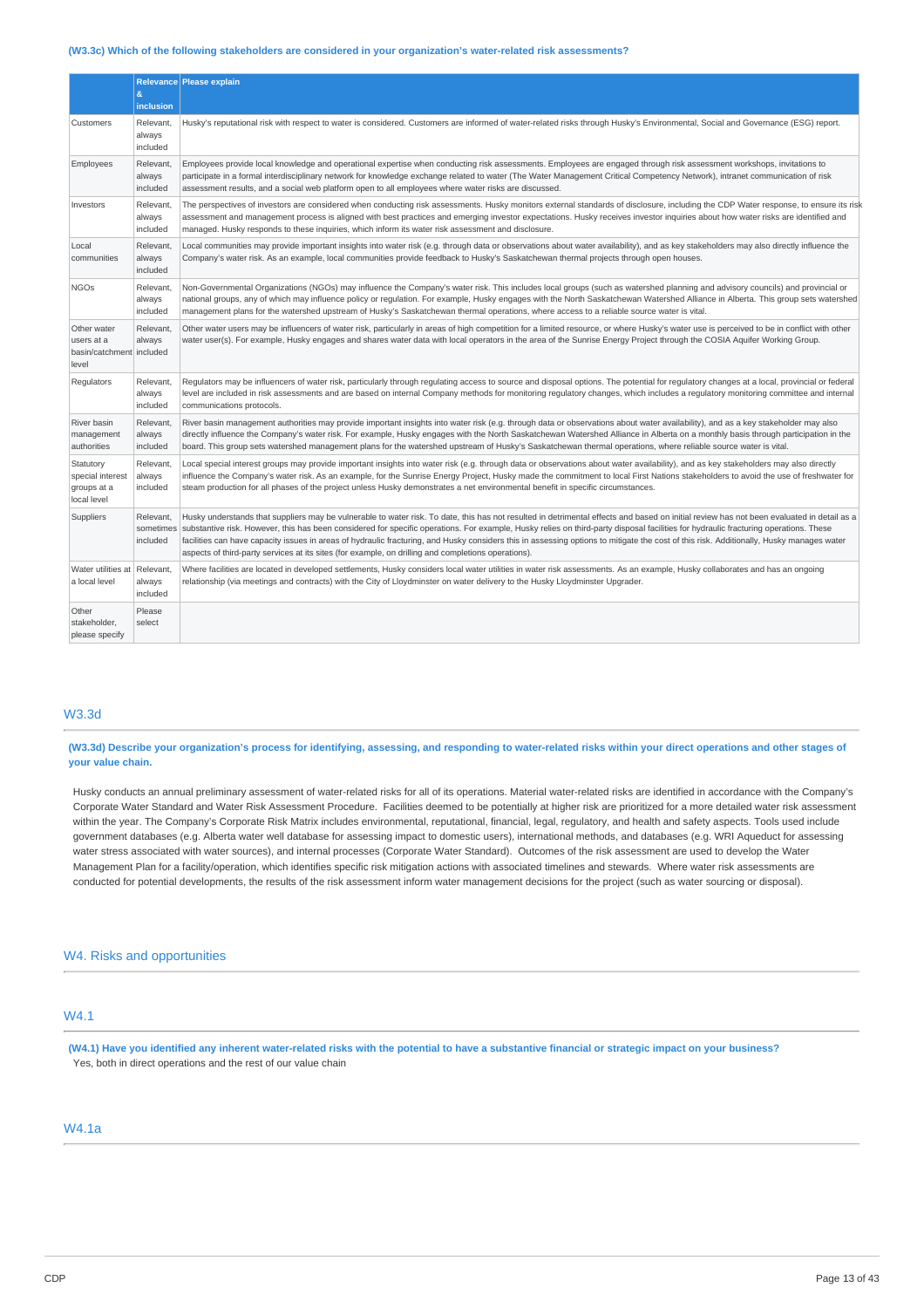#### **(W4.1a) How does your organization define substantive financial or strategic impact on your business?**

Husky's enterprise risk management program supports decision-making via comprehensive and systematic identification and assessment of risks that could materially impact the Company's results. Through this framework, the Company builds risk management and mitigation into strategic planning and operational processes for its business units through the adoption of standards and best practices. Husky has developed an enterprise risk matrix to identify risks to its people, the environment, its assets and its reputation, and to systematically mitigate these risks to an acceptable level. Husky defines substantive change as a financial impact to direct operations of greater than \$10 million dollars. The corporate risk register is revisited on at least an annual basis, while the matrix is evaluated every three years. Sourcing water for operations at the Sunrise Energy Project is an example of an identified risk incorporated into the risk register. Sunrise is reliant on two third-party access agreements to source water for operations. With the local competition for water sources, unplanned changes in the access agreements could impact water sourcing and therefore oil production. If the two operator agreements for water sourcing were compromised at the same time, production would stop. Based on 2019 data, lost production on its own would be a loss of approximately \$13 million per week gross revenue.

# W4.1b

(W4.1b) What is the total number of facilities exposed to water risks with the potential to have a substantive financial or strategic impact on your business, and **what proportion of your company-wide facilities does this represent?**

|                 | Total number of facilities 9% company-wide<br>exposed to water risk | <b>facilities this represents</b> | Comment                                                                                                                                                                                                                                                              |
|-----------------|---------------------------------------------------------------------|-----------------------------------|----------------------------------------------------------------------------------------------------------------------------------------------------------------------------------------------------------------------------------------------------------------------|
| $\sqrt{$ Row 14 |                                                                     | Less than 1%                      | Based on the Husky Corporate Responsibility definition for a facility, Husky has approximately 2,171 facilities in Canada and the United States.<br>Facilities may be as small as a single well battery, or as large as a refinery or an offshore production vessel. |

#### W4.1c

(W4.1c) By river basin, what is the number and proportion of facilities exposed to water risks that could have a substantive financial or strategic impact on your **business, and what is the potential business impact associated with those facilities?**

#### **Country/Area & River basin**

| Canada<br>-<br>' (Atlantic<br>Ocean)<br>nlease specify<br>1ther |  |
|-----------------------------------------------------------------|--|
|-----------------------------------------------------------------|--|

#### **Number of facilities exposed to water risk** 1

**% company-wide facilities this represents** Less than 1%

**Production value for the metals & mining activities associated with these facilities** <Not Applicable>

**% company's annual electricity generation that could be affected by these facilities** <Not Applicable>

**% company's global oil & gas production volume that could be affected by these facilities** 1-25

# **% company's total global revenue that could be affected**

1-10

### **Comment**

Husky has approximately 2,171 facilities in Canada and the United States. Facilities may be as small as a single well battery, or as large as a refinery or offshore production vessel. Calculations are based on gross revenue.

| <b>Country/Area &amp; River basin</b>                                                                             |                                                                                      |  |
|-------------------------------------------------------------------------------------------------------------------|--------------------------------------------------------------------------------------|--|
| Canada                                                                                                            | Other, please specify (North Saskatchewan River)                                     |  |
|                                                                                                                   |                                                                                      |  |
| Number of facilities exposed to water risk<br>11                                                                  |                                                                                      |  |
| % company-wide facilities this represents<br>Less than 1%                                                         |                                                                                      |  |
| <not applicable=""></not>                                                                                         | Production value for the metals & mining activities associated with these facilities |  |
| % company's annual electricity generation that could be affected by these facilities<br><not applicable=""></not> |                                                                                      |  |
| % company's global oil & gas production volume that could be affected by these facilities<br>$1 - 25$             |                                                                                      |  |
| % company's total global revenue that could be affected<br>$1 - 10$                                               |                                                                                      |  |

#### **Comment**

Husky has approximately 2,171 facilities in Canada and the United States. Facilities may be as small as a single well battery, or as large as a refinery or offshore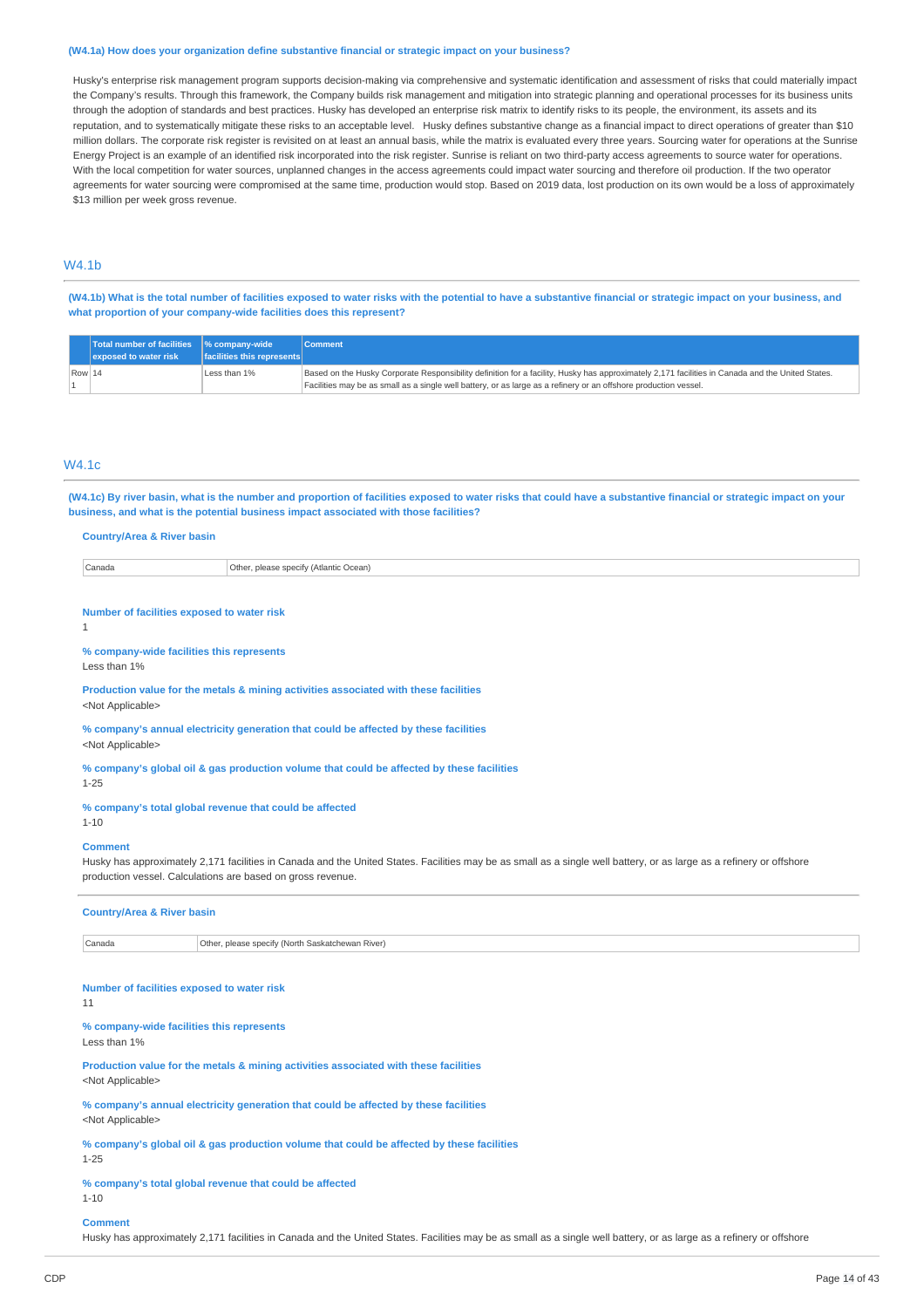#### **Country/Area & River basin**

Canada Other, please specify (Athabasca River)

# **Number of facilities exposed to water risk**

1

**% company-wide facilities this represents** Less than 1%

**Production value for the metals & mining activities associated with these facilities** <Not Applicable>

**% company's annual electricity generation that could be affected by these facilities** <Not Applicable>

**% company's global oil & gas production volume that could be affected by these facilities** 1-25

#### **% company's total global revenue that could be affected**

1-10

#### **Comment**

Husky has approximately 2,171 facilities in Canada and the United States. Facilities may be as small as a single well battery, or as large as a refinery or offshore production vessel. Calculations are based on gross revenue.

|  | <b>Country/Area &amp; River basin</b> |  |
|--|---------------------------------------|--|
|--|---------------------------------------|--|

United States of America **Other, please specify (Maumee River)** 

# **Number of facilities exposed to water risk**

1

**% company-wide facilities this represents**

Less than 1%

**Production value for the metals & mining activities associated with these facilities** <Not Applicable>

**% company's annual electricity generation that could be affected by these facilities** <Not Applicable>

**% company's global oil & gas production volume that could be affected by these facilities** 26-50

#### **% company's total global revenue that could be affected**

31-40

# **Comment**

Husky has approximately 2,171 facilities in Canada and the United States. Facilities may be as small as a single well battery, or as large as a refinery or offshore production vessel. Calculations are based on gross revenue.

| <b>Country/Area &amp; River basin</b>                                                |                                       |  |
|--------------------------------------------------------------------------------------|---------------------------------------|--|
| United States of America                                                             | Other, please specify (Lake Superior) |  |
| Number of facilities exposed to water risk<br>1                                      |                                       |  |
| % company-wide facilities this represents<br>Less than 1%                            |                                       |  |
| Production value for the metals & mining activities associated with these facilities |                                       |  |

<Not Applicable>

**% company's annual electricity generation that could be affected by these facilities** <Not Applicable>

**% company's global oil & gas production volume that could be affected by these facilities** Less than 1%

#### **% company's total global revenue that could be affected**

Less than 1%

#### **Comment**

Husky has approximately 2,171 facilities in Canada and the United States. Facilities may be as small as a single well battery, or as large as a refinery or offshore production vessel. Calculations are based on gross revenue. Refinery was under reconstruction in 2019.

#### **Country/Area & River basin**

| Canada | r. please specify (Assiniboine River).<br>Other. |
|--------|--------------------------------------------------|
|        |                                                  |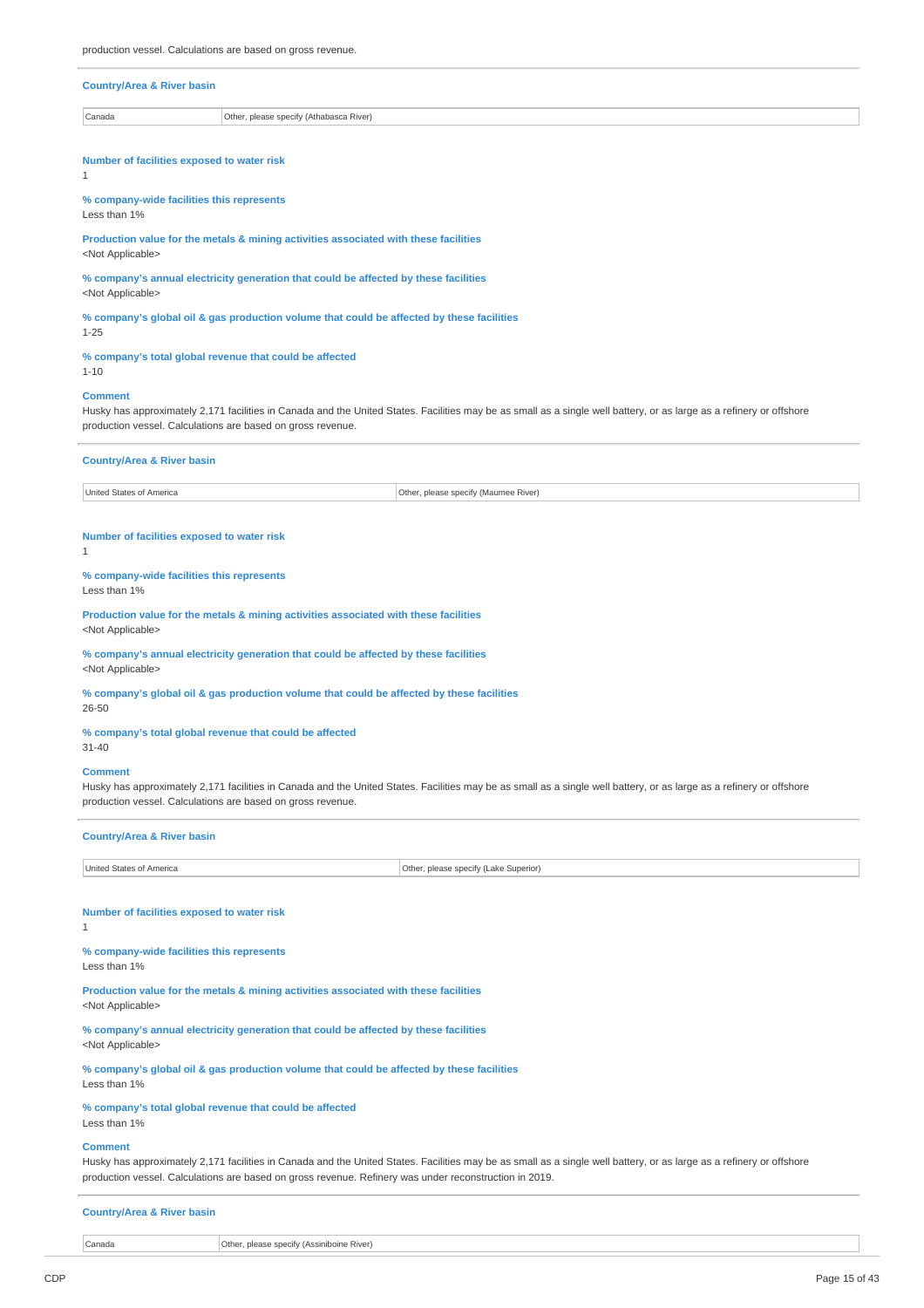**Number of facilities exposed to water risk** 1

#### **% company-wide facilities this represents** Less than 1%

**Production value for the metals & mining activities associated with these facilities** <Not Applicable>

**% company's annual electricity generation that could be affected by these facilities** <Not Applicable>

**% company's global oil & gas production volume that could be affected by these facilities** 1-25

**% company's total global revenue that could be affected**

1-10

#### **Comment**

Husky has approximately 2,171 facilities in Canada and the United States. Facilities may be as small as a single well battery, or as large as a refinery or offshore production vessel. Calculations are based on gross revenue.

# W4.2

(W4.2) Provide details of identified risks in your direct operations with the potential to have a substantive financial or strategic impact on your business, and your **response to those risks.**

### **Country/Area & River basin**

Canada Other, please specify (Atlantic Ocean)

#### **Type of risk & Primary risk driver**

Physical Other, please specify (Ice and Icebergs)

#### **Primary potential impact**

Reduction or disruption in production capacity

#### **Company-specific description**

Husky operates in some of the harshest environments in the world, including the offshore Atlantic region at the White Rose field. Climate change is expected to increase severe weather conditions, including winds, flooding, and variable temperatures that are contributing to the melting of northern ice and increased iceberg activity. The Company has a number of policies to protect people, equipment, and the environment in the event of extreme weather conditions and adverse ice conditions. Risk Effects: Icebergs and pack ice off the coast of Newfoundland and Labrador may affect Husky's offshore facilities, necessitating temporary operational shut downs, or potentially causing damage to equipment, spills, asset damage and human impacts.

#### **Timeframe**

More than 6 years

# **Magnitude of potential impact**

Medium

**Likelihood**

# Very unlikely

**Are you able to provide a potential financial impact figure?**

Yes, a single figure estimate

### **Potential financial impact figure (currency)** 63792720

#### **Potential financial impact figure - minimum (currency)** <Not Applicable>

# **Potential financial impact figure - maximum (currency)**

<Not Applicable>

#### **Explanation of financial impact**

The potential consequences of a severe weather or ice related event to Husky's offshore operations include possible production disruptions, spills, asset damage and human impacts. While this is mitigated through the methods described in this table, the potential production disruption from a two-month period of disconnection due to ice for the SeaRose Floating Production, Storage and Offloading (FPSO) vessel could result in \$63,792,720 in reduced revenues. This estimate is based on 2019 average daily production numbers of 12,300 boe (net equity share) and 2019 average gross revenue per barrel of \$86.44, as published in Husky's 2019 Annual Report. (12,300 boe x 60 days x \$86.44/boe = \$63,792,720).

#### **Primary response to risk**

Other, please specify (Annual monitoring and management)

#### **Description of response**

Husky's Atlantic region business unit has a robust ice management program that uses a range of resources, including advanced detection, monitoring and management. Ice monitoring is facilitated through fixed-wing flight reconnaissance, satellite imagery processing and offshore supply vessel reconnaissance. Monitoring data is processed in georeferenced format and ice drift is predicted using established software developed by the National Research Council and the Canadian Ice Service. Supply vessels alter the trajectory of icebergs through various methods as needed. During ice season, Husky owned, operated and/or contracted offshore facilities are assigned ice observers, providing 24-hour coverage. Regular ice surveillance flights usually commence in February and continue throughout iceberg season. Husky maintains a series of ad-hoc relationships with contractors, providing for the quick mobilization of additional resources as required.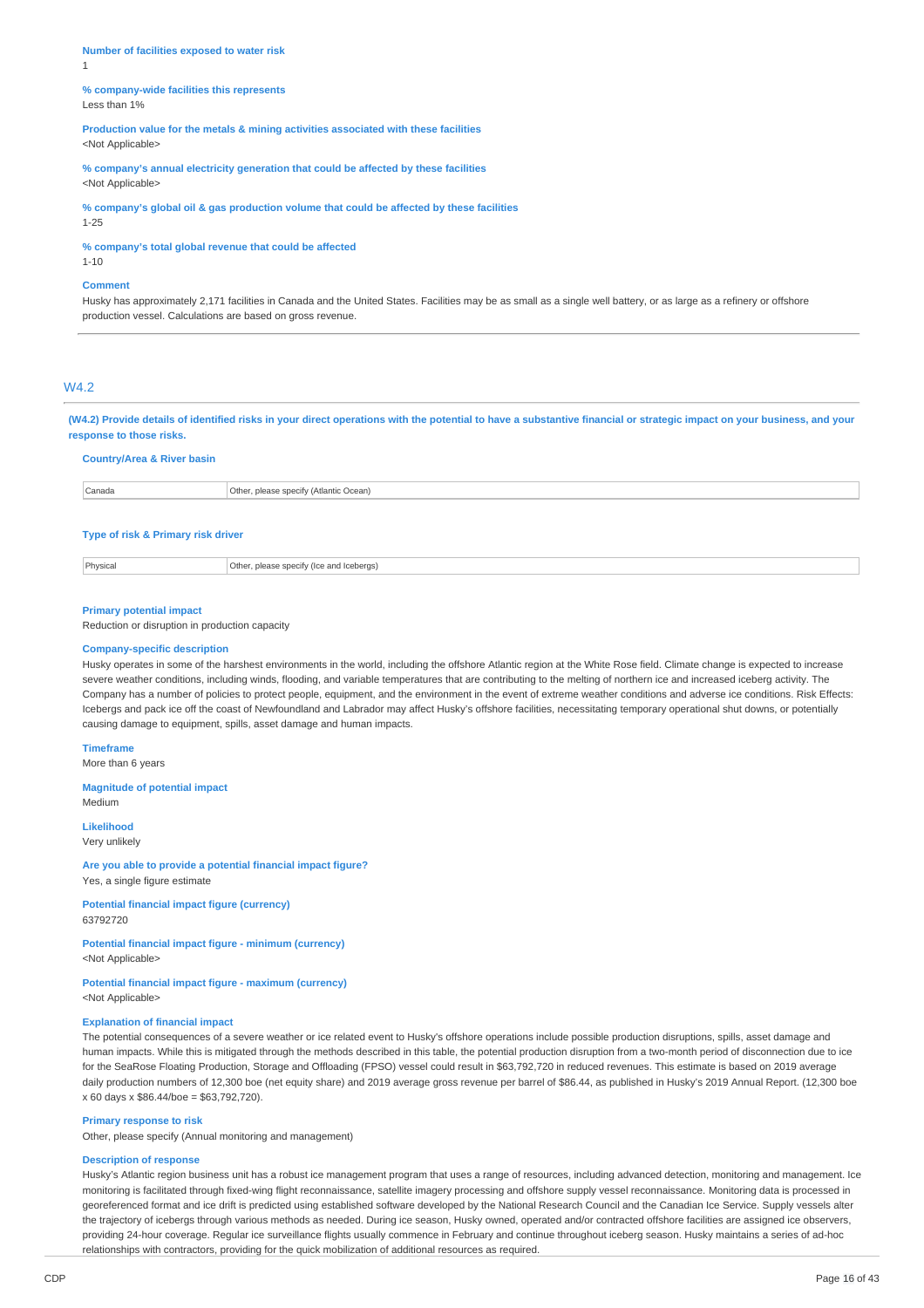#### **Explanation of cost of response**

The cost of the Company's ice monitoring and management activities was approximately \$4.7 million in 2019. This is a variable annual cost.

| <b>Country/Area &amp; River basin</b> |                                      |  |
|---------------------------------------|--------------------------------------|--|
| United States of America              | Other, please specify (St. Lawrence) |  |
|                                       |                                      |  |
| Type of risk & Primary risk driver    |                                      |  |

Regulatory Regulatory extensive properties of  $\sim$  Regulatory uncertainty

# **Primary potential impact**

#### Increased operating costs

#### **Company-specific description**

The impacts of polyfluoroalkyl substances (PFAS) from aqueous film forming firefighting foam (AFFF) during a fire response in 2018 have continuing effects, with the potential to increase depending on how stringently PFAS compounds are regulated. Husky's Superior Refinery (SRC) has been treating runoff from the plant since 2018 and continued throughout 2019. Wisconsin's Department of Natural Resources is requiring investigation and eventual remediation of PFAS compounds despite lack of clear regulatory standards, which may be developed over the next 1 – 3 years. Future compliance costs may fluctuate given the regulatory uncertainty.

#### **Timeframe**

1-3 years

Medium

# **Magnitude of potential impact**

**Likelihood**

About as likely as not

#### **Are you able to provide a potential financial impact figure?** Yes, an estimated range

**Potential financial impact figure (currency)** <Not Applicable>

#### **Potential financial impact figure - minimum (currency)** 10000

**Potential financial impact figure - maximum (currency)** 10000000

#### **Explanation of financial impact**

Low end – ongoing monitoring High end – Continued treatment of runoff at facility.

# **Primary response to risk**

Engage with regulators/policymakers

#### **Description of response**

Husky continues to collect water samples, assess surface water runoff at the facility and is proactively engaging in a site investigation with regulators to find the best solution for addressing environmental concerns while managing costs.

### **Cost of response**

100000

### **Explanation of cost of response**

Costs include transportation, external legal counsel and access to data sources.

# **Country/Area & River basin**

Canada **Other, please specify (Multiple river basins in the United States and Canada)** 

# **Type of risk & Primary risk driver**

Regulatory **Regulatory** Regulatory standards

# **Primary potential impact**

Increased compliance costs

#### **Company-specific description**

Aqueous film forming foam (AFFF) has and likely will continue to be used to control fires and provide vapor suppression during incidents. Regulation of PFAS compounds in various jurisdictions are currently under development. Historical releases of PFAS-containing AFFF or future uses of large amounts of AFFF containing PFAS compounds could be subject to those regulations.

# **Timeframe**

# 4-6 years

**Magnitude of potential impact** High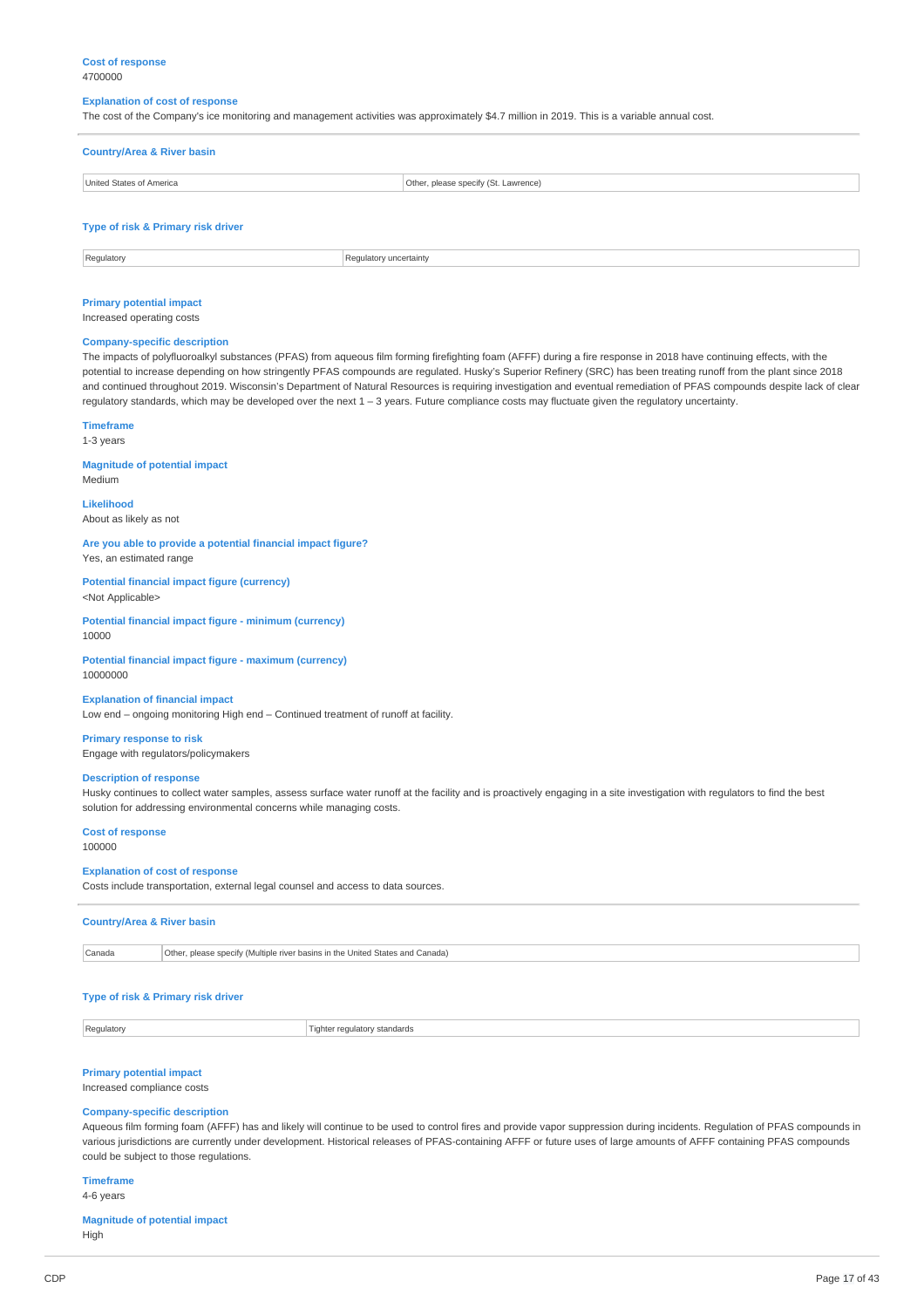### **Likelihood**

Likely

#### **Are you able to provide a potential financial impact figure?** Yes, an estimated range

# **Potential financial impact figure (currency)**

<Not Applicable>

**Potential financial impact figure - minimum (currency)** 100000

**Potential financial impact figure - maximum (currency)** 10000000

#### **Explanation of financial impact**

Costs related to investigation, remediation, and potential regulatory or legal costs.

**Primary response to risk** Greater due diligence

#### **Description of response**

Implementing mitigation measures to ensure any potential impacted sediments or fluids are retained on site and reducing risk by replacing stock with lower-risk AFFF products.

**Cost of response** 5000000

#### **Explanation of cost of response**

The cost of response is based on the cost of replacing stock with new, low PFAS AFFF, disposal of the stock, and incidental costs.

#### **Country/Area & River basin**

Canada Other, please specify (North Saskatchewan River)

#### **Type of risk & Primary risk driver**

Regulatory Mandatory water efficiency, conservation, recycling or process standards

#### **Primary potential impact**

Increased operating costs

#### **Company-specific description**

Potential for increased water recycling requirement in Saskatchewan. Processing facilities at Husky's Saskatchewan thermal plants would need significant capital upgrades to allow for increased water recycling.

# **Timeframe**

Unknown

## **Magnitude of potential impact**

High

# **Likelihood**

Unknown

# **Are you able to provide a potential financial impact figure?**

Yes, a single figure estimate

**Potential financial impact figure (currency)** 330000000

**Potential financial impact figure - minimum (currency)** <Not Applicable>

**Potential financial impact figure - maximum (currency)** <Not Applicable>

### **Explanation of financial impact**

Costs would be variable, and relative to the amount of recycling that is mandated. A single new facility requiring minor (<5%) water recycling could represent a one-time financial impact of \$500K plus increases in annual operating costs. Retrofitting all existing facilities for significant amounts of recycling could represent a financial impact >\$330 million (>\$30 million per plant in capital costs; operating costs would be additional to this).

#### **Primary response to risk**

Adopt water efficiency, water reuse, recycling and conservation practices

### **Description of response**

Husky is increasing water efficiency at its new Saskatchewan thermal facilities through implementation of an acidification process that improves boiler blowdown recycle. The Company is also preparing for possible changes to regulations by (1) engaging with regulators to anticipate planned changes; (2) evaluating water risk at the facility level for all heavy oil operations; (3) characterizing produced water variability and research of water recycling technology.

# **Cost of response**

1700000

#### **Explanation of cost of response**

The cost for implementing the acid injection process at each new facility is estimated at \$1.7 million capital cost at each plant.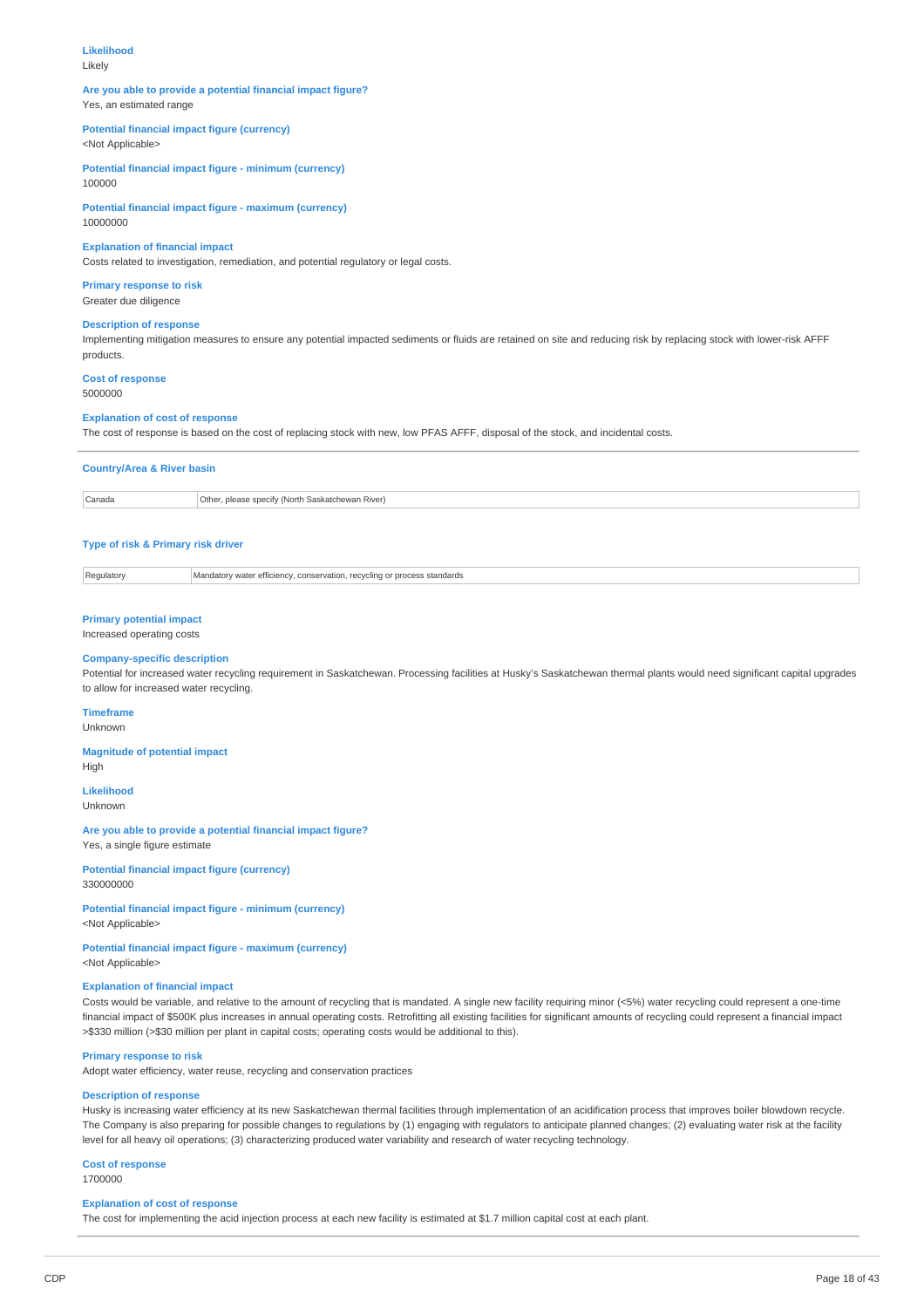#### **Country/Area & River basin**

Canada Other, please specify (Athabasca River)

#### **Type of risk & Primary risk driver**

Physical **Increased water scarcity** 

#### **Primary potential impact**

Reduction or disruption in production capacity

### **Company-specific description**

Husky is reliant on third-party access agreements to source water for the Sunrise Energy Project. With the local competition for water sources, unplanned changes in the access agreements could impact water sourcing and therefore oil production.

#### **Timeframe** 4-6 years

**Magnitude of potential impact** Medium

#### **Likelihood** Unlikely

**Are you able to provide a potential financial impact figure?** Yes, a single figure estimate

#### **Potential financial impact figure (currency)** 13000000

**Potential financial impact figure - minimum (currency)** <Not Applicable>

# **Potential financial impact figure - maximum (currency)**

<Not Applicable>

#### **Explanation of financial impact**

Financial impacts exceeding \$10 million are considered significant under Husky's corporate risk matrix. If Husky's two operator agreements for water sourcing were compromised at the same time, production would stop. Based on 2019 data, lost production on its own would be a loss of approximately \$13 million per week gross revenue. These costs would be incurred until at least one agreement issue was resolved or an alternate water source was found.

#### **Primary response to risk**

Engage with suppliers

### **Description of response**

In 2019, Husky continued to engage with industry peers on water management collaboration for mutual benefit to mitigate future water sourcing risk.

### **Cost of response**

100000

#### **Explanation of cost of response**

Estimated cost of updates to Water Management Plan for the facility; includes technical assessment and identification of water source mitigations.

| <b>Country/Area &amp; River basin</b> |                                                 |  |
|---------------------------------------|-------------------------------------------------|--|
| Canada                                | Other, please specify (Multiple across Alberta) |  |
|                                       |                                                 |  |

#### **Type of risk & Primary risk driver**

**Physical** Ecosystem vulnerability

#### **Primary potential impact**

Fines, penalties or enforcement orders

#### **Company-specific description**

The Government of Alberta has a stream crossing directive to improve fish passage in priority watersheds. If Husky watercourse crossing assets hinder/block fish passage, Husky may be subject to fines, penalties or enforcement orders until the deficiency has been corrected.

**Timeframe**

4-6 years

#### **Magnitude of potential impact** Low

**Likelihood** Exceptionally unlikely

**Are you able to provide a potential financial impact figure?** Yes, an estimated range

#### **Potential financial impact figure (currency)** <Not Applicable>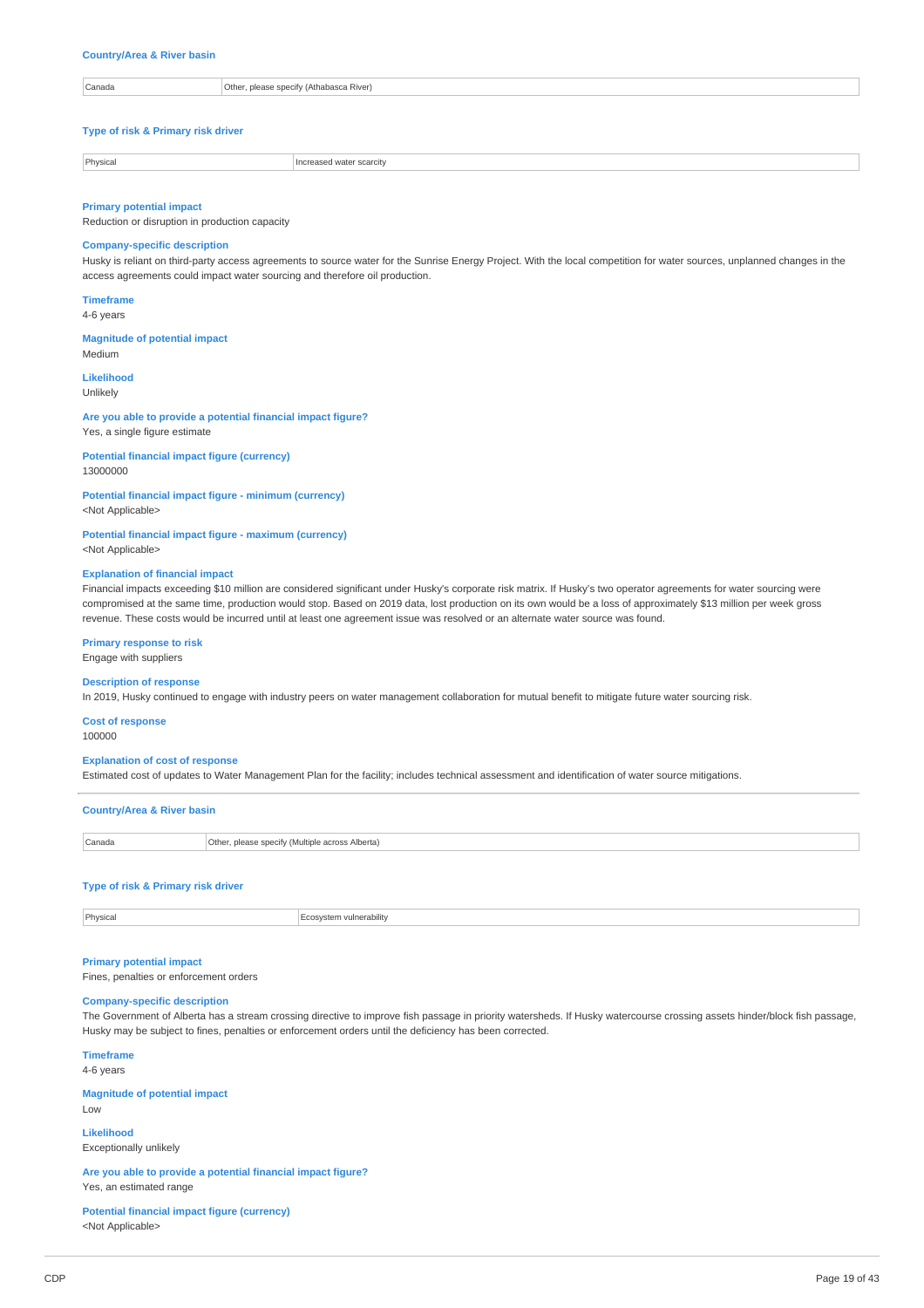### **Potential financial impact figure - minimum (currency)**

0

### **Potential financial impact figure - maximum (currency)** 10000000

#### **Explanation of financial impact**

Watercourse crossings are federally regulated under the Fisheries Act and the Species at Risk Act, as well as the Public Lands Act and Environmental Protection and Enhancement Act the provincial level. Penalties and offences for non-compliance include fines and potential imprisonment pursuant to the Fisheries Act. The estimated cost of non-compliance with the Directive is based on historical inspection results and estimated crossing deficiencies.

### **Primary response to risk**

Comply with local regulatory requirements

#### **Description of response**

To maintain compliance with this directive, Husky participates in Foothills Stream Crossing Partnership, which provides Husky with a system to inspect and manage its watercourse crossing assets and facilitate reporting on the asset's status to the Alberta Energy Regulator annually. Husky inspects crossing assets in priority watersheds annually, and develops remediation plans to address deficiencies within a 5-year timeframe.

**Cost of response** 17000

#### **Explanation of cost of response**

The cost of partnership is \$10,000. Third-party inspector costs are around \$7,000/yr.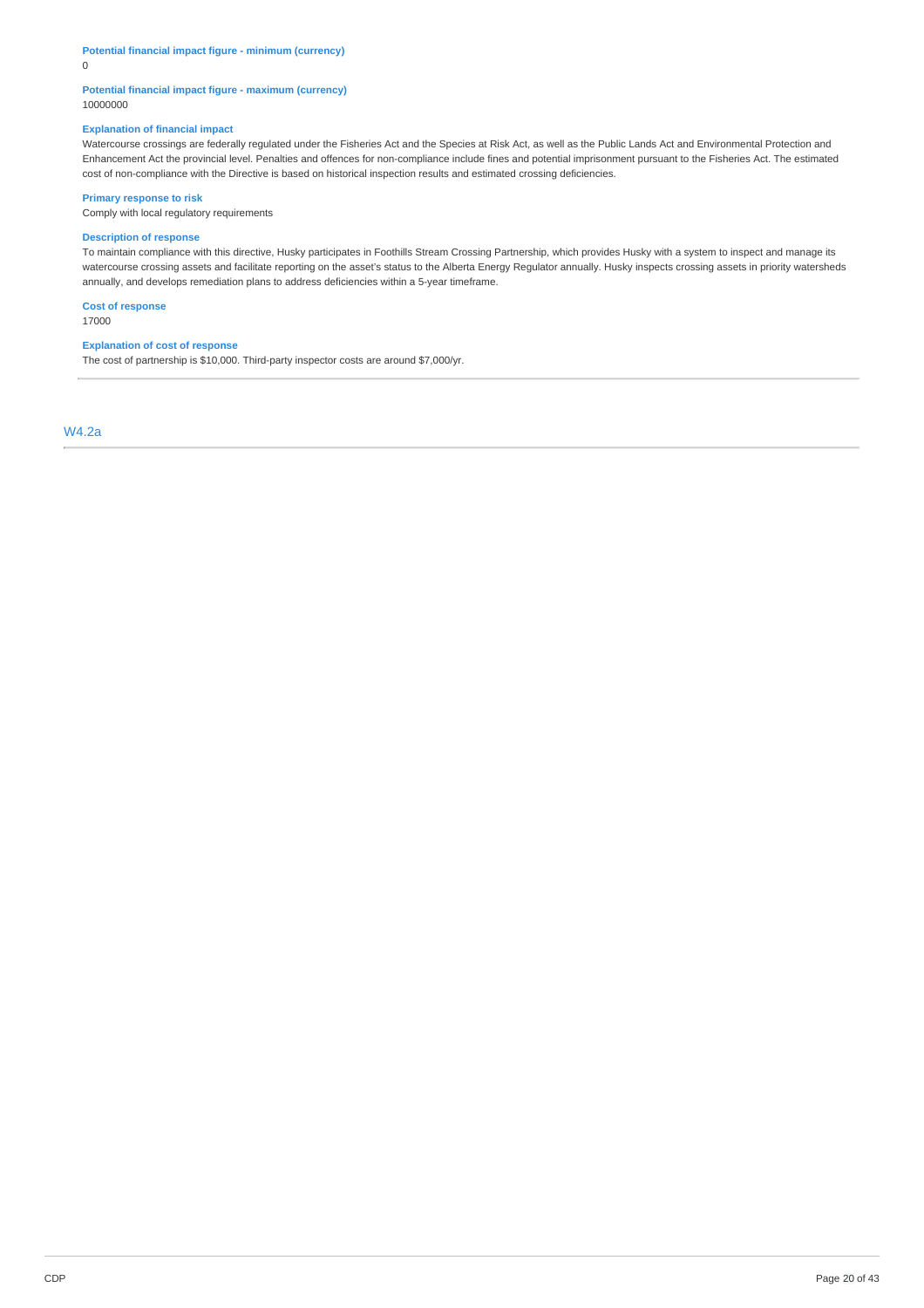#### (W4.2a) Provide details of risks identified within your value chain (beyond direct operations) with the potential to have a substantive financial or strategic impact **on your business, and your response to those risks.**

### **Country/Area & River basin**

| Canada | Othe<br>nlease snecify (Ath<br>าabasca River) |
|--------|-----------------------------------------------|
|        |                                               |

#### **Stage of value chain**

Other, please specify (Operations)

# **Type of risk & Primary risk driver**

**Physical** Increased water scarcity

#### **Primary potential impact**

Reduction or disruption in production capacity

#### **Company-specific description**

Husky is reliant on third-party access agreements for source water at the Sunrise Energy Project. With the local competition for water sources, unplanned changes in the access agreements could impact water sourcing and therefore oil production.

#### **Timeframe**

4-6 years

# **Magnitude of potential impact**

Medium

# **Likelihood**

Unlikely

#### **Are you able to provide a potential financial impact figure?** Yes, a single figure estimate

**Potential financial impact figure (currency)**

13000000

### **Potential financial impact figure - minimum (currency)** <Not Applicable>

**Potential financial impact figure - maximum (currency)** <Not Applicable>

# **Explanation of financial impact**

If Husky's two operator agreements for water sourcing were compromised at the same time, production would stop. Based on 2019 data, lost production on its own would be a loss of approximately \$13 million per week gross revenue. These costs would be incurred until at least one agreement issue was resolved or an alternate water source was found.

#### **Primary response to risk**

Supplier engagement | Other, please specify (Engage with industry peers on water management collaboration for mutual benefit to mitigate future water sourcing risk)

#### **Description of response**

In 2019, Husky continued to engage with industry peers on water management collaboration for mutual benefit to mitigate future water sourcing risk.

#### **Cost of response**

100000

#### **Explanation of cost of response**

Estimated cost of updates to the Water Management Plan for the facility; includes technical assessment and identification of water source mitigations.

# W4.3

(W4.3) Have you identified any water-related opportunities with the potential to have a substantive financial or strategic impact on your business? Yes, we have identified opportunities, and some/all are being realized

# $MA$  3a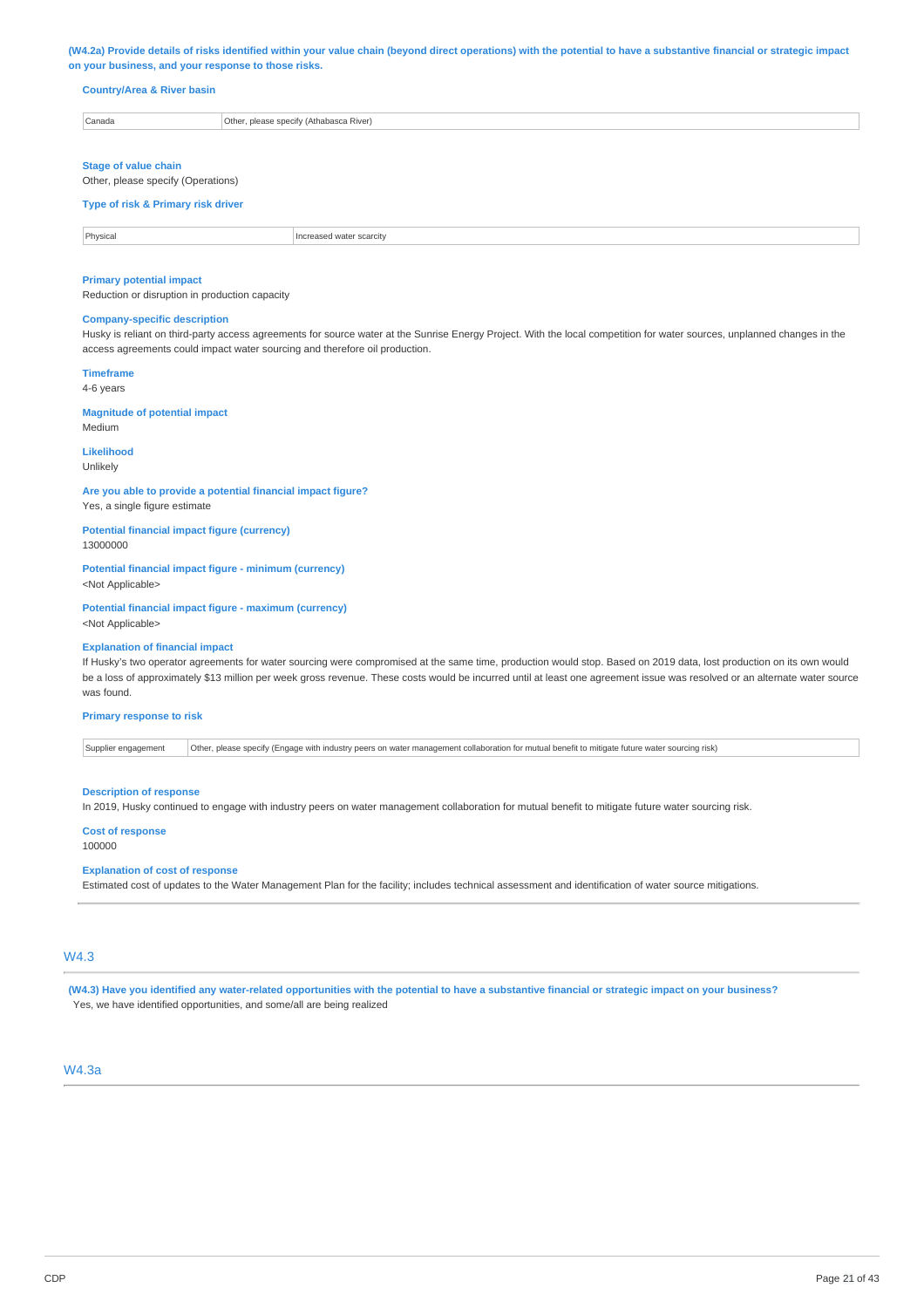#### (W4.3a) Provide details of opportunities currently being realized that could have a substantive financial or strategic impact on your business.

**Type of opportunity** Efficiency

**Primary water-related opportunity** Cost savings

#### **Company-specific description & strategy to realize opportunity**

Husky handles substantial water volumes throughout the completion and production phases of its fracturing operations. The volume of water, the high frequency in which it's handled, and the temporary methods and infrastructure used to handle water, result in high operating costs. Husky is assessing opportunities to lower the financial, community and environmental impact of water handling. Opportunities are assessed through holistic water management scenarios that align and can be implemented with the planned pace of development. The use of local and/or permanent infrastructure could make Husky's fracturing assets more resilient in challenging economic conditions, and limit water transportation by trucking resulting in reduced impact on communities. Permanent infrastructure for water storage and/or recycling can be used to increase the efficiency of water use in fracturing operations, lowering the environmental impact. Water retention ponds, deep groundwater wells (>50 m deep), water pipelines, water treatment and recycling technology and wastewater disposal (>1,000 m deep) are all being considered as opportunities.

**Estimated timeframe for realization**

4 to 6 years

**Magnitude of potential financial impact**

High

**Are you able to provide a potential financial impact figure?** Yes, an estimated range

**Potential financial impact figure (currency)** <Not Applicable>

**Potential financial impact figure – minimum (currency)** 10000000

**Potential financial impact figure – maximum (currency)** 200000000

#### **Explanation of financial impact**

Two examples of Husky's fracturing assets and their cost-benefit considerations are: 1) In-field (local) Husky owned disposal (requires moderate capital (\$3MM to \$20MM): can be implemented once there is sufficient demand (water volumes) to justify Husky owned and/or local disposal; reduces trucking costs; reduces truck traffic; eliminates disposal fees; would save > \$36MM over 10 years 2) Permanent water treatment and recycling: Involves a high commitment (\$20MM to \$50MM); must be considered with plant construction and commitment to asset development; drastically reduces or eliminates trucking, reduces freshwater volume requirements; reduces disposal requirements and fees; capital investment of \$20MM would be recovered in 3 to 5 years The financial impact can be variable depending on the scale of operations, the time required for development, and type and location of infrastructure.

### W5. Facility-level water accounting

# W5.1

(W5.1) For each facility referenced in W4.1c, provide coordinates, water accounting data, and a comparison with the previous reporting year.

**Facility reference number** Facility 1 **Facility name (optional)** SeaRose FPSO **Country/Area & River basin** Canada Other, please specify (Atlantic Ocean) **Latitude** 46.7904 **Longitude** -48.0163 **Located in area with water stress** No **Primary power generation source for your electricity generation at this facility** <Not Applicable> **Oil & gas sector business division** Upstream **Total water withdrawals at this facility (megaliters/year)** 19995 **Comparison of total withdrawals with previous reporting year Higher Withdrawals from fresh surface water, including rainwater, water from wetlands, rivers and lakes**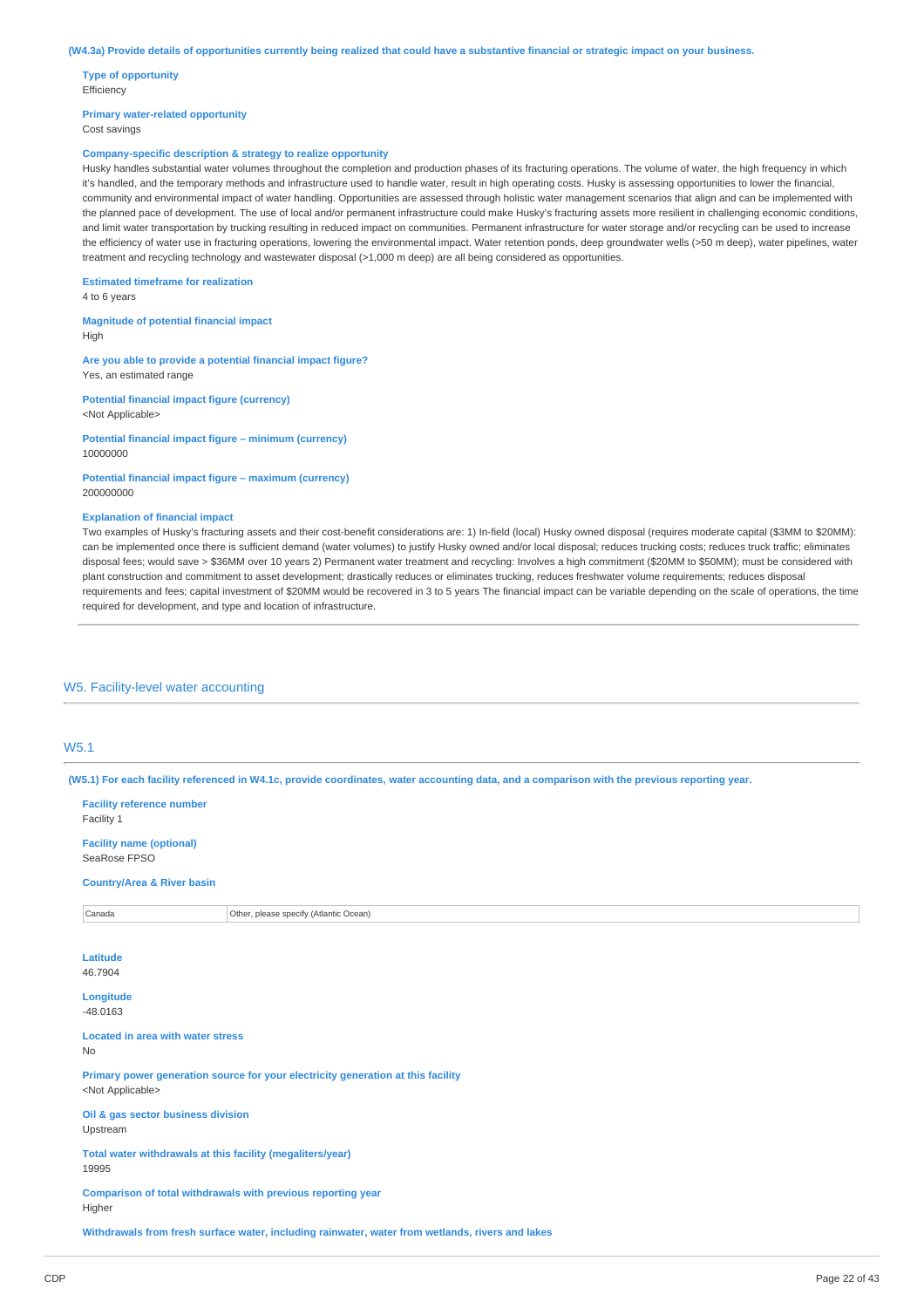**Withdrawals from brackish surface water/seawater** 18247

#### **Withdrawals from groundwater - renewable**

**Withdrawals from groundwater - non-renewable**

**Withdrawals from produced/entrained water** 1748

**Withdrawals from third party sources**

**Total water discharges at this facility (megaliters/year)** 19995

**Comparison of total discharges with previous reporting year** Higher

### **Discharges to fresh surface water**

**Discharges to brackish surface water/seawater** 18210

**Discharges to groundwater** 1785

**Discharges to third party destinations**

**Total water consumption at this facility (megaliters/year)**  $\Omega$ 

**Comparison of total consumption with previous reporting year** About the same

#### **Please explain**

Increases in withdrawals and discharges due to the facility re-starting in 2019, after being shut-in from November 2018 to January 2019, and increased water required for simple cooling of marine systems.

**Facility reference number** Facility 2

# **Facility name (optional)** Bolney Thermal Plant

#### **Country/Area & River basin**

Canada **Other, please specify (North Saskatchewan River)** 

# **Latitude**

53.527242

#### **Longitude** -109.35453

**Located in area with water stress** No

**Primary power generation source for your electricity generation at this facility** <Not Applicable>

**Oil & gas sector business division** Upstream

**Total water withdrawals at this facility (megaliters/year)** 6455

**Comparison of total withdrawals with previous reporting year** About the same

**Withdrawals from fresh surface water, including rainwater, water from wetlands, rivers and lakes** 3257

**Withdrawals from brackish surface water/seawater**

**Withdrawals from groundwater - renewable**

**Withdrawals from groundwater - non-renewable**

**Withdrawals from produced/entrained water** 3198

**Withdrawals from third party sources**

**Total water discharges at this facility (megaliters/year)** 6288

**Comparison of total discharges with previous reporting year** About the same

**Discharges to fresh surface water**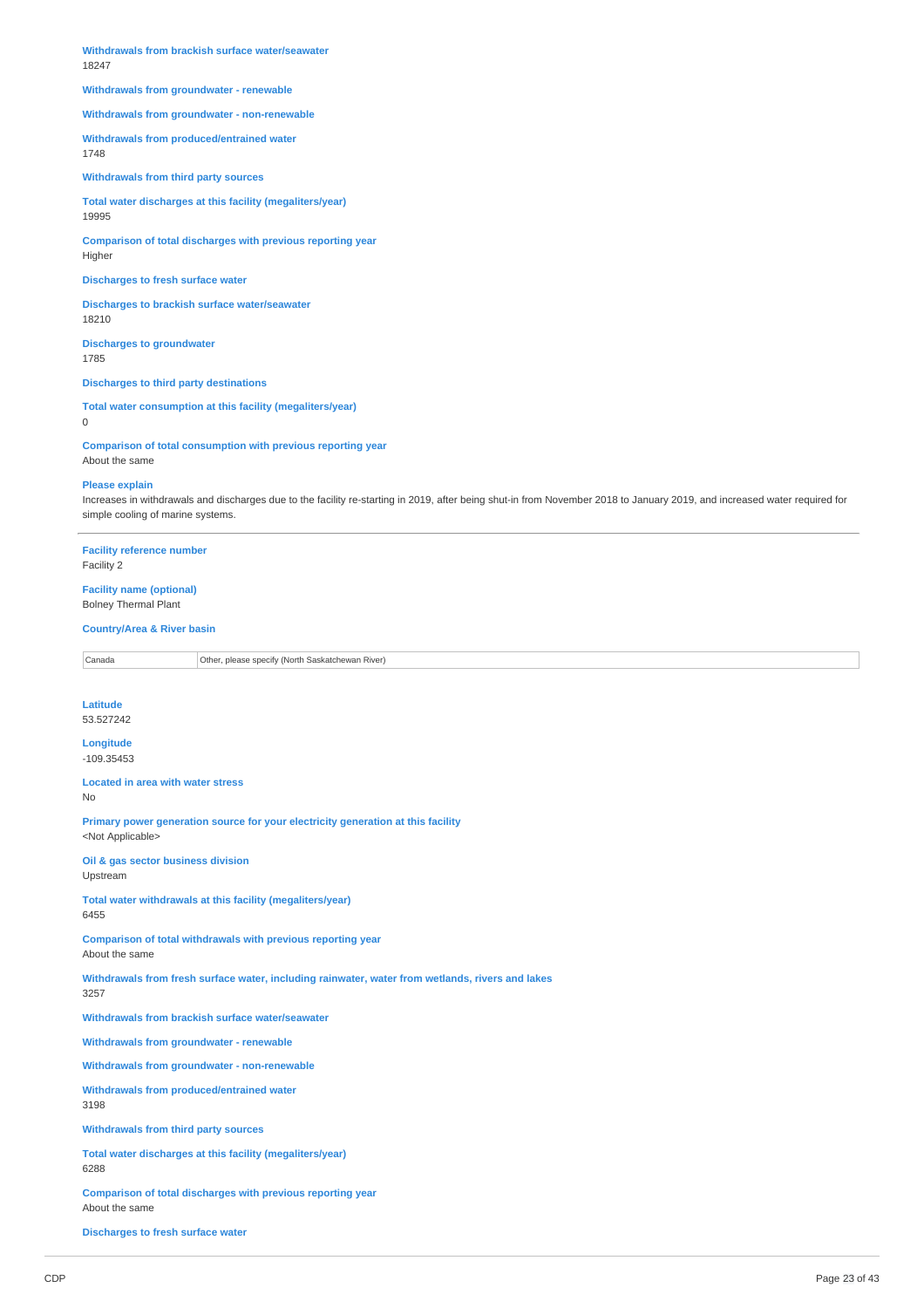#### **Discharges to brackish surface water/seawater**

**Discharges to groundwater** 6288

#### **Discharges to third party destinations**

**Total water consumption at this facility (megaliters/year)** 167

**Comparison of total consumption with previous reporting year** Much higher

### **Please explain**

No significant change in withdrawals or discharges at this facility. Consumption is negligible (<1% of withdrawal).

**Facility reference number** Facility 3

### **Facility name (optional)** Edam East Thermal Plant

**Country/Area & River basin**

Canada Other, please specify (North Saskatchewan River)

**Latitude** 53.121674

**Longitude** -108.757994

**Located in area with water stress** No

**Primary power generation source for your electricity generation at this facility** <Not Applicable>

**Oil & gas sector business division** Upstream

**Total water withdrawals at this facility (megaliters/year)** 3603

**Comparison of total withdrawals with previous reporting year** About the same

**Withdrawals from fresh surface water, including rainwater, water from wetlands, rivers and lakes** 2099

**Withdrawals from brackish surface water/seawater**

**Withdrawals from groundwater - renewable**

**Withdrawals from groundwater - non-renewable**

**Withdrawals from produced/entrained water** 1504

**Withdrawals from third party sources**

**Total water discharges at this facility (megaliters/year)** 3587

**Comparison of total discharges with previous reporting year** About the same

**Discharges to fresh surface water**

**Discharges to brackish surface water/seawater**

**Discharges to groundwater** 3587

**Discharges to third party destinations**

**Total water consumption at this facility (megaliters/year)** 16

**Comparison of total consumption with previous reporting year** Much higher

**Please explain** No significant change in withdrawals or discharges at this facility. Consumption is negligible (<1% of withdrawal).

**Facility reference number** Facility 4

**Facility name (optional)** Edam West Thermal Plant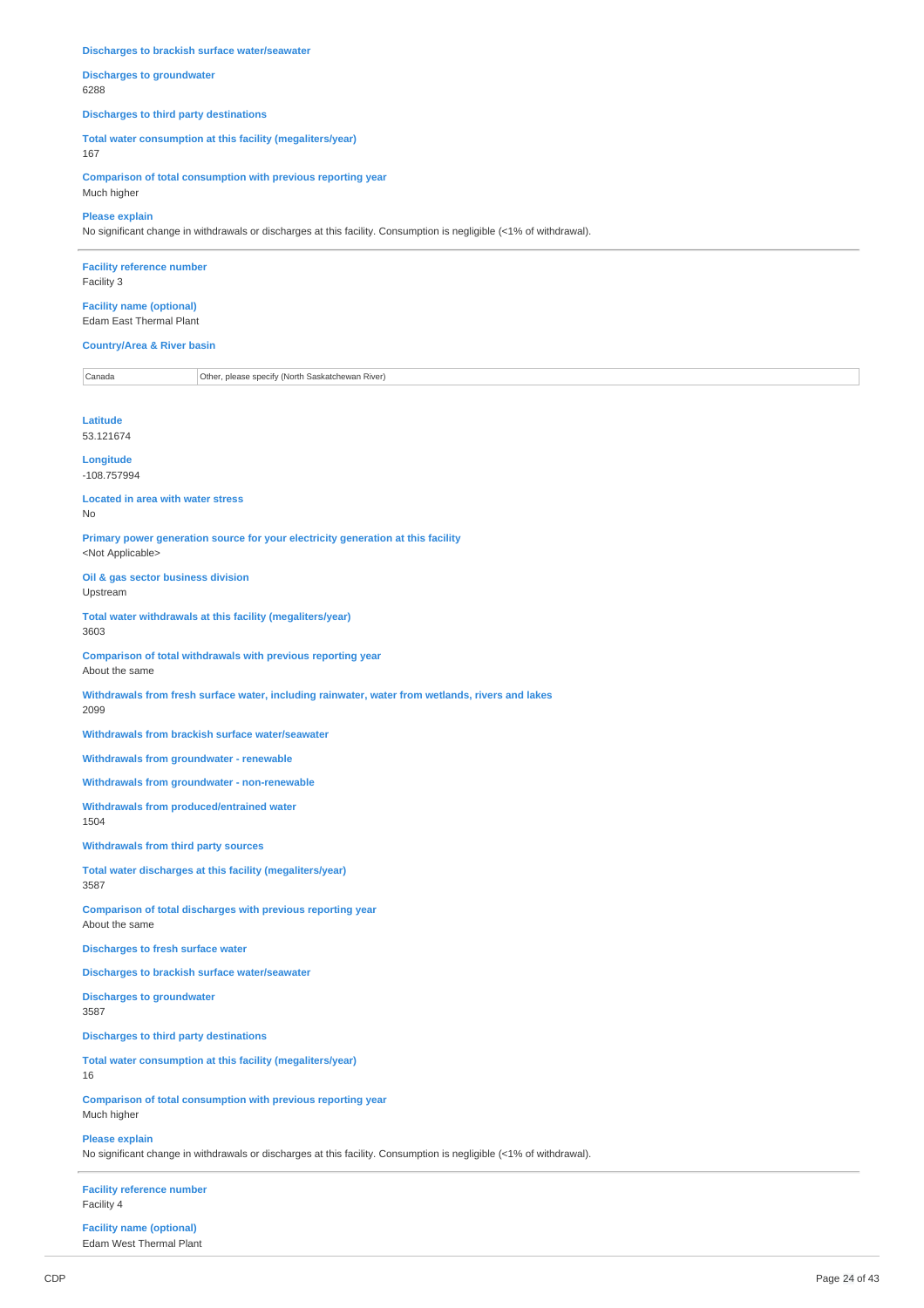#### **Country/Area & River basin**

Other, please specify (North Saskatchewan River)

**Latitude** 53.100306

**Longitude** -108.925712

# **Located in area with water stress**

**Primary power generation source for your electricity generation at this facility** <Not Applicable>

**Oil & gas sector business division** Upstream

**Total water withdrawals at this facility (megaliters/year)**

1814

No

**Comparison of total withdrawals with previous reporting year** About the same

**Withdrawals from fresh surface water, including rainwater, water from wetlands, rivers and lakes** 1029

**Withdrawals from brackish surface water/seawater**

**Withdrawals from groundwater - renewable**

**Withdrawals from groundwater - non-renewable**

**Withdrawals from produced/entrained water**

785

#### **Withdrawals from third party sources**

**Total water discharges at this facility (megaliters/year)** 1809

**Comparison of total discharges with previous reporting year** About the same

**Discharges to fresh surface water**

**Discharges to brackish surface water/seawater**

**Discharges to groundwater**

1809

**Discharges to third party destinations**

**Total water consumption at this facility (megaliters/year)**

5

Lower

**Comparison of total consumption with previous reporting year**

**Please explain**

No significant change in withdrawals or discharges at this facility. Consumption is negligible (<1% of withdrawal).

**Facility reference number** Facility 5

**Facility name (optional)** Paradise Hill Thermal Plant

**Country/Area & River basin**

Canada Other, please specify (North Saskatchewan River)

**Latitude** 53.606028

**Longitude** -109.447917

**Located in area with water stress** No

**Primary power generation source for your electricity generation at this facility** <Not Applicable>

**Oil & gas sector business division**

Upstream

**Total water withdrawals at this facility (megaliters/year)**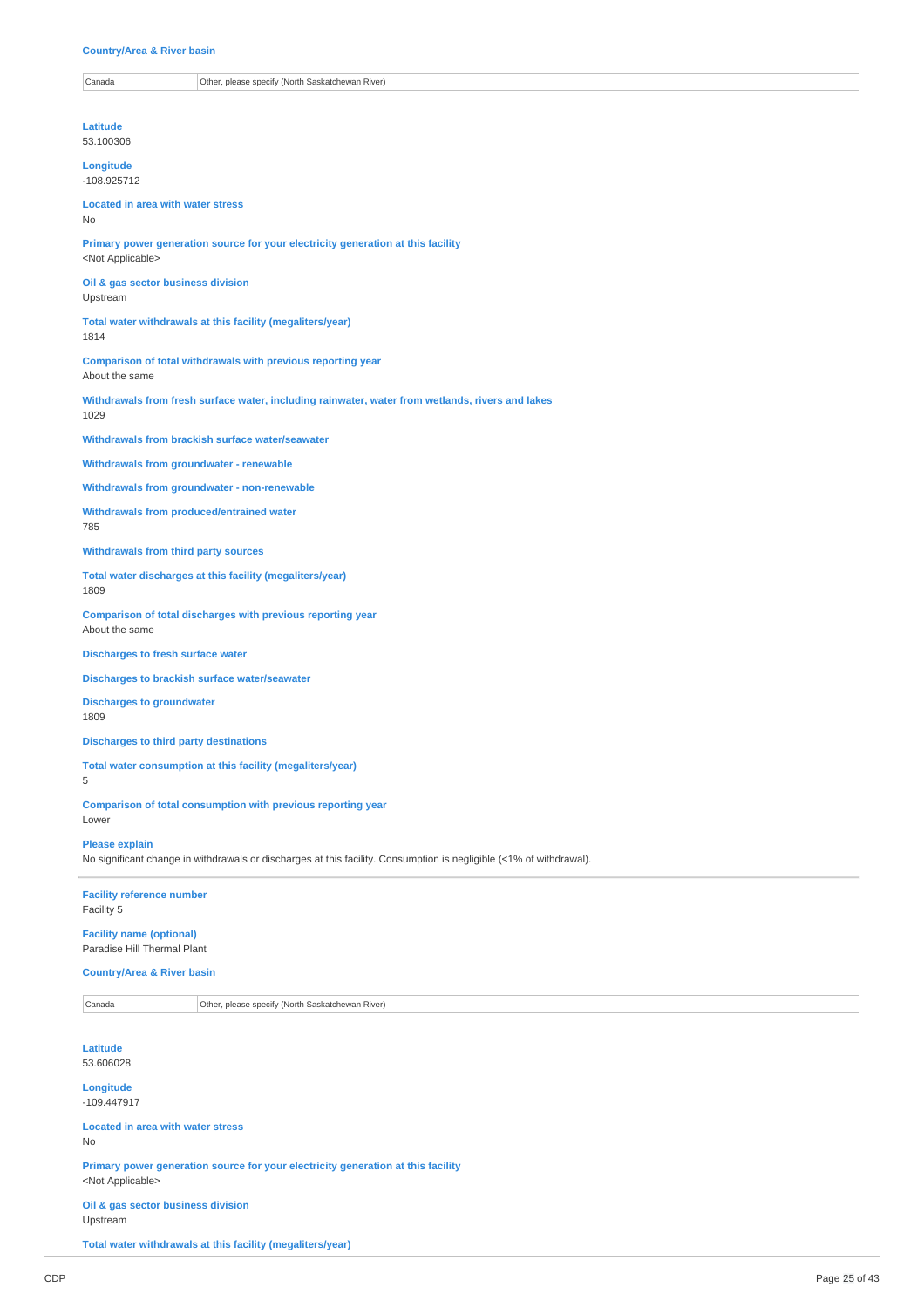#### 1600

**Comparison of total withdrawals with previous reporting year** About the same

**Withdrawals from fresh surface water, including rainwater, water from wetlands, rivers and lakes**

840

**Withdrawals from brackish surface water/seawater**

**Withdrawals from groundwater - renewable**

**Withdrawals from groundwater - non-renewable**

**Withdrawals from produced/entrained water** 761

#### **Withdrawals from third party sources**

**Total water discharges at this facility (megaliters/year)** 1549

**Comparison of total discharges with previous reporting year** About the same

**Discharges to fresh surface water**

**Discharges to brackish surface water/seawater**

**Discharges to groundwater** 1549

**Discharges to third party destinations**

**Total water consumption at this facility (megaliters/year)** 52

**Comparison of total consumption with previous reporting year** Much higher

#### **Please explain**

No significant change in withdrawals or discharges at this facility. Consumption is negligible (<1% of withdrawal).

**Facility reference number** Facility 6

**Facility name (optional)** Pikes Peak South Thermal Plant

**Country/Area & River basin**

Canada **Other, please specify (North Saskatchewan River)** 

**Latitude** 53.207526

**Longitude** -109.37079

**Located in area with water stress**

No

**Primary power generation source for your electricity generation at this facility** <Not Applicable>

**Oil & gas sector business division** Upstream

**Total water withdrawals at this facility (megaliters/year)** 3954

**Comparison of total withdrawals with previous reporting year** About the same

**Withdrawals from fresh surface water, including rainwater, water from wetlands, rivers and lakes** 2052

**Withdrawals from brackish surface water/seawater**

**Withdrawals from groundwater - renewable**

**Withdrawals from groundwater - non-renewable**

**Withdrawals from produced/entrained water** 1903

**Withdrawals from third party sources**

**Total water discharges at this facility (megaliters/year)** 3901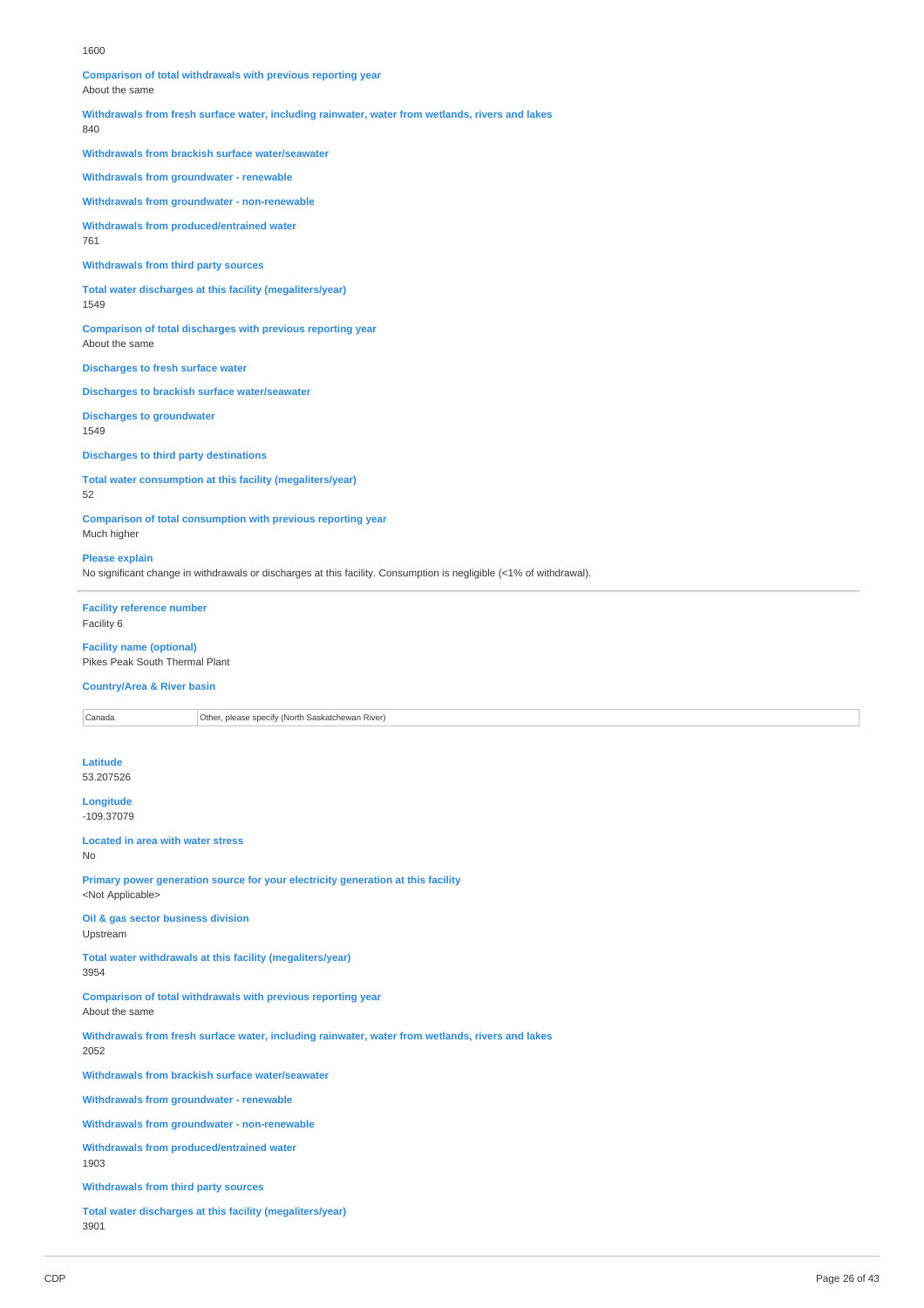**Comparison of total discharges with previous reporting year** About the same

### **Discharges to fresh surface water**

### **Discharges to brackish surface water/seawater**

**Discharges to groundwater**

3901

**Discharges to third party destinations**

**Total water consumption at this facility (megaliters/year)** 54

**Comparison of total consumption with previous reporting year** Lower

#### **Please explain**

No significant change in withdrawals or discharges at this facility. Consumption is negligible (<1% of withdrawal).

**Facility reference number** Facility 7

**Facility name (optional)** Pikes Peak Thermal Plant

# **Country/Area & River basin**

Canada Other, please specify (North Saskatchewan River)

#### **Latitude** 53.279019

**Longitude** -109.364955

**Located in area with water stress** No

**Primary power generation source for your electricity generation at this facility** <Not Applicable>

**Oil & gas sector business division** Upstream

**Total water withdrawals at this facility (megaliters/year)** 169

**Comparison of total withdrawals with previous reporting year** Lower

**Withdrawals from fresh surface water, including rainwater, water from wetlands, rivers and lakes**

80

**Withdrawals from brackish surface water/seawater**

**Withdrawals from groundwater - renewable**

**Withdrawals from groundwater - non-renewable**

**Withdrawals from produced/entrained water** 89

**Withdrawals from third party sources**

**Total water discharges at this facility (megaliters/year)** 166

**Comparison of total discharges with previous reporting year** Lower

**Discharges to fresh surface water**

**Discharges to brackish surface water/seawater**

**Discharges to groundwater** 166

**Discharges to third party destinations**

**Total water consumption at this facility (megaliters/year)**

3

**Comparison of total consumption with previous reporting year** Much lower

**Please explain**

Facility was shut-in March 2019. Consumption is negligible (<1% of withdrawal).

**Facility reference number**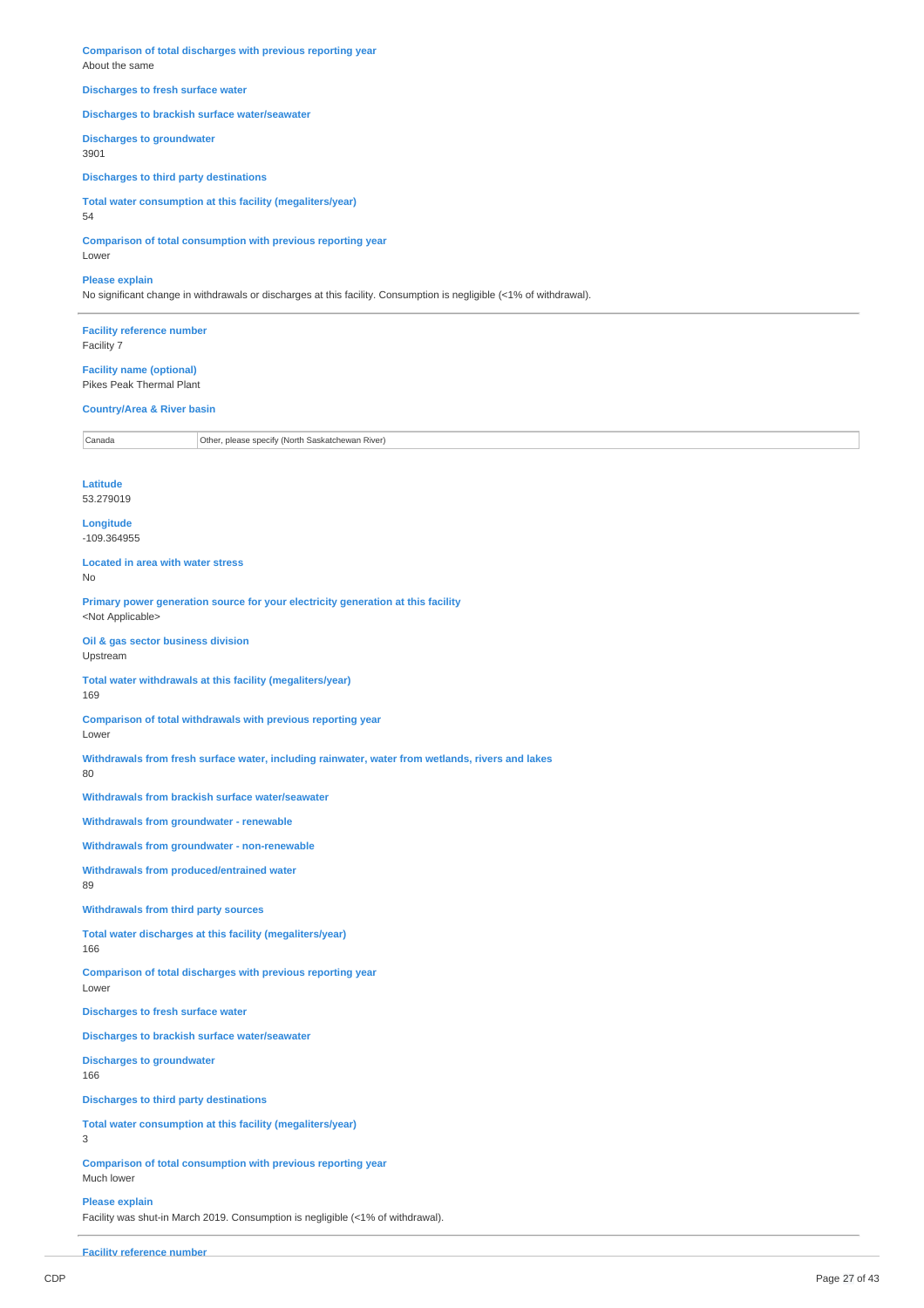**Facility reference number** Facility 8

### **Facility name (optional)** Rush Lake 2 Thermal Plant

**Country/Area & River basin**

Canada **Other, please specify (North Saskatchewan River) Latitude** 53.105661 **Longitude** -108.984934 **Located in area with water stress** No **Primary power generation source for your electricity generation at this facility** <Not Applicable> **Oil & gas sector business division** Upstream **Total water withdrawals at this facility (megaliters/year)** 3261 **Comparison of total withdrawals with previous reporting year** Much higher **Withdrawals from fresh surface water, including rainwater, water from wetlands, rivers and lakes** 1847 **Withdrawals from brackish surface water/seawater Withdrawals from groundwater - renewable Withdrawals from groundwater - non-renewable Withdrawals from produced/entrained water** 1415 **Withdrawals from third party sources Total water discharges at this facility (megaliters/year)** 3231 **Comparison of total discharges with previous reporting year** Much higher **Discharges to fresh surface water Discharges to brackish surface water/seawater Discharges to groundwater** 3231 **Discharges to third party destinations Total water consumption at this facility (megaliters/year)** 31 **Comparison of total consumption with previous reporting year** Much higher **Please explain** There was increased withdrawal and discharges due to the facility ramp up in 2019. Consumption is negligible (<1% of withdrawal). **Facility reference number** Facility 9 **Facility name (optional)** Rush Lake Thermal Plant **Country/Area & River basin** Canada Other, please specify (North Saskatchewan River) **Latitude** 52.842646 **Longitude** -109.804696 **Located in area with water stress** No

**Primary power generation source for your electricity generation at this facility** <Not Applicable>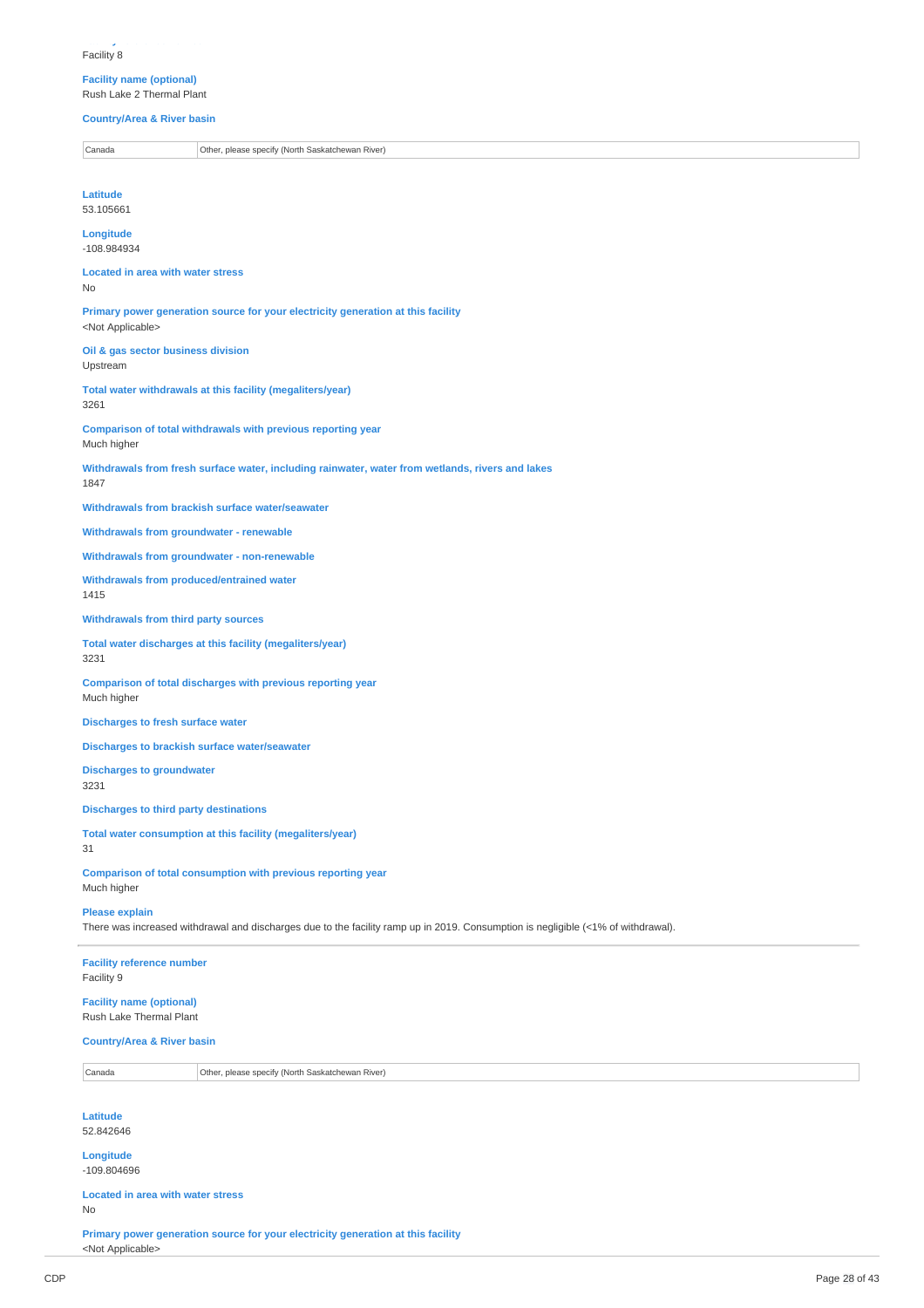| Oil & gas sector business division<br>Upstream                                                           |
|----------------------------------------------------------------------------------------------------------|
| Total water withdrawals at this facility (megaliters/year)<br>3624                                       |
| Comparison of total withdrawals with previous reporting year<br>Higher                                   |
| Withdrawals from fresh surface water, including rainwater, water from wetlands, rivers and lakes<br>2149 |
| Withdrawals from brackish surface water/seawater                                                         |
| <b>Withdrawals from groundwater - renewable</b>                                                          |
| Withdrawals from groundwater - non-renewable                                                             |
| Withdrawals from produced/entrained water<br>1476                                                        |
| <b>Withdrawals from third party sources</b>                                                              |
| Total water discharges at this facility (megaliters/year)<br>3592                                        |
| Comparison of total discharges with previous reporting year<br>About the same                            |
| <b>Discharges to fresh surface water</b>                                                                 |

**Discharges to brackish surface water/seawater**

**Discharges to groundwater**

3592

**Discharges to third party destinations**

**Total water consumption at this facility (megaliters/year)** 32

**Comparison of total consumption with previous reporting year** Much higher

**Please explain** Increased withdrawal due to operational pacing. Consumption is negligible (<1% of withdrawal).

**Facility reference number** Facility 10

**Facility name (optional)** Sandall Thermal Plant

**Country/Area & River basin**

Canada **Other, please specify (North Saskatchewan River)** 

**Latitude** 53.399636

**Longitude**

-109.438052

**Located in area with water stress** No

**Primary power generation source for your electricity generation at this facility** <Not Applicable>

**Oil & gas sector business division** Upstream

**Total water withdrawals at this facility (megaliters/year)** 1643

**Comparison of total withdrawals with previous reporting year** Higher

**Withdrawals from fresh surface water, including rainwater, water from wetlands, rivers and lakes** 928

**Withdrawals from brackish surface water/seawater**

**Withdrawals from groundwater - renewable**

**Withdrawals from groundwater - non-renewable**

**Withdrawals from produced/entrained water** 715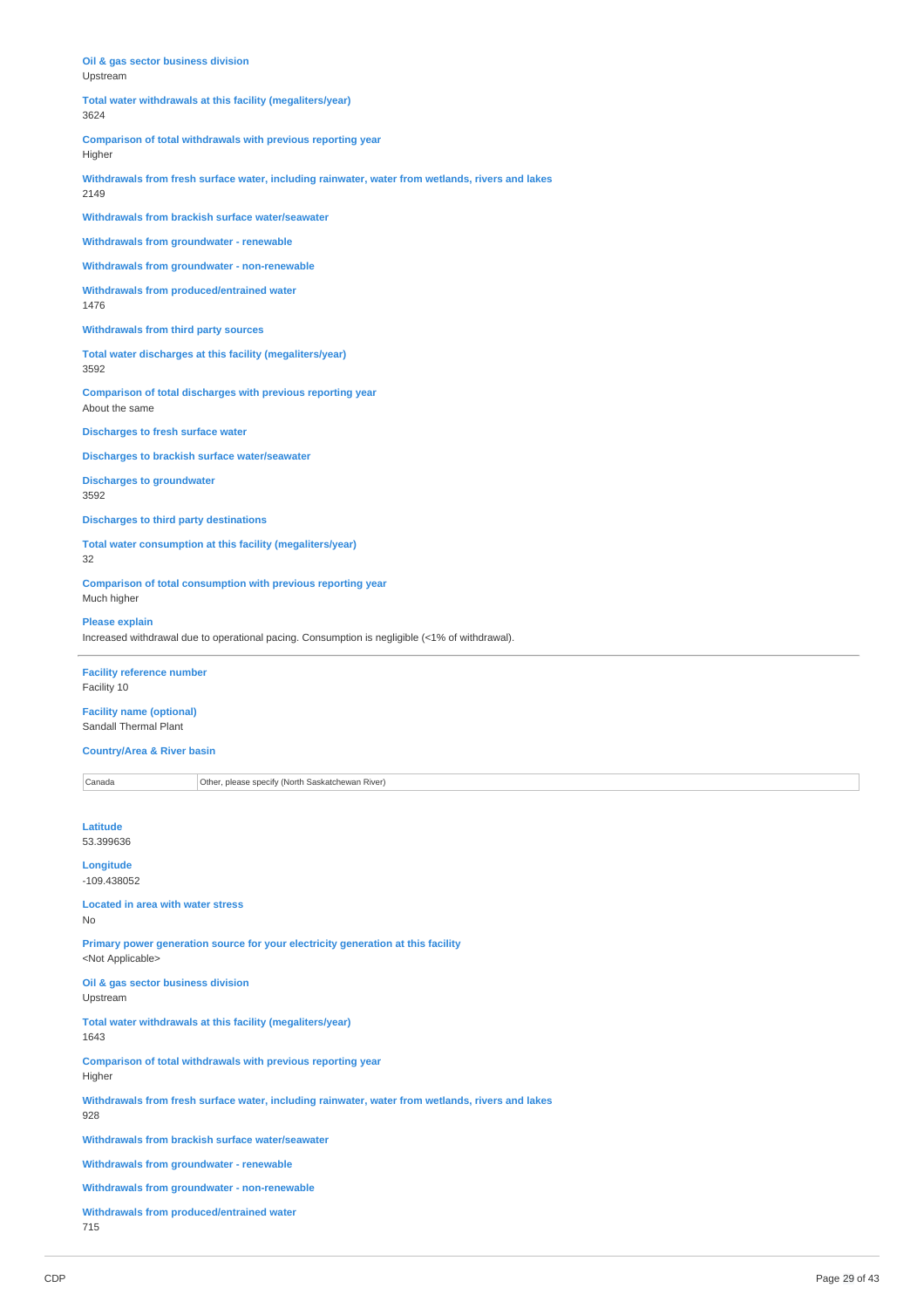#### **Withdrawals from third party sources**

#### **Total water discharges at this facility (megaliters/year)** 1574

**Comparison of total discharges with previous reporting year**

About the same

### **Discharges to fresh surface water**

**Discharges to brackish surface water/seawater**

**Discharges to groundwater** 1574

#### **Discharges to third party destinations**

**Total water consumption at this facility (megaliters/year)**

69

**Comparison of total consumption with previous reporting year** Much higher

**Please explain**

Increased withdrawal due to operational pacing. Consumption is negligible (<1% of withdrawal).

**Facility reference number** Facility 11

**Facility name (optional)** Vawn Thermal Plant

#### **Country/Area & River basin**

Canada Other, please specify (North Saskatchewan River)

**Latitude** 53.114462

**Longitude**

-108.641652

**Located in area with water stress** No

**Primary power generation source for your electricity generation at this facility** <Not Applicable>

**Oil & gas sector business division** Upstream

**Total water withdrawals at this facility (megaliters/year)** 4094

**Comparison of total withdrawals with previous reporting year** About the same

**Withdrawals from fresh surface water, including rainwater, water from wetlands, rivers and lakes** 2154

**Withdrawals from brackish surface water/seawater**

**Withdrawals from groundwater - renewable**

**Withdrawals from groundwater - non-renewable**

**Withdrawals from produced/entrained water** 1940

**Withdrawals from third party sources**

**Total water discharges at this facility (megaliters/year)** 4058

**Comparison of total discharges with previous reporting year** About the same

**Discharges to fresh surface water**

**Discharges to brackish surface water/seawater**

**Discharges to groundwater** 4058

**Discharges to third party destinations**

**Total water consumption at this facility (megaliters/year)** 36

**Comparison of total consumption with previous reporting year** Much higher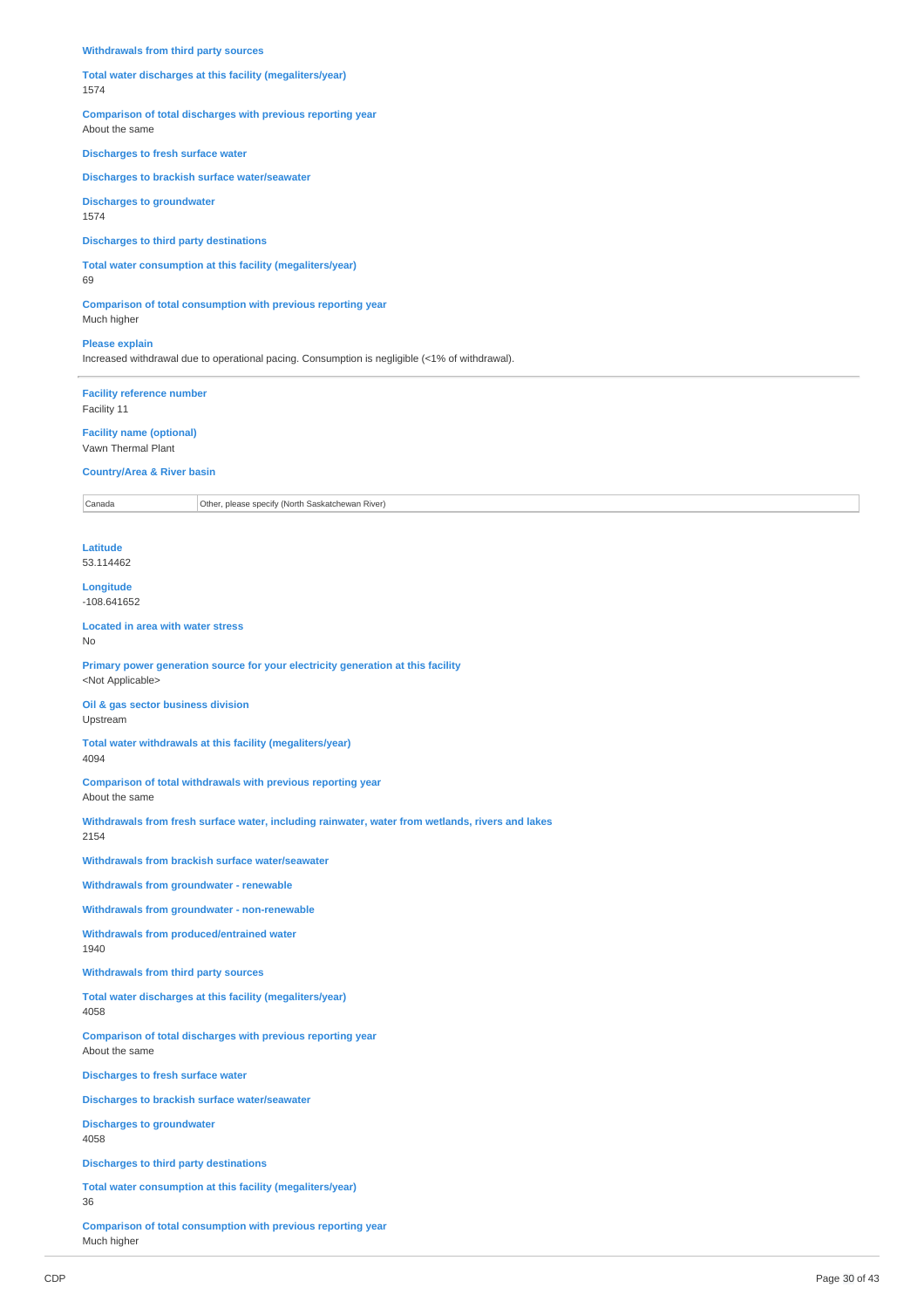#### **Please explain** No significant change in withdrawals or discharges at this facility. Consumption is negligible (<1% of withdrawal).

**Facility reference number** Facility 12

**Facility name (optional)** Dee Valley

# **Country/Area & River basin**

Canada **Other, please specify (North Saskatchewan River)** 

**Latitude** 53.175395

**Longitude** -109.268587

**Located in area with water stress** No

**Primary power generation source for your electricity generation at this facility** <Not Applicable>

**Oil & gas sector business division** Upstream

**Total water withdrawals at this facility (megaliters/year)** 1099

**Comparison of total withdrawals with previous reporting year**

This is our first year of measurement

**Withdrawals from fresh surface water, including rainwater, water from wetlands, rivers and lakes** 746

**Withdrawals from brackish surface water/seawater**

**Withdrawals from groundwater - renewable**

**Withdrawals from groundwater - non-renewable**

**Withdrawals from produced/entrained water** 353

**Withdrawals from third party sources**

**Total water discharges at this facility (megaliters/year)** 1102

**Comparison of total discharges with previous reporting year** This is our first year of measurement

**Discharges to fresh surface water**

**Discharges to brackish surface water/seawater**

**Discharges to groundwater** 1102

**Discharges to third party destinations**

**Total water consumption at this facility (megaliters/year)** -3

**Comparison of total consumption with previous reporting year** This is our first year of measurement

**Please explain** First year reporting.

**Facility reference number** Facility 13

**Facility name (optional)** Sunrise Energy Project

**Country/Area & River basin**

Canada Other, please specify (Athabasca River)

**Latitude** 57.251659

**Longitude**

-110.988631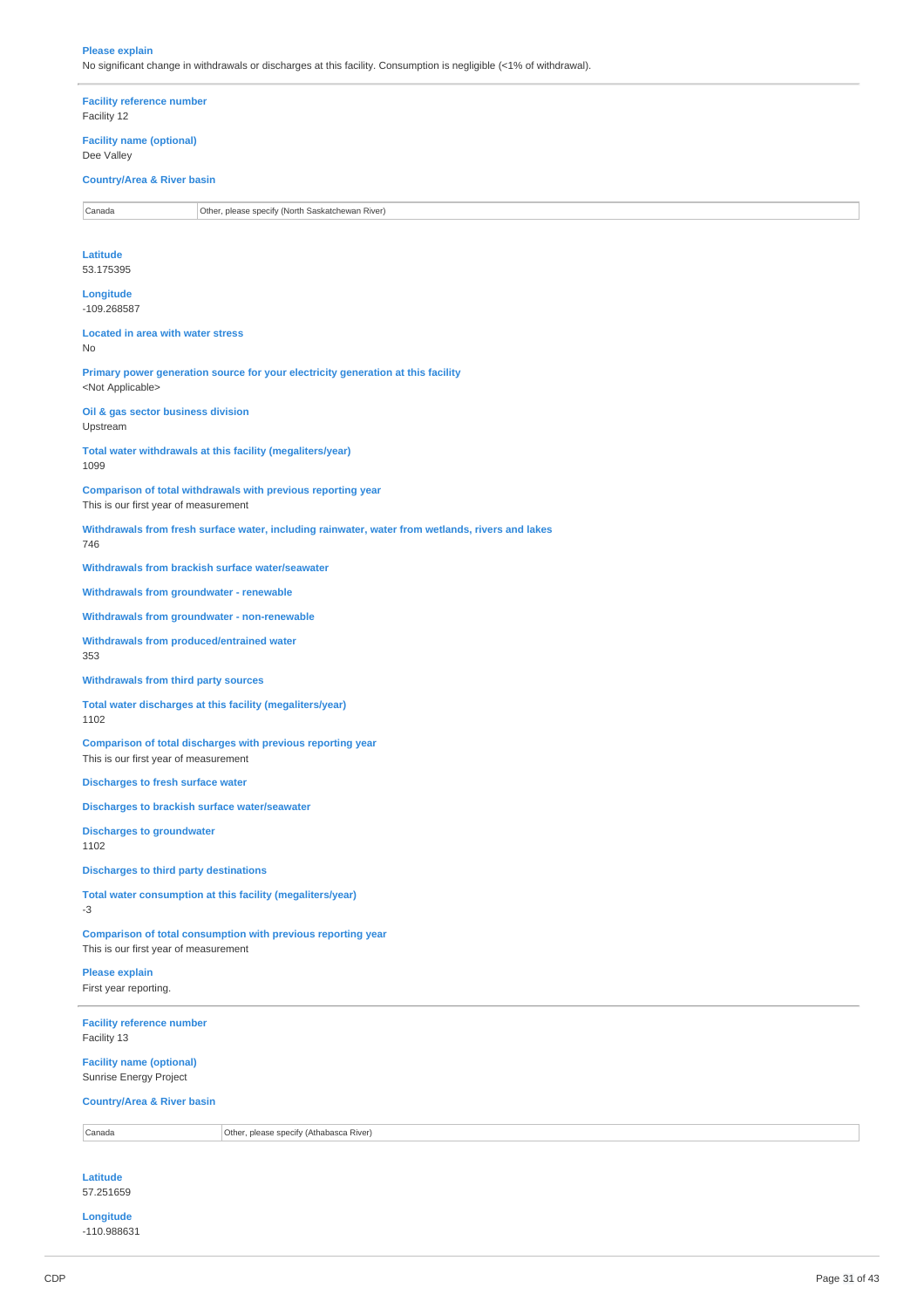**Located in area with water stress** No

**Primary power generation source for your electricity generation at this facility** <Not Applicable>

**Oil & gas sector business division** Upstream

**Total water withdrawals at this facility (megaliters/year)** 10975

**Comparison of total withdrawals with previous reporting year**

Lower

**Withdrawals from fresh surface water, including rainwater, water from wetlands, rivers and lakes** 6

**Withdrawals from brackish surface water/seawater**

**Withdrawals from groundwater - renewable** 775

**Withdrawals from groundwater - non-renewable**

**Withdrawals from produced/entrained water** 9021

**Withdrawals from third party sources** 1173

**Total water discharges at this facility (megaliters/year)** 10741

**Comparison of total discharges with previous reporting year** Lower

**Discharges to fresh surface water**

**Discharges to brackish surface water/seawater**

**Discharges to groundwater** 10741

**Discharges to third party destinations**

**Total water consumption at this facility (megaliters/year)** 234

**Comparison of total consumption with previous reporting year**

Much higher

# **Please explain**

Decreased withdrawals are due to higher oil cuts being produced from the reservoir. Higher oil cuts mean that less produced water is withdrawn. Decreases in discharges are due to a turnaround in 2019 – less steam was injected in the reservoir. Consumption is negligible (<1% of withdrawal).

**Facility reference number** Facility 14

**Facility name (optional)** Lima Refinery

#### **Country/Area & River basin**

United States of America **Other, please specify (Maumee River)** 

**Latitude** 40.722068

**Longitude** -113.88582

**Located in area with water stress** No

**Primary power generation source for your electricity generation at this facility** <Not Applicable>

**Oil & gas sector business division** Midstream/Downstream

**Total water withdrawals at this facility (megaliters/year)** 3511

**Comparison of total withdrawals with previous reporting year** Lower

**Withdrawals from fresh surface water, including rainwater, water from wetlands, rivers and lakes** 2467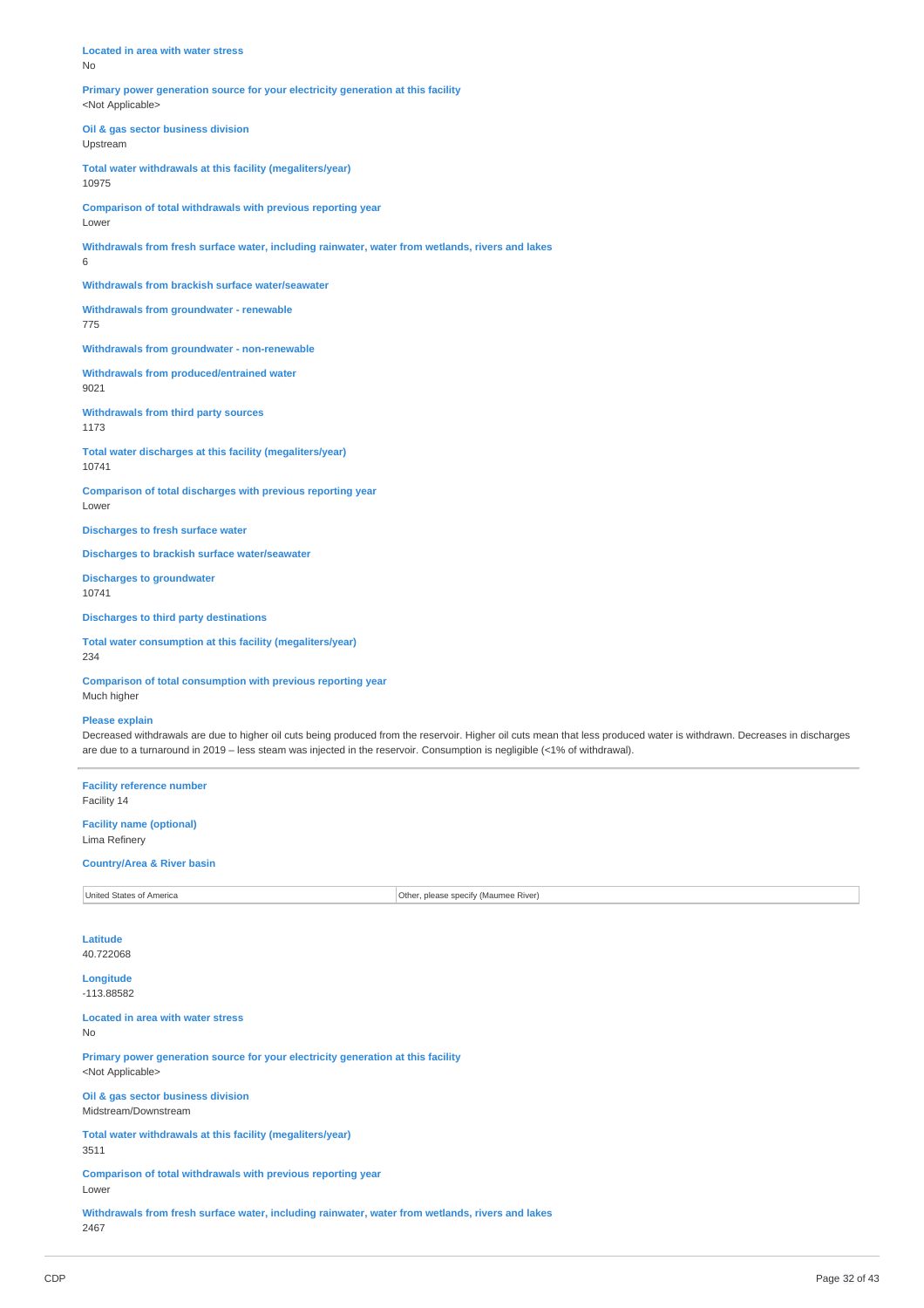**Withdrawals from brackish surface water/seawater**

**Withdrawals from groundwater - renewable** 1044

**Withdrawals from groundwater - non-renewable**

**Withdrawals from produced/entrained water**

**Withdrawals from third party sources**

**Total water discharges at this facility (megaliters/year)** 1037

**Comparison of total discharges with previous reporting year** Lower

**Discharges to fresh surface water** 795

**Discharges to brackish surface water/seawater**

**Discharges to groundwater** 242

**Discharges to third party destinations**

**Total water consumption at this facility (megaliters/year)** 2474

**Comparison of total consumption with previous reporting year** About the same

### **Please explain**

Withdrawals and discharges decreased due to commissioning of the water recycling project in March 2019.

**Facility reference number** Facility 15

**Facility name (optional)** Superior Refinery

### **Country/Area & River basin**

United States of America **Other, please specify (Lake Superior)** 

## **Latitude**

# 46.69036

0

**Longitude** -92.070925

#### **Located in area with water stress** No

**Primary power generation source for your electricity generation at this facility**

<Not Applicable> **Oil & gas sector business division**

Midstream/Downstream

**Total water withdrawals at this facility (megaliters/year)**

**Comparison of total withdrawals with previous reporting year** Lower

**Withdrawals from fresh surface water, including rainwater, water from wetlands, rivers and lakes**

**Withdrawals from brackish surface water/seawater**

**Withdrawals from groundwater - renewable**

**Withdrawals from groundwater - non-renewable**

**Withdrawals from produced/entrained water**

**Withdrawals from third party sources**

**Total water discharges at this facility (megaliters/year)**

# $\Omega$

**Comparison of total discharges with previous reporting year** Lower

**Discharges to fresh surface water**

**Discharges to brackish surface water/seawater**

**Discharges to groundwater**

**Discharges to third party destinations**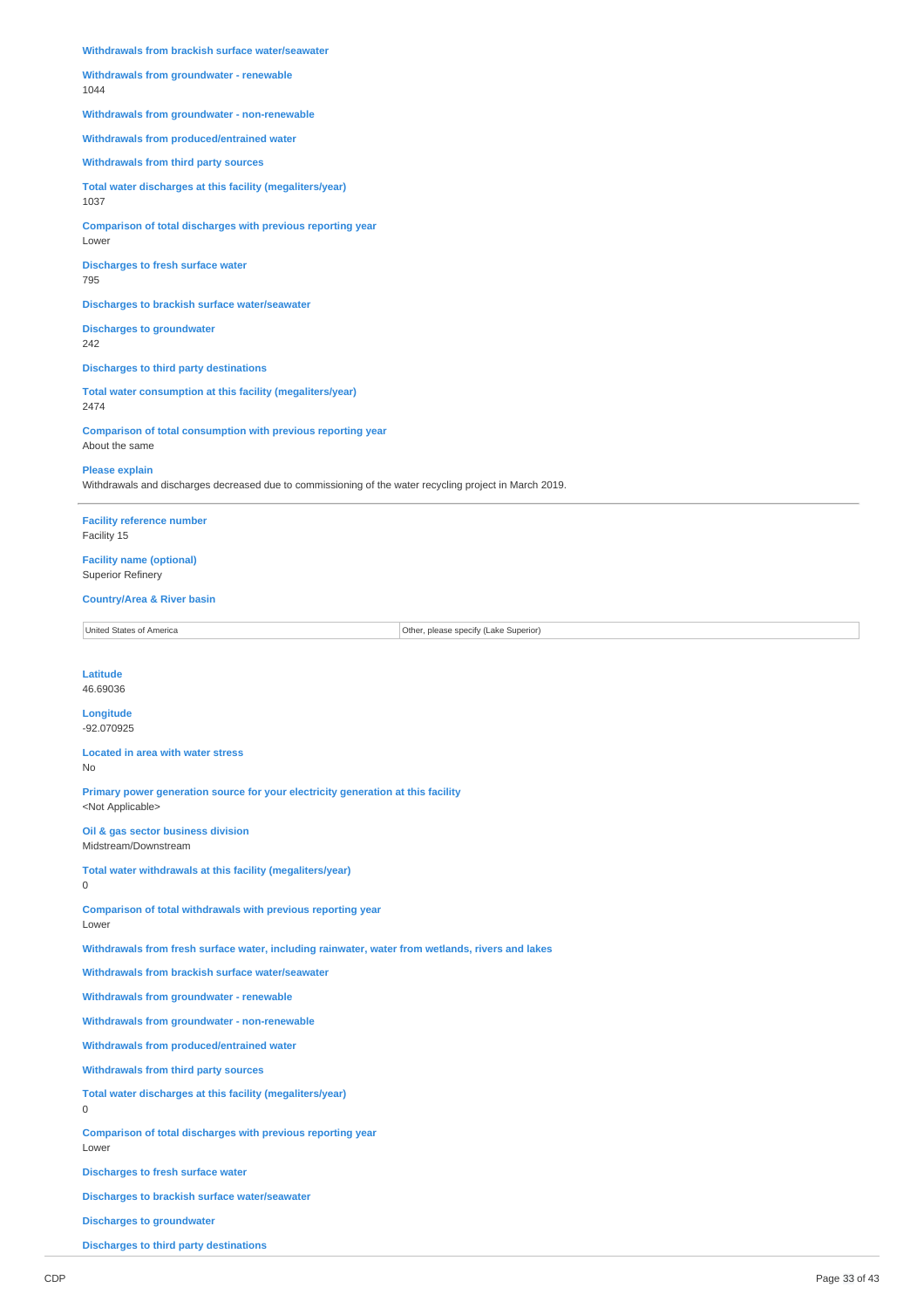**Total water consumption at this facility (megaliters/year)** 0

### **Comparison of total consumption with previous reporting year** Lower

# **Please explain**

Refinery was under reconstruction in 2019.

**Facility reference number** Facility 16

**Facility name (optional)** Minnedosa Ethanol Plant

**Country/Area & River basin**

**Canada Other, please specify (Assiniboine River)** Canada

**Latitude** 50.2543

**Longitude** -99.849794

**Located in area with water stress** Yes

**Primary power generation source for your electricity generation at this facility** <Not Applicable>

**Oil & gas sector business division** Not applicable

**Total water withdrawals at this facility (megaliters/year)** 549

**Comparison of total withdrawals with previous reporting year** About the same

**Withdrawals from fresh surface water, including rainwater, water from wetlands, rivers and lakes** 549

**Withdrawals from brackish surface water/seawater**

**Withdrawals from groundwater - renewable**

**Withdrawals from groundwater - non-renewable**

**Withdrawals from produced/entrained water**

**Withdrawals from third party sources**

**Total water discharges at this facility (megaliters/year)**

**Comparison of total discharges with previous reporting year** Please select

**Discharges to fresh surface water**

**Discharges to brackish surface water/seawater**

**Discharges to groundwater**

**Discharges to third party destinations**

**Total water consumption at this facility (megaliters/year)**

**Comparison of total consumption with previous reporting year** Please select

**Please explain**

No significant changes in water withdrawals.

W5.1a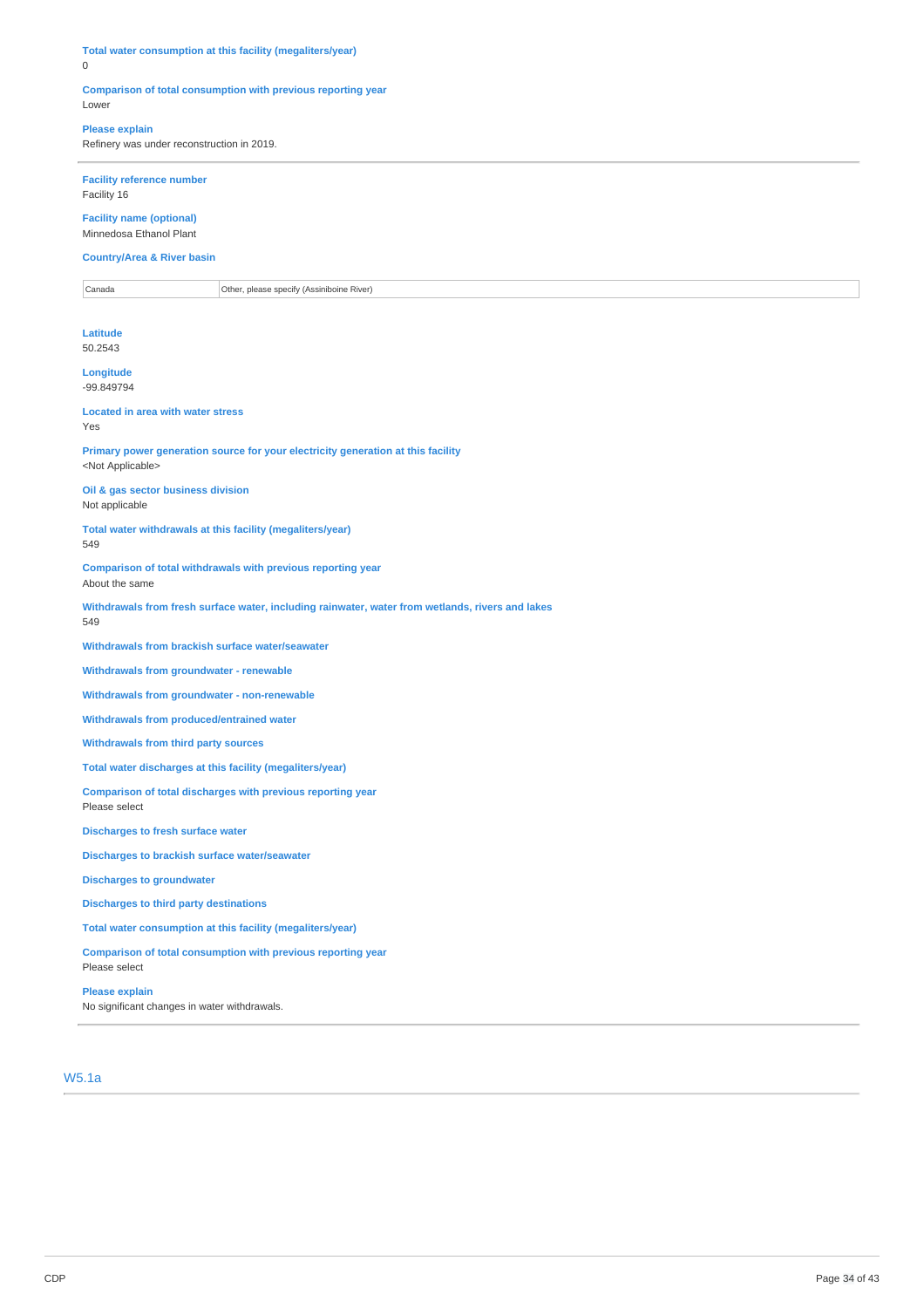### (W5.1a) For the facilities referenced in W5.1, what proportion of water accounting data has been externally verified?

**Water withdrawals – total volumes**

#### **% verified**

Not verified

**What standard and methodology was used?** <Not Applicable>

**Water withdrawals – volume by source**

**% verified** Not verified

**What standard and methodology was used?** <Not Applicable>

### **Water withdrawals – quality**

**% verified** Not verified

**What standard and methodology was used?** <Not Applicable>

**Water discharges – total volumes**

**% verified** Not verified

**What standard and methodology was used?** <Not Applicable>

**Water discharges – volume by destination**

**% verified** Not verified

**What standard and methodology was used?** <Not Applicable>

**Water discharges – volume by treatment method**

**% verified** Not verified

**What standard and methodology was used?** <Not Applicable>

**Water discharge quality – quality by standard effluent parameters**

**% verified** Not verified

**What standard and methodology was used?** <Not Applicable>

**Water discharge quality – temperature**

**% verified** Not verified

**What standard and methodology was used?** <Not Applicable>

**Water consumption – total volume**

**% verified** Not verified

**What standard and methodology was used?** <Not Applicable>

**Water recycled/reused**

**% verified** Not verified

**What standard and methodology was used?** <Not Applicable>

# W6. Governance

W6.1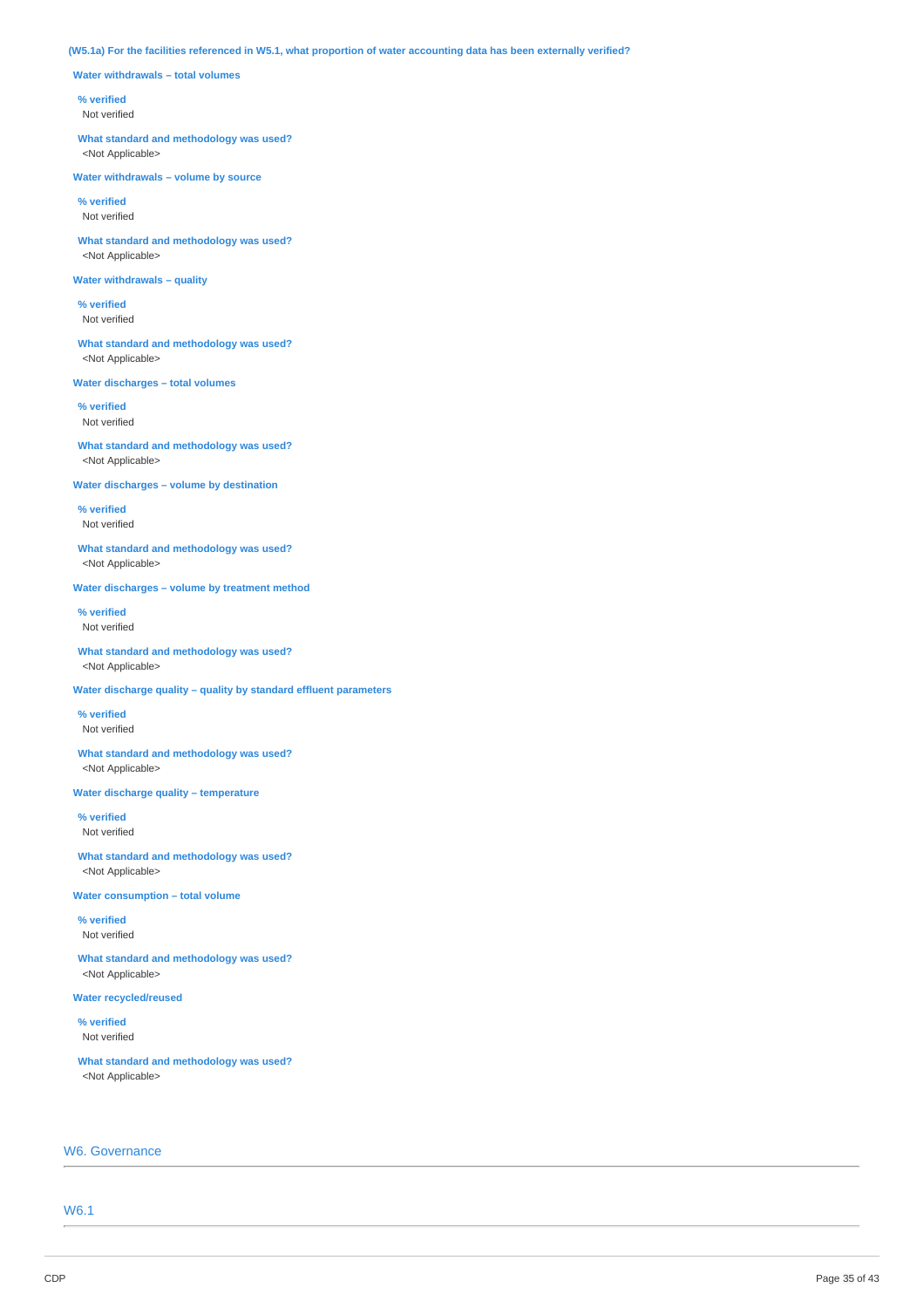W6.1a

# **(W6.1a) Select the options that best describe the scope and content of your water policy.**

|              | <b>Scope</b>         | <b>Content</b>                                                                            | <b>Please explain</b>                                                                                                                                                                                                                                                                                                                                                                                                                                                                                                                                                                                                                                                                                                                                                                                                                                                                                                                                                                                                                                      |  |
|--------------|----------------------|-------------------------------------------------------------------------------------------|------------------------------------------------------------------------------------------------------------------------------------------------------------------------------------------------------------------------------------------------------------------------------------------------------------------------------------------------------------------------------------------------------------------------------------------------------------------------------------------------------------------------------------------------------------------------------------------------------------------------------------------------------------------------------------------------------------------------------------------------------------------------------------------------------------------------------------------------------------------------------------------------------------------------------------------------------------------------------------------------------------------------------------------------------------|--|
| $\mathbf{1}$ | Row Company-<br>wide | Description of<br>business<br>dependency on<br>water<br>Description of<br>business impact | The Husky Corporate Water Standard applies to the entire Company and is approved by the Chief Operating Officer. The Standard outlines the expectation for every facility to<br>conduct a water risk assessment and develop a water management plan. It acknowledges the human right to water. It describes both the business dependency on water, such<br>as oil production and refining needs, and describes business impact on water, such as resulting impacts to water availability from Husky's use or to water quality from<br>inadvertent releases. The Standard references international standards in setting expectations for water risk assessments. Risk assessments are expected to consider<br>environmental linkages. Targets and goals are included, to ensure objectives are met. The Standard outlines that regulatory compliance is the minimum expectation, and that<br>the Company, as a responsible water steward, expects to exceed the minimum expectation. The Water Management Critical Competency Network is endorsed under the |  |
|              |                      | on water<br>Description of<br>water-related<br>performance                                | Standard.                                                                                                                                                                                                                                                                                                                                                                                                                                                                                                                                                                                                                                                                                                                                                                                                                                                                                                                                                                                                                                                  |  |
|              |                      | standards for<br>direct operations                                                        |                                                                                                                                                                                                                                                                                                                                                                                                                                                                                                                                                                                                                                                                                                                                                                                                                                                                                                                                                                                                                                                            |  |
|              |                      | Reference to<br>international                                                             |                                                                                                                                                                                                                                                                                                                                                                                                                                                                                                                                                                                                                                                                                                                                                                                                                                                                                                                                                                                                                                                            |  |
|              |                      | standards and<br>widely-recognized<br>water initiatives                                   |                                                                                                                                                                                                                                                                                                                                                                                                                                                                                                                                                                                                                                                                                                                                                                                                                                                                                                                                                                                                                                                            |  |
|              |                      | Company water<br>targets and goals                                                        |                                                                                                                                                                                                                                                                                                                                                                                                                                                                                                                                                                                                                                                                                                                                                                                                                                                                                                                                                                                                                                                            |  |
|              |                      | Commitment to<br>align with public                                                        |                                                                                                                                                                                                                                                                                                                                                                                                                                                                                                                                                                                                                                                                                                                                                                                                                                                                                                                                                                                                                                                            |  |
|              |                      | policy initiatives,<br>such as the SDGs<br>Commitments                                    |                                                                                                                                                                                                                                                                                                                                                                                                                                                                                                                                                                                                                                                                                                                                                                                                                                                                                                                                                                                                                                                            |  |
|              |                      | beyond regulatory<br>compliance                                                           |                                                                                                                                                                                                                                                                                                                                                                                                                                                                                                                                                                                                                                                                                                                                                                                                                                                                                                                                                                                                                                                            |  |
|              |                      | Commitment to<br>water-related<br>innovation                                              |                                                                                                                                                                                                                                                                                                                                                                                                                                                                                                                                                                                                                                                                                                                                                                                                                                                                                                                                                                                                                                                            |  |
|              |                      | Commitment to<br>water stewardship                                                        |                                                                                                                                                                                                                                                                                                                                                                                                                                                                                                                                                                                                                                                                                                                                                                                                                                                                                                                                                                                                                                                            |  |
|              |                      | and/or collective<br>action                                                               |                                                                                                                                                                                                                                                                                                                                                                                                                                                                                                                                                                                                                                                                                                                                                                                                                                                                                                                                                                                                                                                            |  |
|              |                      | Commitment to<br>safely managed<br>Water, Sanitation                                      |                                                                                                                                                                                                                                                                                                                                                                                                                                                                                                                                                                                                                                                                                                                                                                                                                                                                                                                                                                                                                                                            |  |
|              |                      | and Hygiene<br>(WASH) in the                                                              |                                                                                                                                                                                                                                                                                                                                                                                                                                                                                                                                                                                                                                                                                                                                                                                                                                                                                                                                                                                                                                                            |  |
|              |                      | workplace<br>Acknowledgement                                                              |                                                                                                                                                                                                                                                                                                                                                                                                                                                                                                                                                                                                                                                                                                                                                                                                                                                                                                                                                                                                                                                            |  |
|              |                      | of the human right<br>to water and<br>sanitation                                          |                                                                                                                                                                                                                                                                                                                                                                                                                                                                                                                                                                                                                                                                                                                                                                                                                                                                                                                                                                                                                                                            |  |
|              |                      | Recognition of<br>environmental                                                           |                                                                                                                                                                                                                                                                                                                                                                                                                                                                                                                                                                                                                                                                                                                                                                                                                                                                                                                                                                                                                                                            |  |
|              |                      | linkages, for<br>example, due to<br>climate change                                        |                                                                                                                                                                                                                                                                                                                                                                                                                                                                                                                                                                                                                                                                                                                                                                                                                                                                                                                                                                                                                                                            |  |

# W6.2

**(W6.2) Is there board level oversight of water-related issues within your organization?** Yes

# W6.2a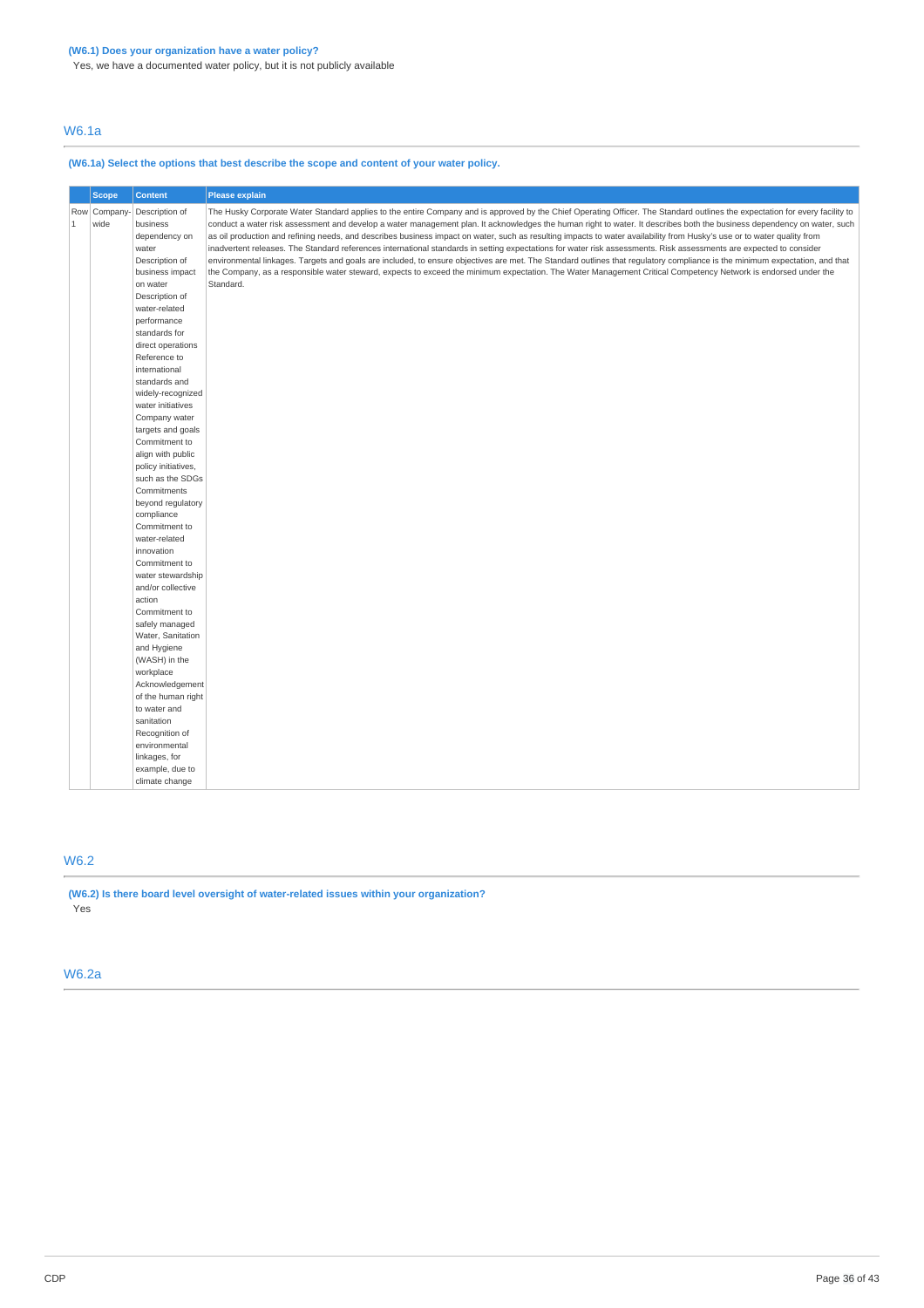#### (W6.2a) Identify the position(s) (do not include any names) of the individual(s) on the board with responsibility for water-related issues.

| <b>Position</b><br>l of<br>individual | <b>Please explain</b>                                                                                                                                                                                                                                                                                                                                                                                                                                                                                                                                                                                                  |
|---------------------------------------|------------------------------------------------------------------------------------------------------------------------------------------------------------------------------------------------------------------------------------------------------------------------------------------------------------------------------------------------------------------------------------------------------------------------------------------------------------------------------------------------------------------------------------------------------------------------------------------------------------------------|
| Board-<br>level<br>committee          | The Health, Safety and Environment Committee ("HS&E Committee") of the Board has oversight of Husky's HS&E strategy and has oversight of the operational aspects of environmental issues<br>including water. The HS&E Committee reviews elements of Husky's Enterprise Risk Matrix when it meets at least semi-annually. The HS&E Committee reports to the Board and the Co-Chairs of the<br>Board on a regular basis as is responsibly appropriate. In 2019, the HS&E Committee: o Received and discussed updates on ESG disclosure. o Received updates on the Corporation's environmental<br>audit programs.         |
| Director<br>on board                  | Husky's Board of Directors (the "Board"), in consultation with the committees of the Board, has oversight of the identification of the principal risks of the Company's business and is responsible for using<br>reasonable steps to ensure the implementation of appropriate systems to manage such risks. The Board receives updates with respect to Husky's enterprise risk matrix ("Enterprise Risk Matrix"), which<br>is maintained by the Compliance and Risk Committee. In November 2019, the Board received an information session on environmental, social and governance ("ESG") performance and disclosure. |
| Board-<br>level<br>committee          | The Chair of the Company's Environment, Social and Governance Steering Committee (the SVP Corporate Affairs and Human Resources) reports to the Corporate Governance Committee of the Board<br>on ESG matters, including water. The Corporate Governance Committee of the Board provides oversight responsibility related to Husky's general approach to these matters. The Corporate Governance<br>Committee meets at least three times per year. In 2019, the Corporate Governance Committee received and discussed updates on ESG matters.                                                                          |
| Board-<br>level                       | The Audit Committee of the Board provides oversight of the financial aspects of Husky's ESG strategy. The Audit Committee reviews elements of Husky's Enterprise Risk Matrix. The Audit Committee<br>meets at least quarterly and reports to the Board and the Co-Chairs of the Board on a reqular basis as is appropriate. In 2019, the Audit Committee received and discussed updates on the financial<br>committee aspects of these risks.                                                                                                                                                                          |

# W6.2b

#### **(W6.2b) Provide further details on the board's oversight of water-related issues.**

| related<br>issues are   water-<br>a<br>agenda<br>item | that water- mechanisms<br>into which<br>related<br>scheduled issues are<br>integrated                                                                                                                                                      | Frequency Governance Please explain                                                                                                                                                                                                                                                                                                                                                                                                                                                                                                                                                                                                                                                                                                                                                                                                                                                                                                                                                                                                                                                                                                                                                                                                                                                                                                                                                                                                                                                                                                                                                                                                                                                                                                                                                                                                                                                                                                                                                                                                                                                                                                                                                                                                                                                                                                                                                                                                                                                                                                                                                                                                                                                                                                       |
|-------------------------------------------------------|--------------------------------------------------------------------------------------------------------------------------------------------------------------------------------------------------------------------------------------------|-------------------------------------------------------------------------------------------------------------------------------------------------------------------------------------------------------------------------------------------------------------------------------------------------------------------------------------------------------------------------------------------------------------------------------------------------------------------------------------------------------------------------------------------------------------------------------------------------------------------------------------------------------------------------------------------------------------------------------------------------------------------------------------------------------------------------------------------------------------------------------------------------------------------------------------------------------------------------------------------------------------------------------------------------------------------------------------------------------------------------------------------------------------------------------------------------------------------------------------------------------------------------------------------------------------------------------------------------------------------------------------------------------------------------------------------------------------------------------------------------------------------------------------------------------------------------------------------------------------------------------------------------------------------------------------------------------------------------------------------------------------------------------------------------------------------------------------------------------------------------------------------------------------------------------------------------------------------------------------------------------------------------------------------------------------------------------------------------------------------------------------------------------------------------------------------------------------------------------------------------------------------------------------------------------------------------------------------------------------------------------------------------------------------------------------------------------------------------------------------------------------------------------------------------------------------------------------------------------------------------------------------------------------------------------------------------------------------------------------------|
| Row Scheduled<br>some<br>meetings                     | Reviewing<br>and quiding<br>annual<br>budgets<br>Reviewing<br>and quiding<br>major plans<br>of action<br>Reviewing<br>and quiding<br>risk<br>management<br>policies<br>Reviewing<br>and quiding<br>corporate<br>responsibility<br>strategy | The Board meets at least four times per year with stewardship responsibilities to: 1. oversee the conduct of the business of the Corporation; 2. provide supervising leadership and<br>direction to the President and Chief Executive Officer and senior management of the Corporation; 3. assess the President and Chief Executive Officer's performance; 4. approve<br>policies appropriate for the business of the Corporation; 5. approve corporate strategies and goals of the Corporation; and 6. be accountable to the Corporation's shareholders to<br>establish procedures for good governance and to enhance shareholder value. In November 2019, the Board received an information session on ESG performance and disclosure.<br>The HS&E Committee of the Board meets at least semi-annually with the mandate to assist the Board by reviewing, reporting and making recommendations on the Corporation's<br>policies, management systems and programs with respect to HS&E issues. Husky includes water-related issues as part of its definition of HS&E. In 2019, the HS&E Committee<br>received and discussed updates on ESG matters; and, received updates on the Corporation's environmental audit programs. The Audit Committee meets at least quarterly with<br>the mandate to assist the Board in carrying out its responsibilities with respect to: 1, the quarterly and annual financial statements and quarterly and annual MD&A, which are to be<br>provided to shareholders and the appropriate requlatory agencies; 2. earnings press releases before the Corporation publicly discloses this information; 3. the system of internal<br>controls that management has established; 4. the internal and external audit process; 5. the appointment of external auditors; 6. the appointment of qualified reserves evaluators or<br>auditors; 7. the filing of statements and reports with respect to the Corporation's oil and gas reserves; and 8. the identification, management and mitigation of major financial risk<br>exposures of the Corporation. In 2019, the Audit Committee received and discussed updates on the financial aspects of ESG risks The Corporate Governance Committee meets<br>at least semi-annually with the mandate to assist the Board in carrying out its responsibilities with respect to the development and implementation of principles and systems for the<br>management of corporate governance, among other things. In 2019, the Corporate Governance Committee received and discussed updates on ESG matters. The committees'<br>mandates, which each lay out specific duties, are publicly available on Husky's website: https://huskyenergy.com/about/board-mandates.asp |

# W6.3

(W6.3) Provide the highest management-level position(s) or committee(s) with responsibility for water-related issues (do not include the names of individuals).

**Name of the position(s) and/or committee(s)**

Other, please specify (SVP Safety, Operational Integrity & Environment, and Chair of the Executive Health, Safety, and Environment Committee)

#### **Responsibility**

Both assessing and managing water-related risks and opportunities

**Frequency of reporting to the board on water-related issues**

# Half-yearly

#### **Please explain**

Water-related issues are managed by the Executive Health, Safety and Environment Committee (EHSEC). It is the highest-level management committee, with a mandate to provide executive level oversight and strategic direction for all critical health, safety and environmental issues, including water-related issues. This committee consists of members of senior management and is chaired by the Senior-Vice President Safety Operational Integrity & Environment, who holds ultimate accountability for management of, and reporting on, water-related issues to the Board. The EHSEC Committee contributes HSE elements to the enterprise risk matrix. This matrix is maintained by the Risk and Compliance Committee, which reports the matrix on a quarterly basis to the Audit Committee of the Board of Directors, at least semi-annually to the Health, Safety and Environment Committee of the Board of Directors, and annually to the Board of Directors.

# W6.4

(W6.4) Do you provide incentives to C-suite employees or board members for the management of water-related issues?

|       | Provide incentives for management of water-related issues <b>\</b> |  |
|-------|--------------------------------------------------------------------|--|
| Row 1 | No, and we do not plan to introduce them in the next two years     |  |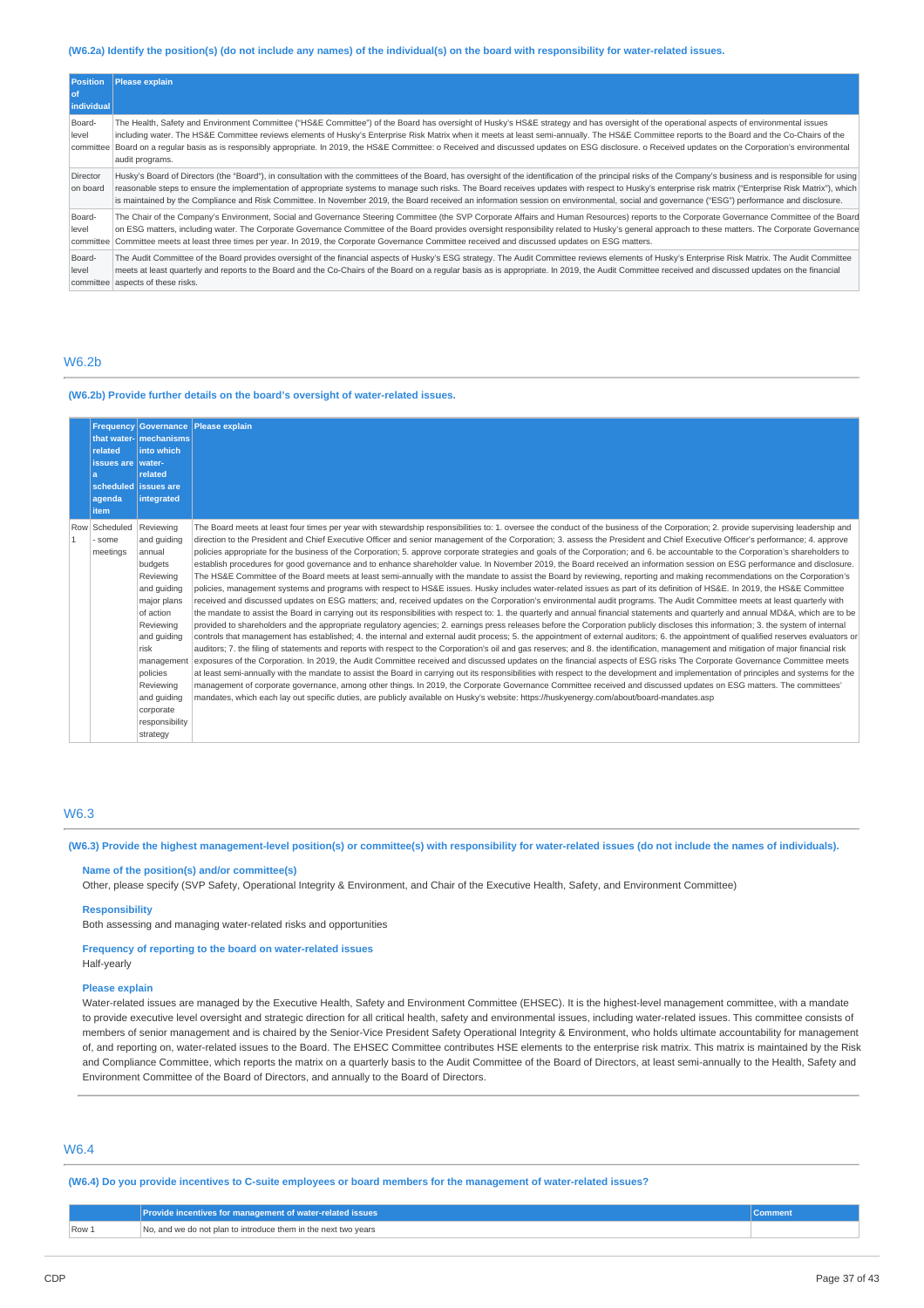(W6.5) Do you engage in activities that could either directly or indirectly influence public policy on water through any of the following? Yes, direct engagement with policy makers

Yes, trade associations

Yes, funding research organizations

# W6.5a

(W6.5a) What processes do you have in place to ensure that all of your direct and indirect activities seeking to influence policy are consistent with your water **policy/water commitments?**

Key individuals in the business units and supporting service groups that are involved in water management issues are engaged through the Water Regulatory Monitoring Committee and the Water Management Critical Competency Network. The Company's positions on water-related issues are clearly communicated to policy makers either directly or through participation in industry association working groups within the jurisdictions where the Company operates. Husky's Government Relations department works with Company representatives involved in water policy engagement to ensure that policy advocacy activities are aligned. Inconsistencies within advocacy activities (both internal, and with industry associations) are addressed individually on an ad-hoc basis.

# W6.6

(W6.6) Did your organization include information about its response to water-related risks in its most recent mainstream financial report? Yes (you may attach the report - this is optional)

# W7. Business strategy

# W7.1

(W7.1) Are water-related issues integrated into any aspects of your long-term strategic business plan, and if so how?

|                               | Are water-<br>related<br><b>issues</b><br>integrated? horizon            | Lona-<br>term<br>time<br>(years) | <b>Please explain</b>                                                                                                                                                                                                                                                                                                                                                                                                                                                                                                                                                                                                                                                                                                                                                                                                                                                                                                                                                                                  |
|-------------------------------|--------------------------------------------------------------------------|----------------------------------|--------------------------------------------------------------------------------------------------------------------------------------------------------------------------------------------------------------------------------------------------------------------------------------------------------------------------------------------------------------------------------------------------------------------------------------------------------------------------------------------------------------------------------------------------------------------------------------------------------------------------------------------------------------------------------------------------------------------------------------------------------------------------------------------------------------------------------------------------------------------------------------------------------------------------------------------------------------------------------------------------------|
| Long-<br>term<br>business     | Yes, water-<br>related<br>issues are<br>objectives   integrated          | $11 - 15$                        | Water sourcing and discharge are critical to most of Husky's operations. Availability, reliability, requlatory, and stakeholder water issues are local. For example, in some of Husky's<br>operating areas, water disposal capacity is abundant, while water sourcing is scarcer. Water availability and disposal capacity are fully integrated into Husky's long-term business<br>plans for the Sunrise and Tucker facilities. Water supply and quality are fully integrated into objectives and business plans for the Saskatchewan thermal portfolio. Husky considers<br>these aspects in assessing long term strategic objectives, including evaluation of significant capital investments or potential oil and gas asset acquisitions. These aspects are also<br>considered as part of a project's technical review, through Husky's Project Delivery Model and Project Assurance processes. This includes hydrogeologic and hydrologic<br>assessment of water resources for future developments. |
| Strategy<br>for<br>objectives | Yes, water-<br>related<br>achieving issues are<br>long-term   integrated | 11-15                            | Water sourcing and discharge are critical to most of Husky's operations. Availability, reliability, regulatory, and stakeholder water issues are local. Husky considers these aspects<br>in assessing long term strategy, including evaluation of potential oil and gas assets. This includes hydrogeologic and hydrologic assessment of water resources. As an example,<br>Husky's hydraulic fracturing projects use substantial water volumes throughout drilling, completion, and production. Husky is assessing opportunities to lower the financial,<br>community, and environmental impact of this water handling, such as the construction of permanent infrastructure for water storage and recycling. Husky introduced the Husky<br>Operational Integrity Management System (HOIMS) 2.0 in 2019. HOIMS 2.0 provides a framework for the strategy of running a safe and reliable business. Specifically, elements<br>12 and 14 of HOIMS 2.0 outline provisions for protecting the environment. |
| Financial<br>planning         | Yes, water-<br>related<br>issues are<br>integrated                       | 11-15                            | Capital is required to protect and remediate fresh water, identify and evaluate water sourcing and discharge options, and implement water storage and treatment technologies.<br>The potential for increased capital expenditure has further motivated efforts to identify opportunities for increased water efficiency and continuous improvement in asset integrity.<br>Husky has a process for financial approval of all projects which includes evaluating financial risk relating to water. As an example, water-related infrastructure related to a crude oil<br>flexibility project at the Lima Refinery was included in the long-range plan for refinery, and is also included in the long-range plan for Saskatchewan thermal projects.                                                                                                                                                                                                                                                       |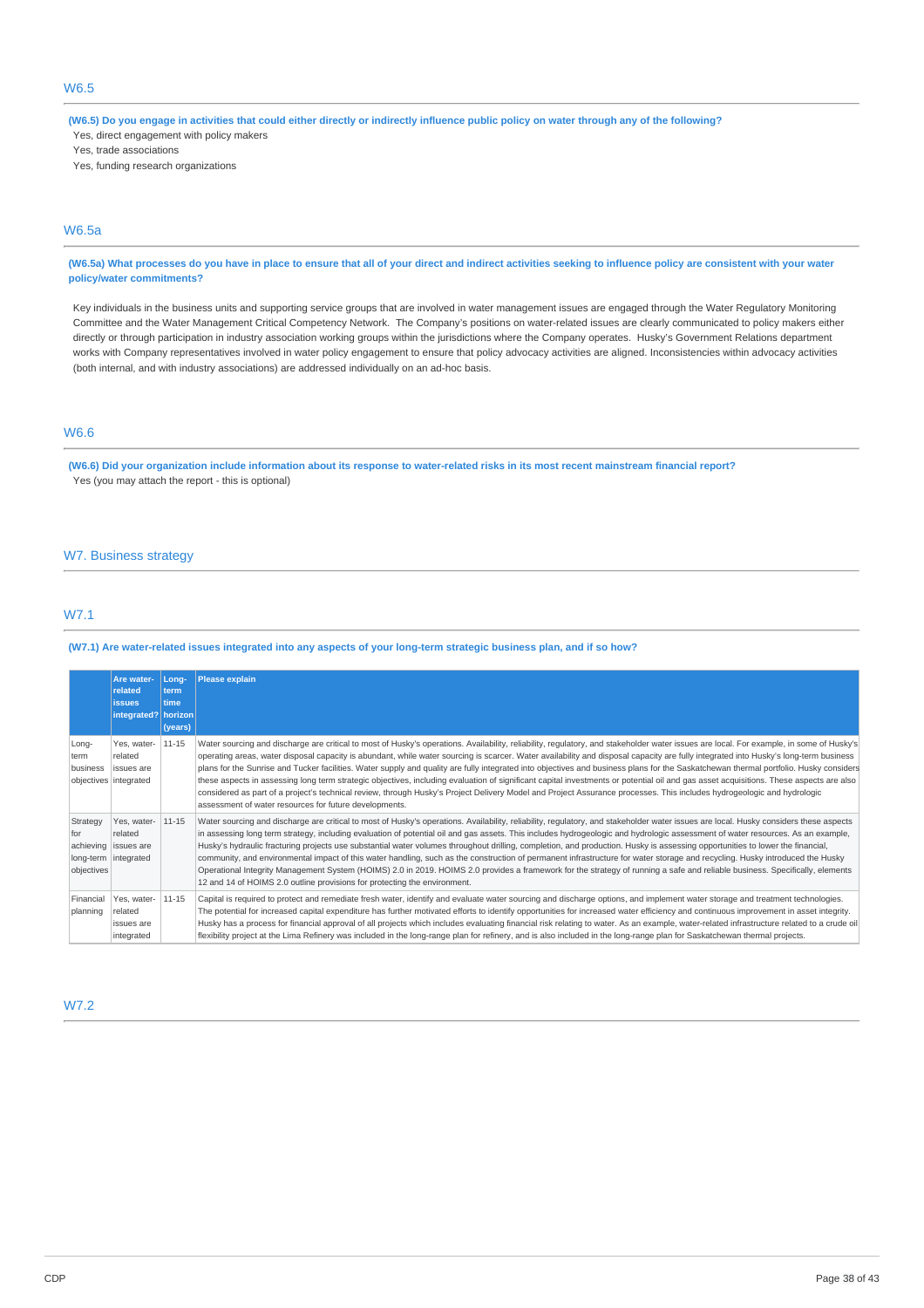(W7.2) What is the trend in your organization's water-related capital expenditure (CAPEX) and operating expenditure (OPEX) for the reporting year, and the **anticipated trend for the next reporting year?**

#### **Row 1**

**Water-related CAPEX (+/- % change)**

-50

**Anticipated forward trend for CAPEX (+/- % change)**

 $\Omega$ 

**Water-related OPEX (+/- % change)**

 $\Omega$ 

**Anticipated forward trend for OPEX (+/- % change)**

 $\Omega$ 

### **Please explain**

Husky does not explicitly track water-related CAPEX and OPEX for thermal and offshore projects; the percentages above are estimates and reflect Husky's fracturing operations only. Husky reduced the per-well water management CAPEX in fracturing operations by up to 50%, from 2018 to 2019. The 2020 water-related OPEX for fracturing operations is anticipated to be similar or lower than 2019, due to less completions activity. Water related CAPEX and OPEX are expected to decrease beyond 2020, corresponding with strategic water management planning for all operations, and opportunities to develop water-related infrastructure for fracturing operations.

### W7.3

**(W7.3) Does your organization use climate-related scenario analysis to inform its business strategy?**

|       | Use of climate-related scenario analysis | $-$ = quinters. |
|-------|------------------------------------------|-----------------|
| Row 1 | Yes                                      |                 |
|       |                                          |                 |

# W7.3a

**(W7.3a) Has your organization identified any water-related outcomes from your climate-related scenario analysis?** Yes

### W7.3b

(W7.3b) What water-related outcomes were identified from the use of climate-related scenario analysis, and what was your organization's response?

| Climate-                                      | <b>Description of possible water-related outcomes</b>                                                                                                                                                                                                                                                                          | Company response to possible water-related outcomes                                                                                                                                                                                                                            |
|-----------------------------------------------|--------------------------------------------------------------------------------------------------------------------------------------------------------------------------------------------------------------------------------------------------------------------------------------------------------------------------------|--------------------------------------------------------------------------------------------------------------------------------------------------------------------------------------------------------------------------------------------------------------------------------|
| related<br>scenarios<br>and models<br>applied |                                                                                                                                                                                                                                                                                                                                |                                                                                                                                                                                                                                                                                |
| Row IEA                                       | Husky has conducted qualitative climate scenario analysis and evaluated its operations relative to                                                                                                                                                                                                                             | Husky's strategic response to the possibility of climate-driven changes in water availability                                                                                                                                                                                  |
| Sustainable<br>Scenario                       | emerging regulations based on international commitments. Husky considers potential climate-driven<br>Development   changes in the status of water availability and ecosystems/habitats at a local level where they relate<br>to the water management of Husky facilities. The Company invests in research to better understand | in Saskatchewan is investment in climate-related water availability research. Husky invests<br>in the Climate Impacts to Industrial Water Supplies on the North Saskatchewan River<br>project, which is conducted through the Prairie Adaptation Research Collaborative at the |
| Nationally                                    | how water availability and ecosystem/habitats may change over time, which include climate aspects. University of Regina. The research helps Husky to better predict potential availability                                                                                                                                     |                                                                                                                                                                                                                                                                                |
| determined                                    |                                                                                                                                                                                                                                                                                                                                | issues.                                                                                                                                                                                                                                                                        |
| contributions                                 |                                                                                                                                                                                                                                                                                                                                |                                                                                                                                                                                                                                                                                |
| (NDCs)                                        |                                                                                                                                                                                                                                                                                                                                |                                                                                                                                                                                                                                                                                |
| Other,                                        |                                                                                                                                                                                                                                                                                                                                |                                                                                                                                                                                                                                                                                |
| please                                        |                                                                                                                                                                                                                                                                                                                                |                                                                                                                                                                                                                                                                                |
| specify                                       |                                                                                                                                                                                                                                                                                                                                |                                                                                                                                                                                                                                                                                |
| (Canada                                       |                                                                                                                                                                                                                                                                                                                                |                                                                                                                                                                                                                                                                                |
| Energy                                        |                                                                                                                                                                                                                                                                                                                                |                                                                                                                                                                                                                                                                                |
| Regulator)                                    |                                                                                                                                                                                                                                                                                                                                |                                                                                                                                                                                                                                                                                |

# W7.4

**(W7.4) Does your company use an internal price on water?**

**Row 1**

**Does your company use an internal price on water?**

No, but we are currently exploring water valuation practices

# **Please explain**

Water valuation is complex and there is limited guidance on establishing a methodology, particularly in the oil and gas industry. In the jurisdictions where Husky operates, extensive data or methodology around water valuation are not mature. Husky will continue to explore water valuation practices.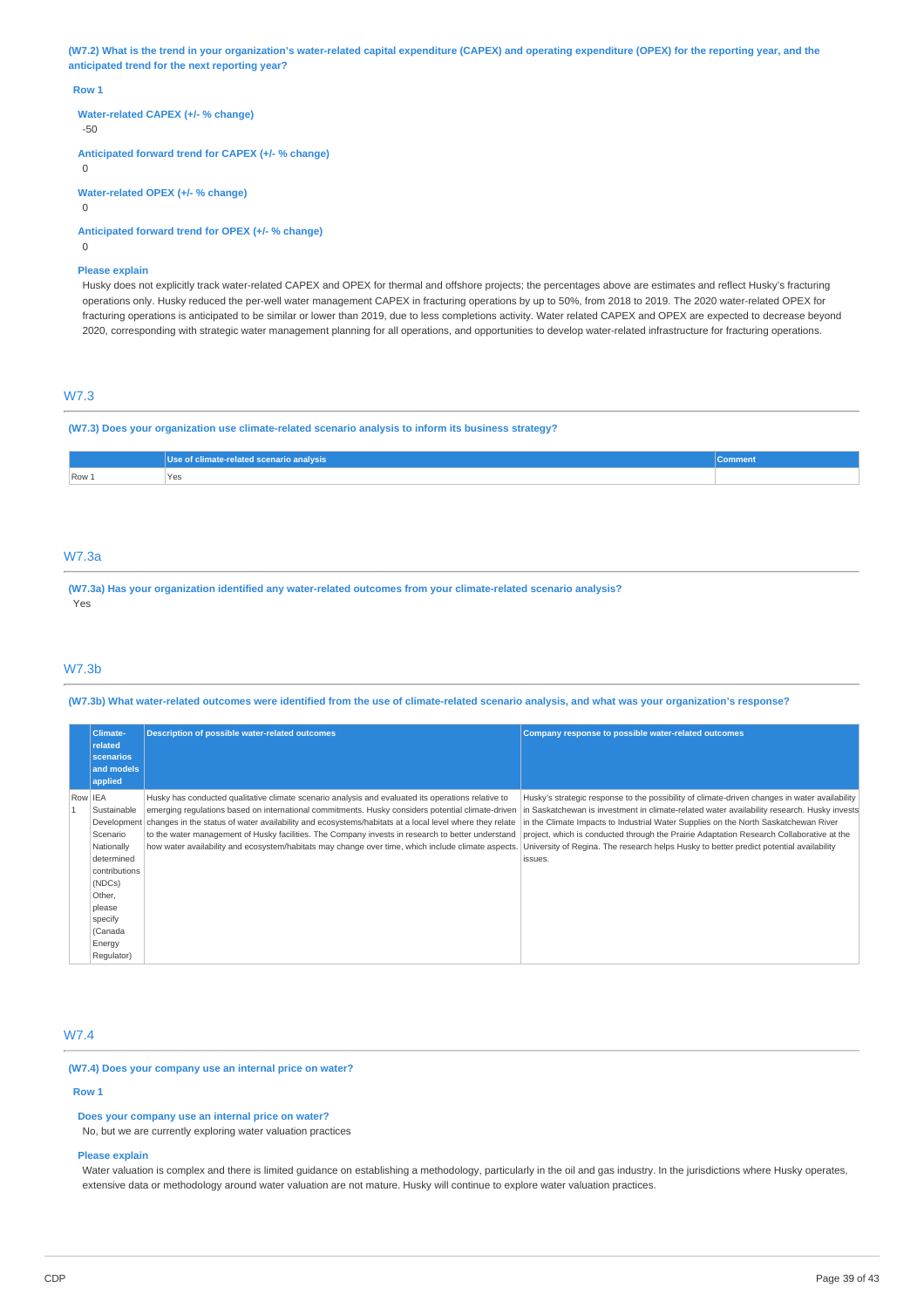### W8.1

#### **(W8.1) Describe your approach to setting and monitoring water-related targets and/or goals.**

| <b>Levels for targets</b><br>and/or goals | <b>Monitoring at</b><br><b>corporate level</b> | Approach to setting and monitoring targets and/or goals                                                                                            |
|-------------------------------------------|------------------------------------------------|----------------------------------------------------------------------------------------------------------------------------------------------------|
| Row Company-wide targets                  | Targets are monitored                          | Targets and goals are outlined in the Husky Corporate Water Standard, which has been endorsed by the Chief Operating Officer. The Company-wide and |
| and goals                                 | at the corporate level                         | site-specific targets and goals were developed based on identification of water risks and are evaluated on an annual basis.                        |
|                                           | Business level specific Goals are monitored at |                                                                                                                                                    |
| targets and/or goals                      | the corporate level                            |                                                                                                                                                    |
| Site/facility specific                    |                                                |                                                                                                                                                    |
| targets and/or goals                      |                                                |                                                                                                                                                    |
| Basin specific targets                    |                                                |                                                                                                                                                    |
| and/or goals                              |                                                |                                                                                                                                                    |

# W8.1a

#### (W8.1a) Provide details of your water targets that are monitored at the corporate level, and the progress made.

#### **Target reference number**

Target 1

# **Category of target**

Other, please specify (Water management plans)

**Level** Company-wide

# **Primary motivation**

Risk mitigation

### **Description of target**

Complete and document water management plans for all operations that rely on water resources or have the potential to negatively impact water resources. Water management plans (also referred to as water risk assessments) identify water risks and associated mitigations, and therefore are critical to water security. For this reason, the target is company-wide, with expectations applicable to individual facilities.

#### **Quantitative metric**

Other, please specify (% of facilities with management plan)

**Baseline year** 2014

### **Start year**

2014

**Target year** 2020

#### **% of target achieved**

46

### **Please explain**

46% of all facilities identified that rely on water resources or have the potential to negatively impact water resources have documented water management plans. The priority has been on higher risk facilities with more complex water risks.

### **Target reference number** Target 2

**Category of target** Water pollution reduction

**Level** Company-wide

**Primary motivation** Reduced environmental impact

# **Description of target**

Husky has an internal target for hydrocarbon spill recovery of 85%.

# **Quantitative metric**

Other, please specify (% spilled hydrocarbons recovered)

**Baseline year** 2019

**Start year** 2019

**Target year**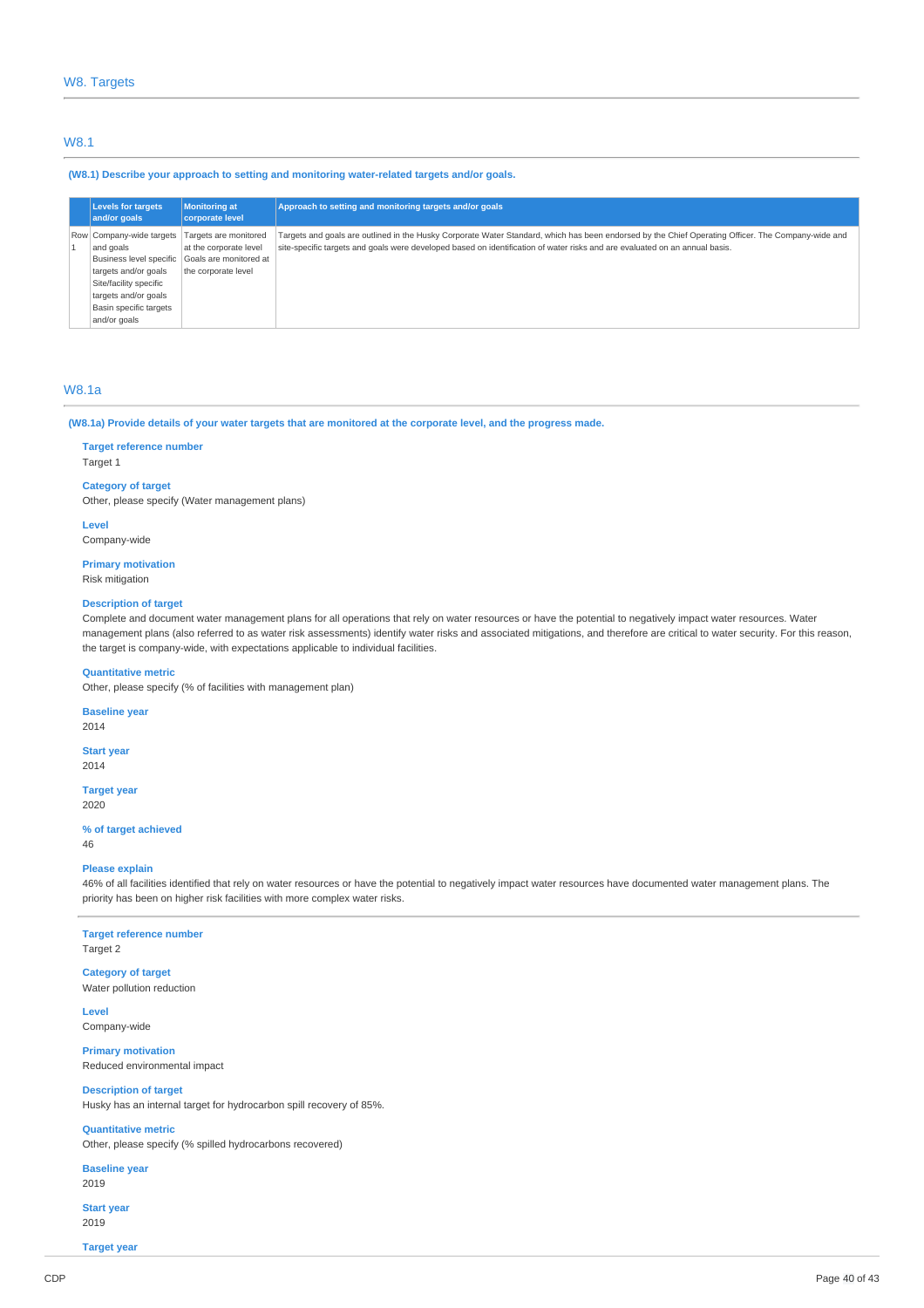#### 2019

# **% of target achieved**

100

# **Please explain**

Husky recovered 98.1% of spilled hydrocarbon volumes in 2019.

**Target reference number** Target 3

**Category of target** Water pollution reduction

**Level** Company-wide

**Primary motivation** Reduced environmental impact

**Description of target** Husky has an internal target for hydrocarbon release volume of ≤ 350 m3

**Quantitative metric** Other, please specify (Total volume (m3) hydrocarbons released)

**Baseline year**

2019

**Start year** 2019

**Target year** 2019

**% of target achieved** 100

**Please explain** Husky spilled fewer than 350 m3 of hydrocarbons in 2019.

**Target reference number** Target 4

#### **Category of target** Water pollution reduction

**Level**

Company-wide **Primary motivation**

Reduced environmental impact

**Description of target**

Husky has an internal target for number of reportable spill incidents of  $\leq 170$ 

**Quantitative metric** Other, please specify (Total number of reportable spill incidents of any type)

**Baseline year** 2019

**Start year** 2019

**Target year**

2019

**% of target achieved** 0

**Please explain** Husky had a total number of spill incidents greater than 170 in 2019.

**Target reference number** Target 5

**Category of target**

Water, Sanitation and Hygiene (WASH) services in the workplace

**Level**

Company-wide

**Primary motivation** Commitment to the UN Sustainable Development Goals

# **Description of target**

Through its Water Supply Integrity Program, Husky has an internal target to complete an annual sampling program of water sources at all (100%) applicable upstream and downstream facilities with domestic water supplies. Facilities that participate in provincially, state or federally administered programs (e.g. the Sunrise Energy Project) are excluded.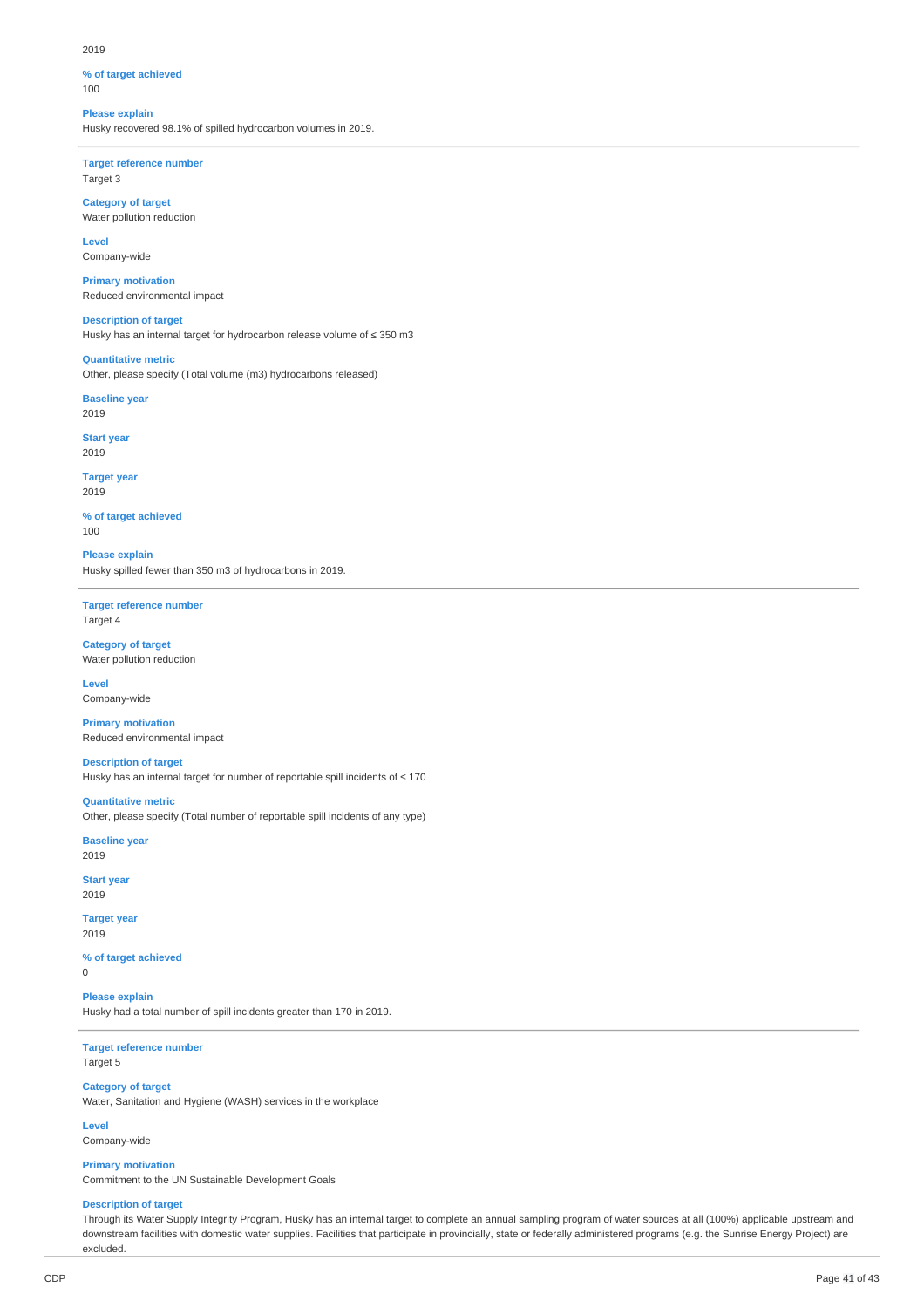#### **Quantitative metric**

Other, please specify (% of applicable facilities with domestic water supplies that completed the annual Water Supply Integrity Program)

#### **Baseline year**

- 2019
- **Start year** 2019
- 

#### **Target year** 2019

**% of target achieved** 100

**Please explain**

All applicable Husky facilities completed the annual Water Supply Integrity Program in 2019.

#### W8.1b

(W8.1b) Provide details of your water goal(s) that are monitored at the corporate level and the progress made.

#### **Goal**

Other, please specify (Facility Water Managment Plans)

**Level**

Company-wide

**Motivation**

Risk mitigation

### **Description of goal**

Husky completes water management plans. Water management plans (also referred to as water risk assessments) identify water risks and associated mitigations, and therefore are critical to water security. Annually, facilities that rely on water are identified, with risks reviewed at a high level, and facilities are selected for detailed water risk assessment and mitigation. This is a Company-wide goal to allow prioritization of the highest risk facilities. This ensures the highest water risks are being addressed, which is important since a large portion of Husky's operations are dependent on water. A schedule is updated to track progress of water risk assessments.

**Baseline year**

2014

**Start year** 2014

#### **End year** 2020

# **Progress**

A list of facilities that rely on water is generated, and progress in conducting water risk assessments is tracked against this list each year. Success is indicated by completion of risk assessments for the highest priority facilities on an annual basis, and for all facilities by 2020. Husky has now completed risk assessments for 46% of its water-reliant facilities.

#### W9. Verification

# W9.1

(W9.1) Do you verify any other water information reported in your CDP disclosure (not already covered by W5.1a)? No, we do not currently verify any other water information reported in our CDP disclosure

# W10. Sign off

# W-FI

(W-FI) Use this field to provide any additional information or context that you feel is relevant to your organization's response. Please note that this field is optional **and is not scored.**

READER ADVISORIES See attached document regarding Forward-Looking Statements and Disclosure of Oil and Gas Information. 2020 Husky CDP Water Security Questionnaire Advisories.docx